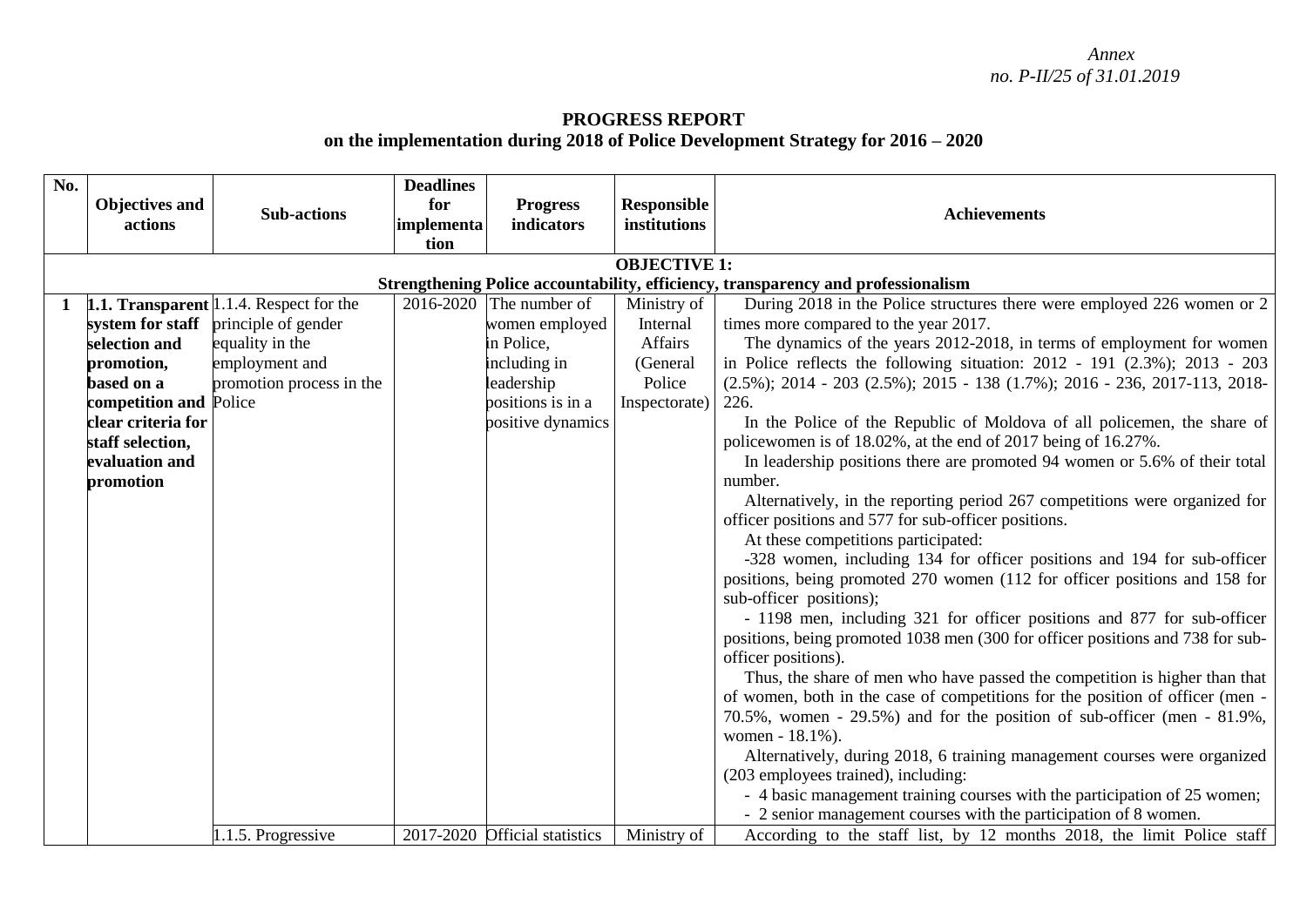|    |             | increase of sub-officers'                   | on the sub-               | Internal      | constituted 9216 positions, of which 5737 police officers positions, 3221        |
|----|-------------|---------------------------------------------|---------------------------|---------------|----------------------------------------------------------------------------------|
|    |             | share in the Police.                        | officers share in         | Affairs       | police sub-officers positions, and 258 civilian employees and 40 civil servants. |
|    |             | Revaluation of                              | the Police in a           | (General      | Thus, compared to the 12 months of 2017 (2997 sub-officers positions), the       |
|    |             | recruitment and selection                   | positive dynamics         | Police        | number of police sub-officers positions increased by 224 units or 7.4%.          |
|    |             | conditions and procedures                   |                           | Inspectorate) | Their share of all positions (including civilian) compared to the previous       |
|    |             | for officer positions and                   |                           |               | year increased by 2.49 percentage points being of 34.95%.                        |
|    |             | for positions that can be                   |                           |               |                                                                                  |
|    |             | filled by them                              |                           |               |                                                                                  |
| 2. | 1.2. The    | 1.2.3. Creating the Joint                   | 2017-2019 Training Center | Ministry of   | At the beginning of 2018 it was approved the Action Plan for 2018 - 2021         |
|    | development | Training Center for the                     | created and made          | Internal      | on the establishment of Joint Law Enforcement Training Center of MIA (* GD       |
|    |             | process of initial staff of the Ministry of | operational               | Affairs       | no. 53 of 17.01.2018). To ensure a greater predictability on Center              |
|    |             | and continuous Internal Affairs in          |                           | (Academy      | development, it was drafted the report on the scope of judicial intervention for |
|    |             | training of police accordance with EU       |                           | "Stefan cel   | ensuring the functionality of the Center, approved on 06.08.2018.                |
|    | officers    | standards                                   |                           | Mare" of the  | Similarly, a particular focus has been put on selecting and hiring the           |
|    |             |                                             |                           | Ministry of   | management staff (by the MIA order no. 51 ef. of 14.03.2018 it was appointed     |
|    |             |                                             |                           | Internal      | the Director of the Center, by the MIA order no. 52 ef. of 14.03.2018 it was     |
|    |             |                                             |                           | Affairs)      | appointed the Deputy Administrative Director of the Center; and by the MIA       |
|    |             |                                             |                           |               | order no.110 ef. of 25.05.2018 it was appointed the Deputy Director of the       |
|    |             |                                             |                           |               | Center for education).                                                           |
|    |             |                                             |                           |               | It was also developed the documentation for professional training                |
|    |             |                                             |                           |               | organization, planning, conduct and recording (phase I) - professional training  |
|    |             |                                             |                           |               | programmes for police sub-officers and carabineer sub-officers of C-03 level     |
|    |             |                                             |                           |               | were developed and approved by the Ministry of Internal Affairs on               |
|    |             |                                             |                           |               | 18.12.2018;                                                                      |
|    |             |                                             |                           |               | As about facility construction, on December 22, 2017 it was obtained the         |
|    |             |                                             |                           |               | Certificate in urban planning no. 768/17 for the design of construction works    |
|    |             |                                             |                           |               | of the Center.                                                                   |
|    |             |                                             |                           |               | Given the complexity of technological processes associated to all                |
|    |             |                                             |                           |               | construction phases, development of project documentation and cost estimate      |
|    |             |                                             |                           |               | for the construction of the Center was carried out with a delay, respectively    |
|    |             |                                             |                           |               | the project execution documentation and the estimate have been developed,        |
|    |             |                                             |                           |               | tested and received in the month of December 2018 (the established deadline      |
|    |             |                                             |                           |               | being June 2018). Thus, the economic entity "INCP URBANPROIECT" that             |
|    |             |                                             |                           |               | executed the project and the estimate needed additional time to perform          |
|    |             |                                             |                           |               | qualitative geological surveys of the land adjacent to the building for the      |
|    |             |                                             |                           |               | purpose of detecting the risks of landslide and calculating the resistance of    |
|    |             |                                             |                           |               | designed buildings. The necessary studies and expertise influenced the           |
|    |             |                                             |                           |               | deadline for the completion of project documentation.                            |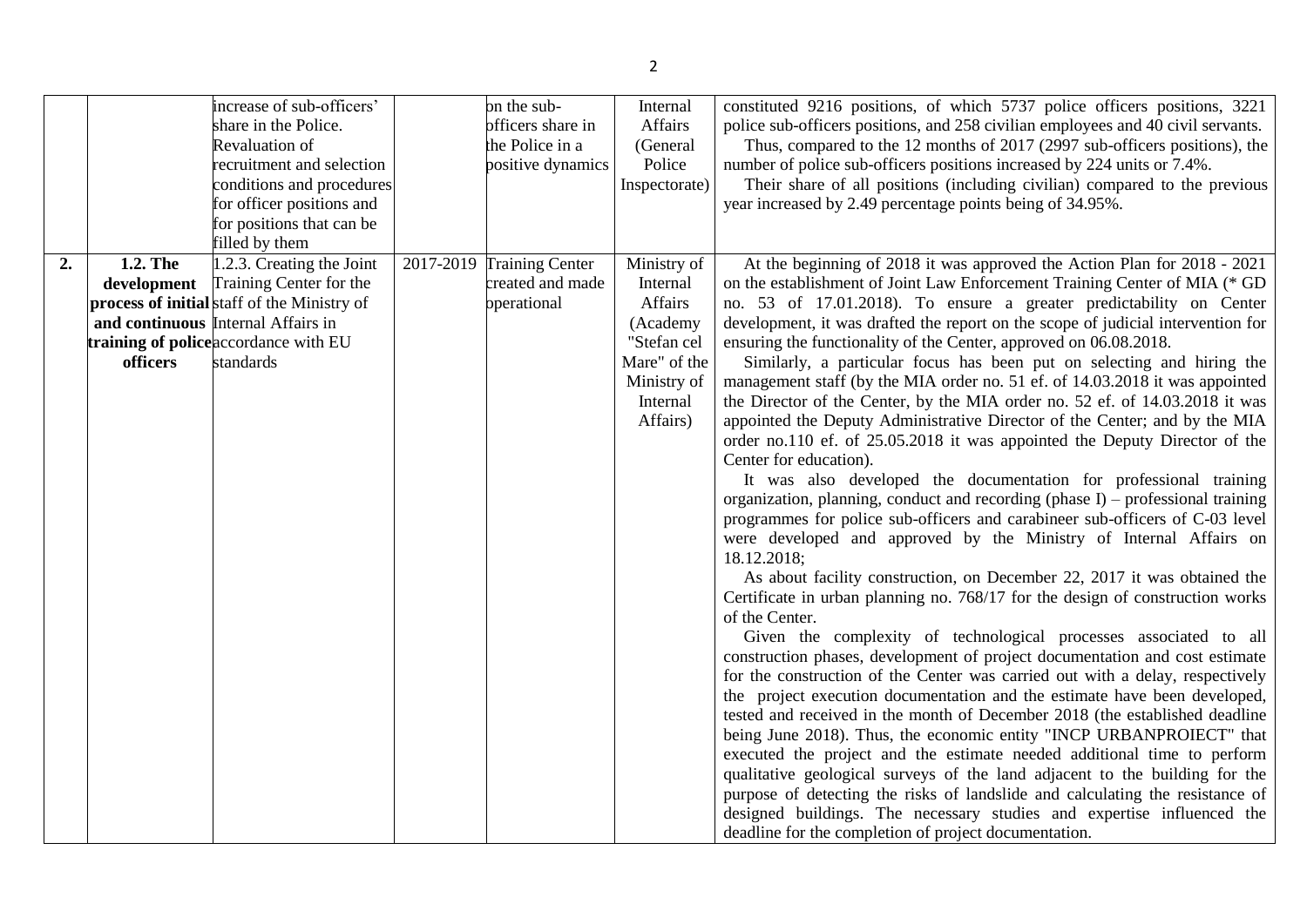|    |                                              |                                                                                                                                                                                                                         |                                                                                              |                                                                          | At present, the verification process of technical design and for obtaining the<br>necessary approvals for facility construction was completed. Procurement of<br>construction works of the Central headquarters and related infrastructure are to<br>be launched in the first semester of 2019.                                                                                                                                                                                                                                                                                                                                                                                                                                                                                                                                                                                                                                                                                                                                                                                                                                                                                                                                                                                                                                                                                                                                                                                                                                                                                                                                                                                                                                                                                                                                                                                                                                                                                                                                                                                                                                                                                                                                                                                                                           |
|----|----------------------------------------------|-------------------------------------------------------------------------------------------------------------------------------------------------------------------------------------------------------------------------|----------------------------------------------------------------------------------------------|--------------------------------------------------------------------------|---------------------------------------------------------------------------------------------------------------------------------------------------------------------------------------------------------------------------------------------------------------------------------------------------------------------------------------------------------------------------------------------------------------------------------------------------------------------------------------------------------------------------------------------------------------------------------------------------------------------------------------------------------------------------------------------------------------------------------------------------------------------------------------------------------------------------------------------------------------------------------------------------------------------------------------------------------------------------------------------------------------------------------------------------------------------------------------------------------------------------------------------------------------------------------------------------------------------------------------------------------------------------------------------------------------------------------------------------------------------------------------------------------------------------------------------------------------------------------------------------------------------------------------------------------------------------------------------------------------------------------------------------------------------------------------------------------------------------------------------------------------------------------------------------------------------------------------------------------------------------------------------------------------------------------------------------------------------------------------------------------------------------------------------------------------------------------------------------------------------------------------------------------------------------------------------------------------------------------------------------------------------------------------------------------------------------|
| 3. | 1.3. Promoting<br>transparency in<br>process | 1.3.3. Development of the 2016-2020<br>the principles of mechanism of interaction<br>with civil society and<br>decision-making identification of certain<br>means of control of civil<br>society over Police<br>actions | Partnerships<br>created<br>The transparency<br>process in the<br>Police activity<br>provided | Ministry of<br>Internal<br>Affairs<br>(General<br>Police<br>Inspectorate | During 2018 the GPI has signed 13 Cooperation Agreements:<br>- National Inspectorate of Probation on re-socialization and prevention of<br>new crimes committed by persons in conflict with the criminal law;<br>- National Association of Experts and Social Workers from Moldova to<br>promote multidisciplinary collaboration, development and implementation of<br>training programmes for social protection and mental health for Police<br>employees and implementation of joint researches in order to identify the risks,<br>problems and strengths at community and national level;<br>- "Soros-Moldova" Foundation and MIA on supporting the qualitative<br>reformation of criminal justice system in the Republic of Moldova and the<br>development of institutional policies related to enhancing the responsibility<br>and transparency of Police employees at the stage of criminal prosecution, and<br>alignment of the mechanisms and practices used by the Police in the pre-<br>judicial stage to international practices and standards on respect for the rights<br>and fundamental freedoms;<br>- "Roy-Al Map" LLC for improving the Community Safety (achievement,<br>testing, implementation and regular updating of SIAS "Threat Map", providing<br>Police subdivisions with analytical products);<br>- Public Association "Caring Grandparents" to educate the public on child<br>safety and to promote behaviors determining their safety and to reduce road<br>risks;<br>- Institute for Public Policy on cooperation in the implementation of the<br>project "Promoting the involvement of civil society in strengthening the<br>community safety";<br>- Public Association "Terra Valahia" Off-road Sports Club for<br>strengthening the cooperation and promoting efforts of common policies;<br>- NGO "La Strada" on the implementation of Council of Europe<br>Convention on the protection of children against sexual exploitation and abuse;<br>- OSCE Mission to Moldova within the Human Rights, Democratization,<br>Anti-Trafficking and Gender Programme;<br>- Transplant Agency under the Ministry of Health, Labor and Social<br>Protection in order to combat human trafficking;<br>- "Fabdei" LLC in order to film/produce certain documents relating to the<br>Police activity; |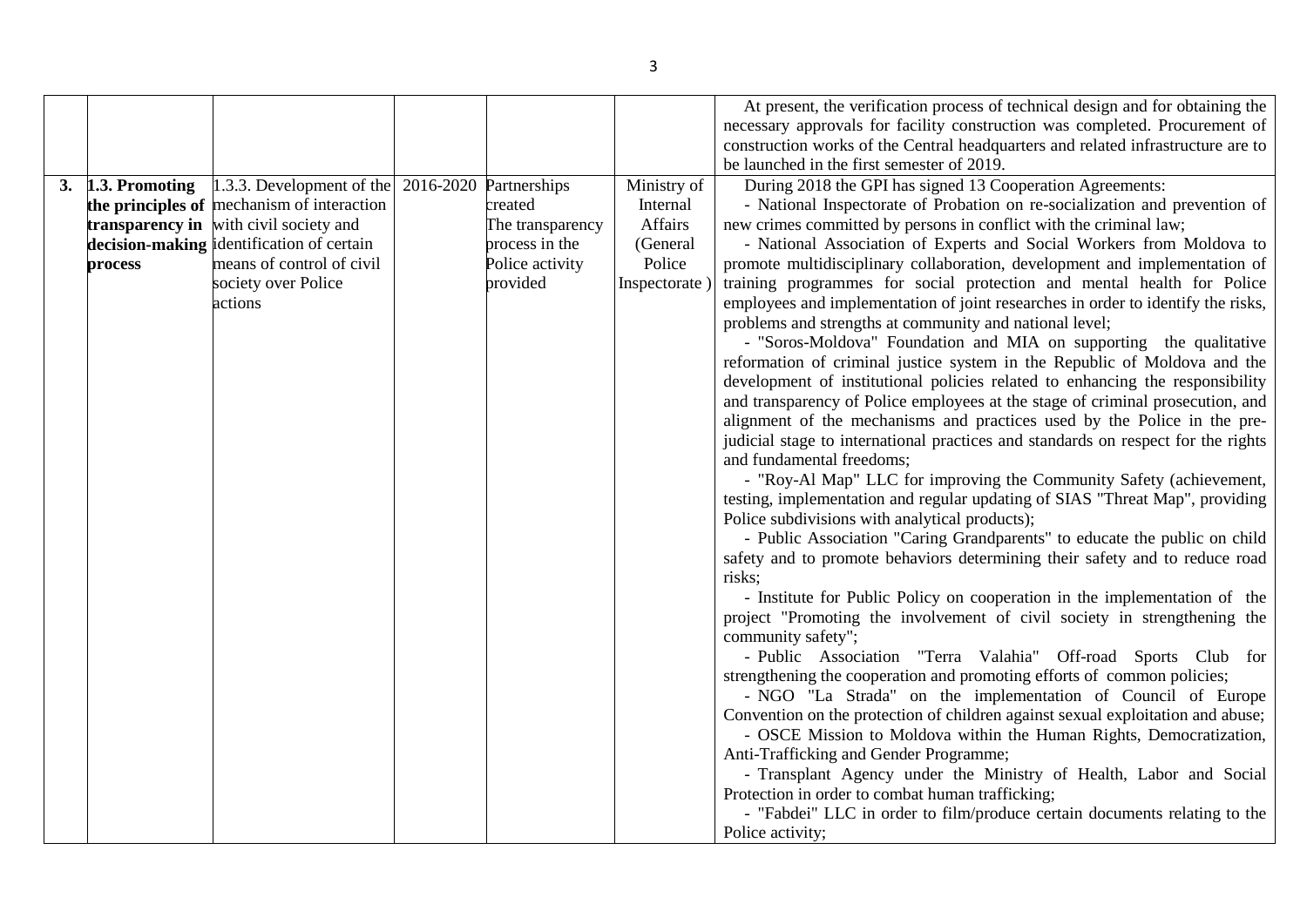|                               | 1.4. Reorganizati   1.4.3. Decentralizing<br>on of the system activities to maintain and | 2016-2017 | Regulatory<br>framework for                                                                     | Ministry of<br>Internal | - "AOA Grup" LLC on theoretical and practical capacity building of Police<br>employees in management and communication field;<br>- "JT International Trading" LLC in the field of intellectual property<br>protection, combating illicit smuggling and trafficking in counterfeit tobacco<br>products.<br>Alternatively, in order to ensure and develop the interaction between the<br>and civil society, to enhance the GPI<br>General Police Inspectorate<br>responsibility in relation to the society, ensuring the principles of integrity,<br>transparency, responsibility and professionalism in carrying out its work, and<br>strengthening the reputation of the Police, it was developed the Draft<br>Government Decision on the Civil Council for monitoring the activity of the<br>General Police Inspectorate and placed for public consultation<br>http://www.particip.gov.md/proiectview.php?l=ro&idd=5404.<br>By letter no.34/2-2345 the project was sent to the Government for<br>consideration and approval. On 11.10.2018 the project concerned was returned<br>through the prism of the Opinion of Center for Reforms' Implementation<br>(no.29-01-8109) which insisted that this project extends its scope by creating a<br>Council to monitor the activity of all MIA subdivisions empowered with<br>policing powers. Therefore, the set of materials was sent to MIA for promotion<br>by the report no.34/2-2863 of 28.11.2018.<br>The draft Government Decision for the approval of the Regulation on the<br>organization and functioning of GPI and of its limit staff was sent to the State |
|-------------------------------|------------------------------------------------------------------------------------------|-----------|-------------------------------------------------------------------------------------------------|-------------------------|----------------------------------------------------------------------------------------------------------------------------------------------------------------------------------------------------------------------------------------------------------------------------------------------------------------------------------------------------------------------------------------------------------------------------------------------------------------------------------------------------------------------------------------------------------------------------------------------------------------------------------------------------------------------------------------------------------------------------------------------------------------------------------------------------------------------------------------------------------------------------------------------------------------------------------------------------------------------------------------------------------------------------------------------------------------------------------------------------------------------------------------------------------------------------------------------------------------------------------------------------------------------------------------------------------------------------------------------------------------------------------------------------------------------------------------------------------------------------------------------------------------------------------------------------------------------------------------------------------------------|
|                               | for maintaining, ensure public order at the                                              |           | maintaining and                                                                                 | Affairs                 | Chancellery by letter no.4/22-64 of 10.01.2018.                                                                                                                                                                                                                                                                                                                                                                                                                                                                                                                                                                                                                                                                                                                                                                                                                                                                                                                                                                                                                                                                                                                                                                                                                                                                                                                                                                                                                                                                                                                                                                      |
| ensuring and                  | level of Police territorial                                                              |           | ensuring adjusted                                                                               | (General                | The set of materials was sent on 05.02.2018, in working regime, to the                                                                                                                                                                                                                                                                                                                                                                                                                                                                                                                                                                                                                                                                                                                                                                                                                                                                                                                                                                                                                                                                                                                                                                                                                                                                                                                                                                                                                                                                                                                                               |
| restoring public subdivisions |                                                                                          |           | public order                                                                                    | Police                  | Center for Reforms' Implementation, reviewed on the basis of Center's                                                                                                                                                                                                                                                                                                                                                                                                                                                                                                                                                                                                                                                                                                                                                                                                                                                                                                                                                                                                                                                                                                                                                                                                                                                                                                                                                                                                                                                                                                                                                |
| order                         |                                                                                          |           | Enhanced                                                                                        | Inspectorate)           | opinion.                                                                                                                                                                                                                                                                                                                                                                                                                                                                                                                                                                                                                                                                                                                                                                                                                                                                                                                                                                                                                                                                                                                                                                                                                                                                                                                                                                                                                                                                                                                                                                                                             |
|                               |                                                                                          |           | capacities of<br>territorial<br>subdivisions for<br>maintaining and<br>ensuring public<br>order |                         | On 06.02.2018, at the Ministry of Internal Affairs it was held a meeting on<br>the opinion of the Center for Reforms' Implementation, and on 07.02.2018 a<br>meeting took place at the Center for reforms on the topic concerned.<br>Based on the objections raised, the project was amended, and subsequently<br>on March 23, 2018, the project is to be submitted to the State Chancellery for<br>consideration and inclusion in the agenda of the Cabinet of Ministers for<br>approval.<br>For piloting this algorithm, by the GPI order no.267 ef. of 08.06.2018, 80<br>employees of National Patrol Inspectorate were delegated for work at the<br>disposition of the head of Police Department of Chisinau mun., which were<br>involved in patrolling and operational reaction.<br>Subsequently, in connection with insufficient staff to ensure measures for                                                                                                                                                                                                                                                                                                                                                                                                                                                                                                                                                                                                                                                                                                                                                  |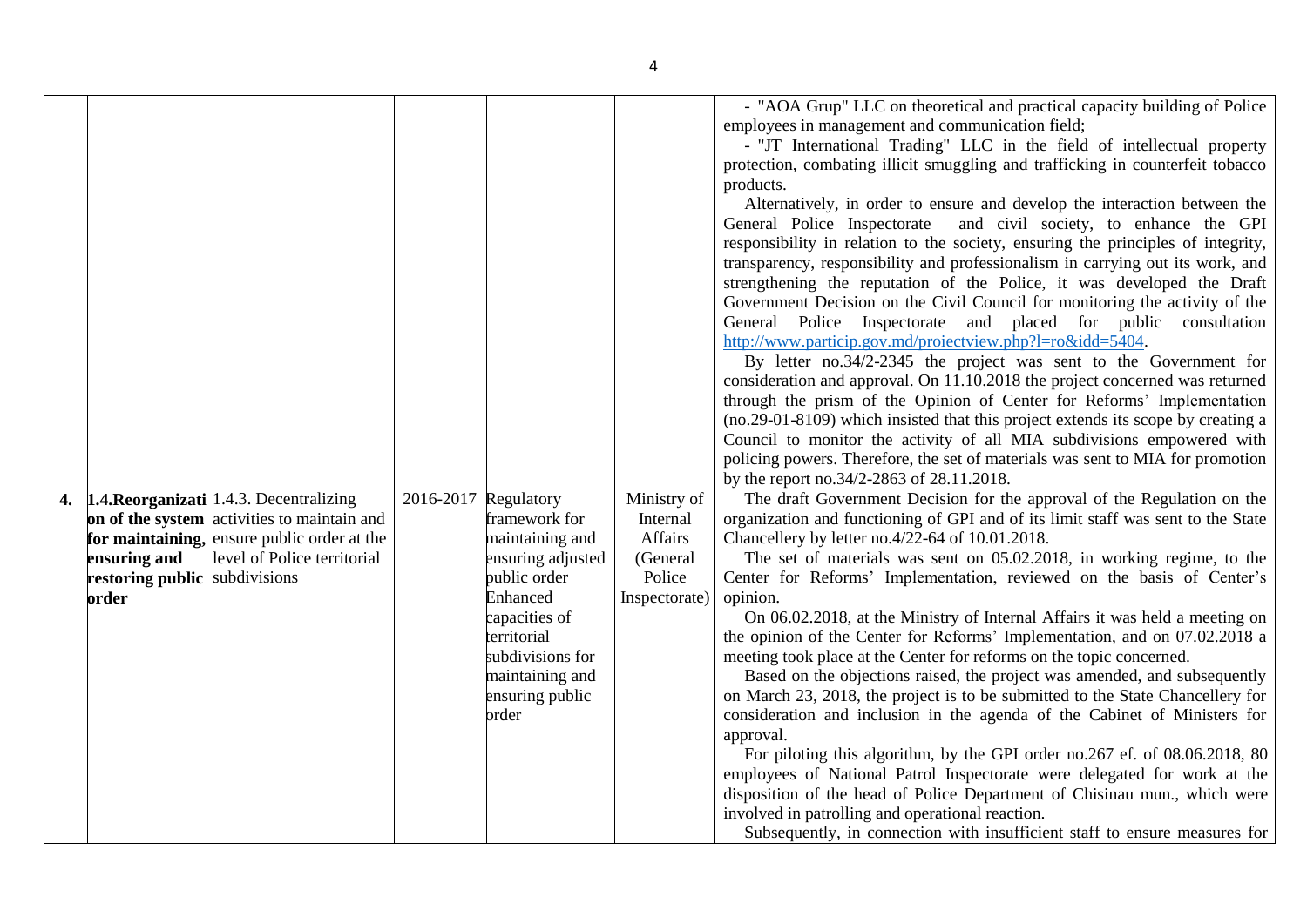|  |                                                                                                             |                     |                                                  |                                                                                                        | maintaining public order and security (public events) the delegation process<br>was stopped.                                                                                                                                                                                                                                                                                                                                                                                                                                                                                                                                                                                                                                                                                                    |
|--|-------------------------------------------------------------------------------------------------------------|---------------------|--------------------------------------------------|--------------------------------------------------------------------------------------------------------|-------------------------------------------------------------------------------------------------------------------------------------------------------------------------------------------------------------------------------------------------------------------------------------------------------------------------------------------------------------------------------------------------------------------------------------------------------------------------------------------------------------------------------------------------------------------------------------------------------------------------------------------------------------------------------------------------------------------------------------------------------------------------------------------------|
|  | 1.4.6. Development of<br>standard operational<br>procedures on the<br>regulation of intervention<br>tactics | 2017-2018 Operating | procedures<br>developed and<br>approved          | Ministry of<br>Internal<br>Affairs<br>(General<br>Police<br>Inspectorate,<br>Carabineer                | In 2018, 3 standard operating procedures were approved in the tactics of<br>intervention aimed at:<br>- retaining (the GPI Order no. 195 of 30.03.2018);<br>apprehending a person in flagrante delicto (the GPI Order no.389 of<br>$04.09.2018$ ;<br>- applying electroshock type devices (the GPI Order no.478 of<br>01.11.2018).                                                                                                                                                                                                                                                                                                                                                                                                                                                              |
|  |                                                                                                             |                     |                                                  | Troops<br>Department,<br>Academy<br>"Stefan cel<br>Mare" of the<br>Ministry of<br>Internal<br>Affairs) | However, at the level of the Academy "Stefan cel Mare" of MIA, 7<br>Operational Guidelines were developed in connection with the tactics of<br>intervention which were divided in the territorial subdivisions of MIA for<br>practitioners on:<br>1. bringing people to police headquarters;<br>2. application of physical force by a policeman;<br>3. performing warnings/advices of payment;<br>4. application of special means;                                                                                                                                                                                                                                                                                                                                                              |
|  |                                                                                                             |                     |                                                  |                                                                                                        | 5. application of fire arms;<br>6. intervention in case of insubordination of ill-will to the disposition or<br>legitimate request and resisting to a police officer;<br>7. legitimating and identifying persons.<br>However, those guidelines were forwarded also to the employees of<br>General Police Inspectorate, National Patrol Inspectorate, Police Department<br>of Chisinau mun., Border Police Department, Carbineer Troops Department<br>and to its subordinate units from the capital.<br>As for carabineers, by the CTD Order no. 218 of 25.09.2018 the Guidelines<br>on the development and application of operational procedures were approved<br>within the Carbineer Troops Department of MIA.<br>According to the schedule it was initiated the development of 32 procedures |
|  |                                                                                                             |                     |                                                  |                                                                                                        | in different fields of competence, which will be approved after the Regulation<br>of the General Carabineers Inspectorate is approved.                                                                                                                                                                                                                                                                                                                                                                                                                                                                                                                                                                                                                                                          |
|  | 1.4.7. Creating<br>appropriate conditions for<br>continuous training of                                     | 2017-2020 Developed | infrastructure<br>Appropriate                    | Ministry of<br>Internal<br>Affairs                                                                     | The multifunctional Polygon (12A, Lermontov Street) was modernized,<br>being intended for training and improvement by simulation of various<br>situations of police intervention.                                                                                                                                                                                                                                                                                                                                                                                                                                                                                                                                                                                                               |
|  | specialized units staff to<br>maintain public order                                                         |                     | conditions for<br>continuous<br>training created | (General<br>Police<br>Inspectorate<br>Academy                                                          | By the simulations carried out in the training process it is envisaged to<br>strengthen specialized theoretical knowledge so that officials with special<br>status achieve finally practical skills necessary for the proper fulfillment of<br>their job duties.                                                                                                                                                                                                                                                                                                                                                                                                                                                                                                                                |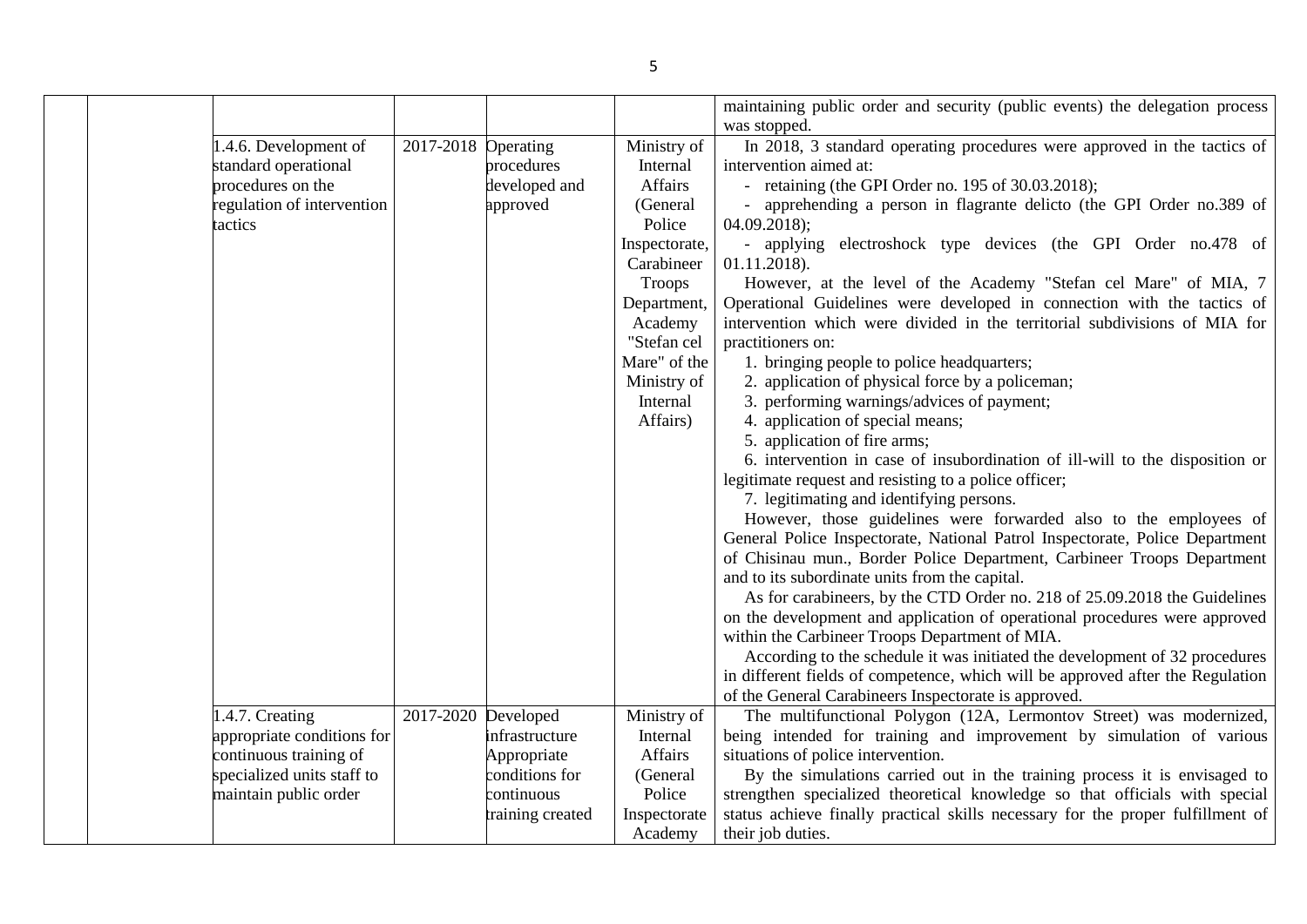| 1.4.8. Strengthening                                                            | 2017-2020 | <b>Needs</b>                                   | "Stefan cel<br>Mare" of<br>Ministry of<br>Internal<br>Affairs)<br>Ministry of | In this respect, spaces were arranged, workshops and modules allowing the<br>simulation of a variety of standard and non-standard situations occurring in the<br>activity of employees of various structures of the MIA and other law<br>enforcement bodies were organized, followed by practicing techniques and<br>methods of police intervention in cooperation with other power structures.<br>Training and development Polygon, allows the simulation of over 500 type<br>situations faced daily by policemen and other employees of law enforcement<br>agencies in their work activity.<br>To improve continuously the quality of practical training of students and<br>trainees of the Academy "Stefan cel Mare", the administration of the Ministry<br>of Internal Affairs sent to the management of the institution new training<br>techniques worth over MDL 150 000, designed to equip the multifunctional<br>Polygon of practical training.<br>A working visit of 5 militaries of Carbineer Troops Department took place<br>between 16 to 20 April 2018, in the schools for gendarmes of the General<br>Inspectorate of Romanian Gendarmerie, in connection with the modernization<br>of CTD Training Center.<br>The building of the training center (u.m $1006$ ), including the study rooms (3)<br>rooms), the cafeteria and other rooms were repaired, a psychological<br>rehabilitation room was created, identifying the financial resources for room<br>equipment. The sports hall of the center was repaired and arranged, creating<br>conditions for physical training and professional intervention.<br>During 2018, including in the context of Budget Support for Police reform |
|---------------------------------------------------------------------------------|-----------|------------------------------------------------|-------------------------------------------------------------------------------|--------------------------------------------------------------------------------------------------------------------------------------------------------------------------------------------------------------------------------------------------------------------------------------------------------------------------------------------------------------------------------------------------------------------------------------------------------------------------------------------------------------------------------------------------------------------------------------------------------------------------------------------------------------------------------------------------------------------------------------------------------------------------------------------------------------------------------------------------------------------------------------------------------------------------------------------------------------------------------------------------------------------------------------------------------------------------------------------------------------------------------------------------------------------------------------------------------------------------------------------------------------------------------------------------------------------------------------------------------------------------------------------------------------------------------------------------------------------------------------------------------------------------------------------------------------------------------------------------------------------------------------------------------------------------------------------------------|
| intervention capabilities<br>by providing equipment<br>and special technique to |           | Assessment<br>Report prepared<br>Equipment and | Internal<br>Affairs<br>(General                                               | there were purchased:<br>- 14 282 items of equipment and special means (multifunctional belts,<br>tactical belts with seat covers for handcuffs, gas bubbles, gun holsters,                                                                                                                                                                                                                                                                                                                                                                                                                                                                                                                                                                                                                                                                                                                                                                                                                                                                                                                                                                                                                                                                                                                                                                                                                                                                                                                                                                                                                                                                                                                            |
| Police subdivisions<br>responsible for<br>maintaining and ensuring              |           | special technique<br>purchased                 | Police<br>Inspectorate)                                                       | flashlights, handcuffs, tactical gloves, bulletproof vests, equipment for anti-<br>terrorist interventions, etc.).<br>- 189 cars, including 107 for patrol and operational reaction to citizens                                                                                                                                                                                                                                                                                                                                                                                                                                                                                                                                                                                                                                                                                                                                                                                                                                                                                                                                                                                                                                                                                                                                                                                                                                                                                                                                                                                                                                                                                                        |
| public order                                                                    |           |                                                |                                                                               | requests (of which 26 units through UNDP), 5 for transporting persons held in<br>Police custody, 16 transport units for crime scene investigation.<br>Subsidiary, for an efficient management of mobile teams during<br>interventions in 2018 there were purchased 303 TETRA radio terminals of<br>standard communication. These will be scheduled and distributed to Police<br>subdivisions later during 2019.                                                                                                                                                                                                                                                                                                                                                                                                                                                                                                                                                                                                                                                                                                                                                                                                                                                                                                                                                                                                                                                                                                                                                                                                                                                                                        |
|                                                                                 |           |                                                |                                                                               | Thus since 2017, a total of 596 TETRA radio terminals of standard<br>communication; (331 – mobile, 244 - portable, 17 - fixed and 4 - camouflaged)<br>were purchased.                                                                                                                                                                                                                                                                                                                                                                                                                                                                                                                                                                                                                                                                                                                                                                                                                                                                                                                                                                                                                                                                                                                                                                                                                                                                                                                                                                                                                                                                                                                                  |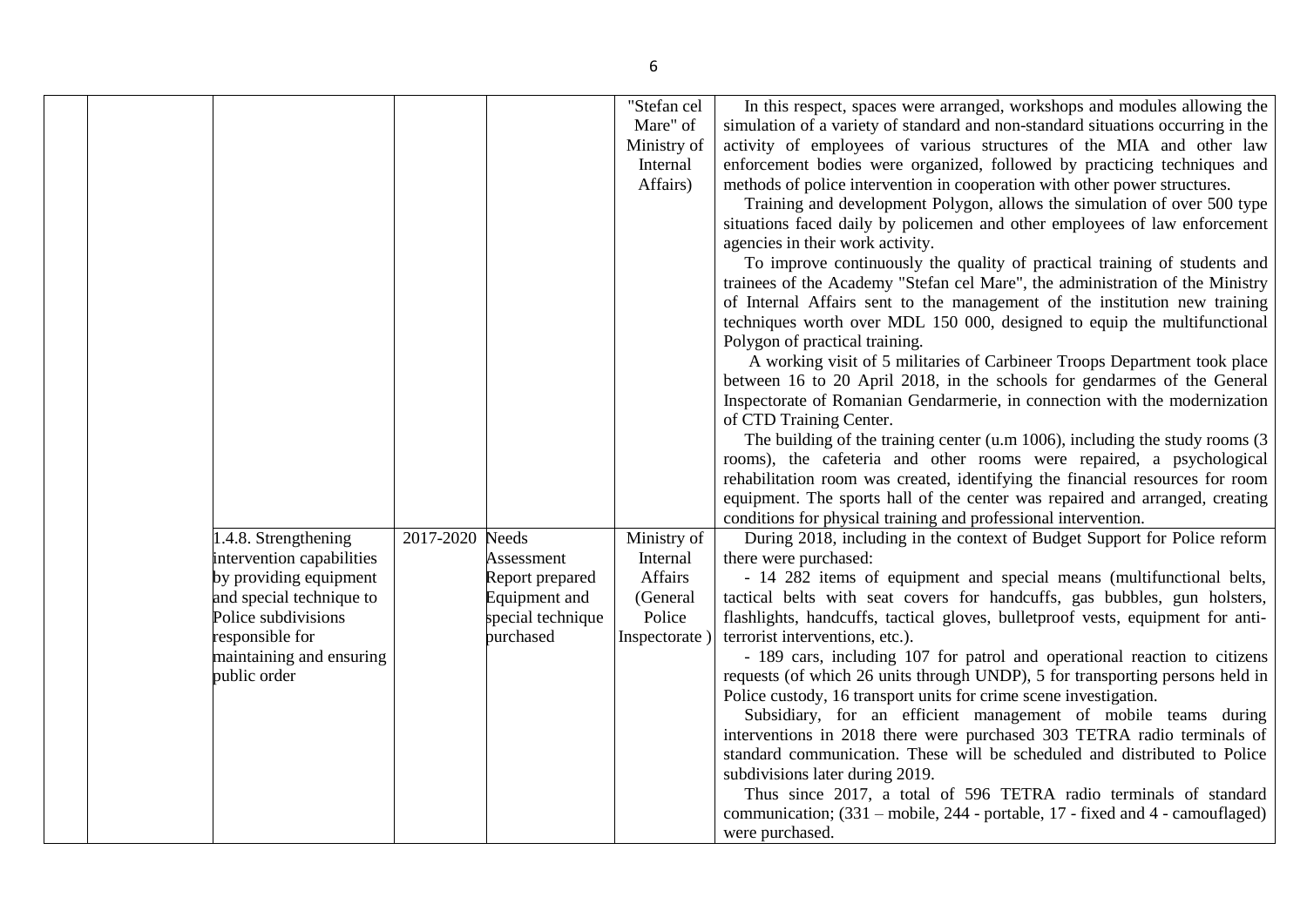|    |                   |                           |                    |                     |                | Alternatively, the staff of SPB "Fulger" was equipped with:                        |
|----|-------------------|---------------------------|--------------------|---------------------|----------------|------------------------------------------------------------------------------------|
|    |                   |                           |                    |                     |                | - 53 sets of anti-terrorist equipment;                                             |
|    |                   |                           |                    |                     |                | - 350 intervention uniforms and 300 for training;                                  |
|    |                   |                           |                    |                     |                | - winter footwear (100% of the staff);                                             |
|    |                   |                           |                    |                     |                | - 52 portable stations "Motorola" and 3 stations for cars that are compatible      |
|    |                   |                           |                    |                     |                | with the unique communication system "Tetra" used by MIA.                          |
|    |                   |                           |                    |                     |                | In 2018, the Brigade received 3 cars "Dacia – Duster" model and 3 buses.           |
| 5. | 1.5.Strengthe-    | 1.5.1. Development of     | 2017-2018 Improved |                     | Ministry of    | In order to improve the documentation management of road accidents the             |
|    | ning Police       | capacities for preventing |                    | capacities for      | Internal       | Division for transport surveillance and road traffic of the Police Department of   |
|    | capacities in the | road accidents            |                    | preventing road     | Affairs        | Chisinau mun. received 5 units of computers "DELL" model, 8 ASUS laptops,          |
|    | field of road     |                           |                    | accidents           | (General       | 3 Canon printers and a special mobile vehicle "Ford Transit" model, intended       |
|    | safety            |                           |                    |                     | Police         | to be a mobile laboratory for the research of road accidents.                      |
|    |                   |                           |                    |                     | Inspectorate), | In addition, Road Accidents Documentation Service received 12 alcohol              |
|    |                   |                           |                    |                     | Ministry of    | detection devices "Drager 6820" type used in the investigation of road             |
|    |                   |                           |                    |                     | Transport and  | accidents, which reduce the documentation and response time and enhance the        |
|    |                   |                           |                    |                     | Roads          | quality of documentation.                                                          |
|    |                   |                           |                    |                     | Infrastructure | In the future it is planned to develop the concept of risk analysis on road        |
|    |                   |                           |                    |                     |                | sections with a high number of accidents due to traffic conditions by              |
|    |                   |                           |                    |                     |                | developing and implementing an interactive map of road accidents, which will       |
|    |                   |                           |                    |                     |                | allow monitoring and identifying the scenes of road accidents, by the              |
|    |                   |                           |                    |                     |                | interconnection of data base on road accidents with an interactive map.            |
|    |                   |                           |                    |                     |                |                                                                                    |
|    |                   |                           |                    |                     |                | Eventually, the development of AIS "RAR" will allow to take over the data          |
|    |                   |                           |                    |                     |                | from the scene of road accidents through Tablets with GPS functions,               |
|    |                   |                           |                    |                     |                | photo/video recording, mobile Internet, or purchase of desk-top version for 24     |
|    |                   |                           |                    |                     |                | jobs "QuickMap 3D" - digital solution for investigating accidents and crimes,      |
|    |                   |                           |                    |                     |                | and with Tablet with GPS functions, photo/video recording, mobile Internet.        |
|    |                   |                           |                    |                     |                | However, with the financial support of the Estonian Government, the                |
|    |                   |                           |                    |                     |                | project for improvement of traffic culture and Moldovan Police skills to           |
|    |                   |                           |                    |                     |                | prepare visits and escorts for first persons and safety stop of vehicle presenting |
|    |                   |                           |                    |                     |                | a risk (project value EUR 106 000) is being implemented.                           |
|    |                   |                           |                    |                     |                | During 12 months of 2018, via the "Telegram" application, the "Infotrafic          |
|    |                   |                           |                    |                     |                | Moldova" channel that allows real-time transmission of information on road         |
|    |                   |                           |                    |                     |                | traffic in Chisinau mun., 1481 messages were sent, and through electronic          |
|    |                   |                           |                    |                     |                | LED panels, for a smooth traffic in Chisinau mun., there were placed 167           |
|    |                   |                           |                    |                     |                | information messages.                                                              |
|    |                   | 1.5.2. Improving the      | 2017-2020          | Statistical data on | Ministry of    | Under the NIP Decree no. 13 of 22.01.2018 "On organization of employees            |
|    |                   | quality of documentation  |                    | the quality of      | Internal       | training for the formation of professional development skills to use the device    |
|    |                   | of road accidents with    |                    | documentation of    | Affairs        | for measurement of alcohol concentration in exhaled air" between 29 to 31          |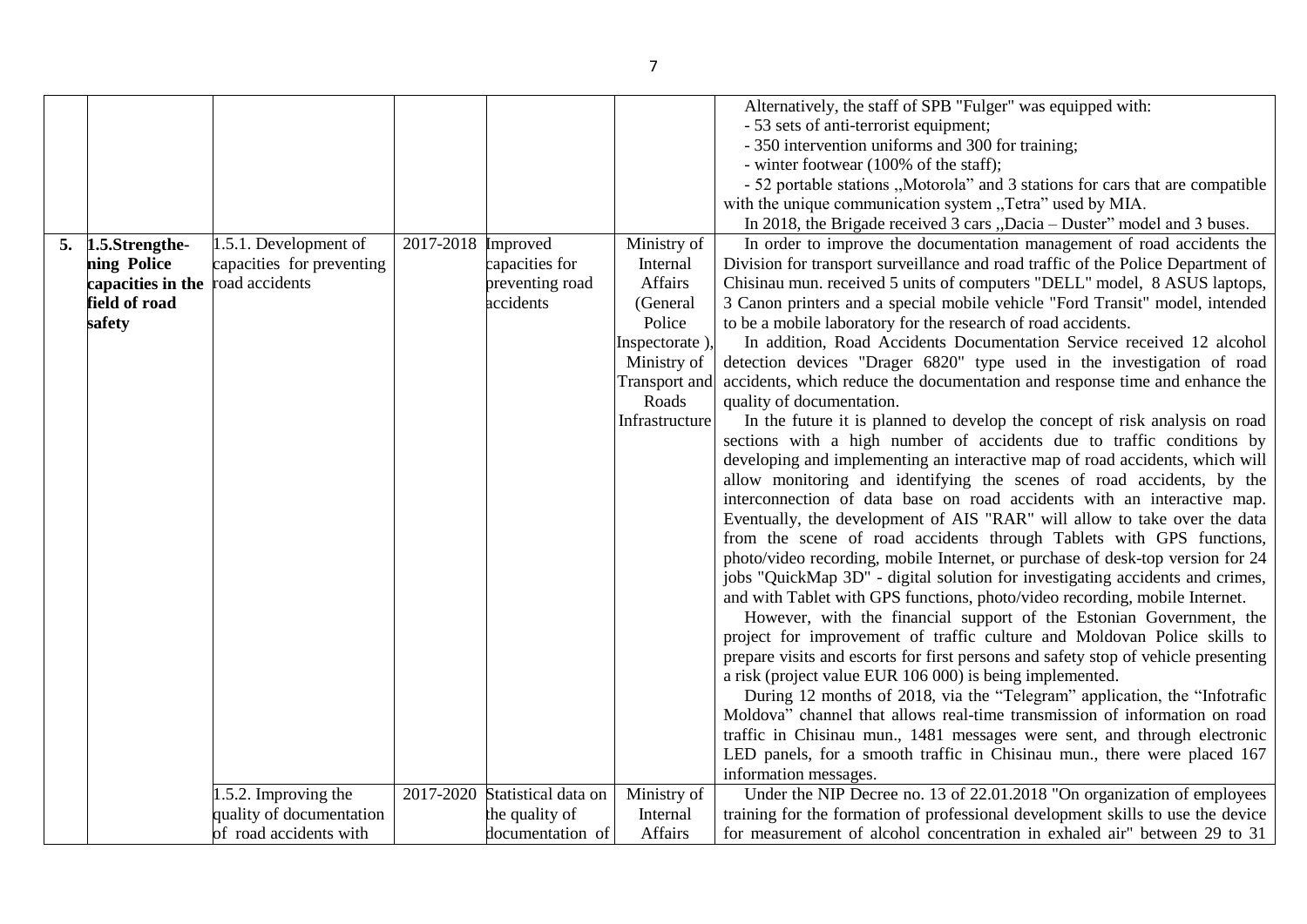| victims                                                                                                                           |                              | road accidents in<br>a positive<br>dynamics<br>Equipment<br>purchased | (General<br>Police<br>Inspectorate)                      | January 2018, 84 employees were trained in the National Institute of Probation<br>(DTSRT, SDAL, ECSA, Southern PB, Northern PB, Battalion no.2 of PB).<br>Alternatively, with the support of the German Federal Government,<br>Chisinau Police Department was equipped with 10 sets of breathalysers<br>intended for the documentation of traffic accidents (project value EUR 38000).<br>During 12 months of 2018 it is attested a slight decrease in the number of<br>traffic accidents, compared to the same period last year, and people who have<br>suffered various injuries.<br>Accordingly, during the period concerned, in the country there were |
|-----------------------------------------------------------------------------------------------------------------------------------|------------------------------|-----------------------------------------------------------------------|----------------------------------------------------------|------------------------------------------------------------------------------------------------------------------------------------------------------------------------------------------------------------------------------------------------------------------------------------------------------------------------------------------------------------------------------------------------------------------------------------------------------------------------------------------------------------------------------------------------------------------------------------------------------------------------------------------------------------|
|                                                                                                                                   |                              |                                                                       |                                                          | recorded 2613 traffic accidents (-1.02%), where 272 people died (-9.93%), and<br>3114 have suffered various traumas $(+4.04\%)$ .<br>During the reference period in Chisinau mun., there were recorded 1289<br>(a.p. 1400 -7.93%) road accidents, resulting in 53 (a.p. 68, -22,06%) dead                                                                                                                                                                                                                                                                                                                                                                  |
|                                                                                                                                   |                              |                                                                       |                                                          | persons and other 1535 (a.p. 1566 - 1.98%) traumatized.<br>Alternatively, from the total number of accidents recorded, 2265 (86.68%)<br>were caused by the fault of car drivers.                                                                                                                                                                                                                                                                                                                                                                                                                                                                           |
|                                                                                                                                   |                              |                                                                       |                                                          | During the 12 months of 2018, the official examiners of the Single<br>Monitoring and Coordination Center of National Institute of Probation have<br>drafted 37251 contravention reports, 106 of which were contested, which<br>constitute 0.28% and 18 contravention reports were closed by the court,                                                                                                                                                                                                                                                                                                                                                     |
|                                                                                                                                   |                              |                                                                       |                                                          | simultaneously according to art. 36 para. (2) of Contravention Code.                                                                                                                                                                                                                                                                                                                                                                                                                                                                                                                                                                                       |
| .5.3. Development and<br>implementation of a<br>concept for amicable road<br>accidents settlement that<br>did not produce victims | Semester II, Concept<br>2017 | developed,<br>approved and<br>implemented                             | Ministry of<br>Internal<br>Affairs<br>(General<br>Police | The Draft Law amending some legislative acts (Law on compulsory civil<br>liability insurance for the damage caused by vehicles - Article 2, 8, 14, etc.;<br>Contravention Code - Articles 26, 31'1, 242, 446) was examined in the<br>meeting of the Cabinet of Ministers on 01.08.2018 and submitted to the<br>Parliament for approval.                                                                                                                                                                                                                                                                                                                    |
|                                                                                                                                   |                              |                                                                       | Inspectorate)                                            | On 08.11.2018 in the RM Parliament plenary sitting, the draft law<br>amending and supplementing certain legislative acts (Contravention Code -<br>Articles 26, 31'1, 242, etc .; Law on compulsory civil liability insurance for<br>the damage caused by vehicles - Articles 2, 8, 14, etc.) was voted in 2nd<br>reading.                                                                                                                                                                                                                                                                                                                                  |
|                                                                                                                                   |                              |                                                                       |                                                          | The aim of amicable settlement is to simplify the process of a road accident<br>without victims, resulted only in minor material damage and in the settlement<br>of the situation without Police interference. The procedure of amicable road<br>accident settlement is a fact-finding solution of circumstances and of the<br>person responsible for the occurrence of the accident, being alternative to the<br>procedure followed by the employees of law enforcement authorities, fire<br>brigade units and prosecutor's office, and it is applicable only by providing the                                                                            |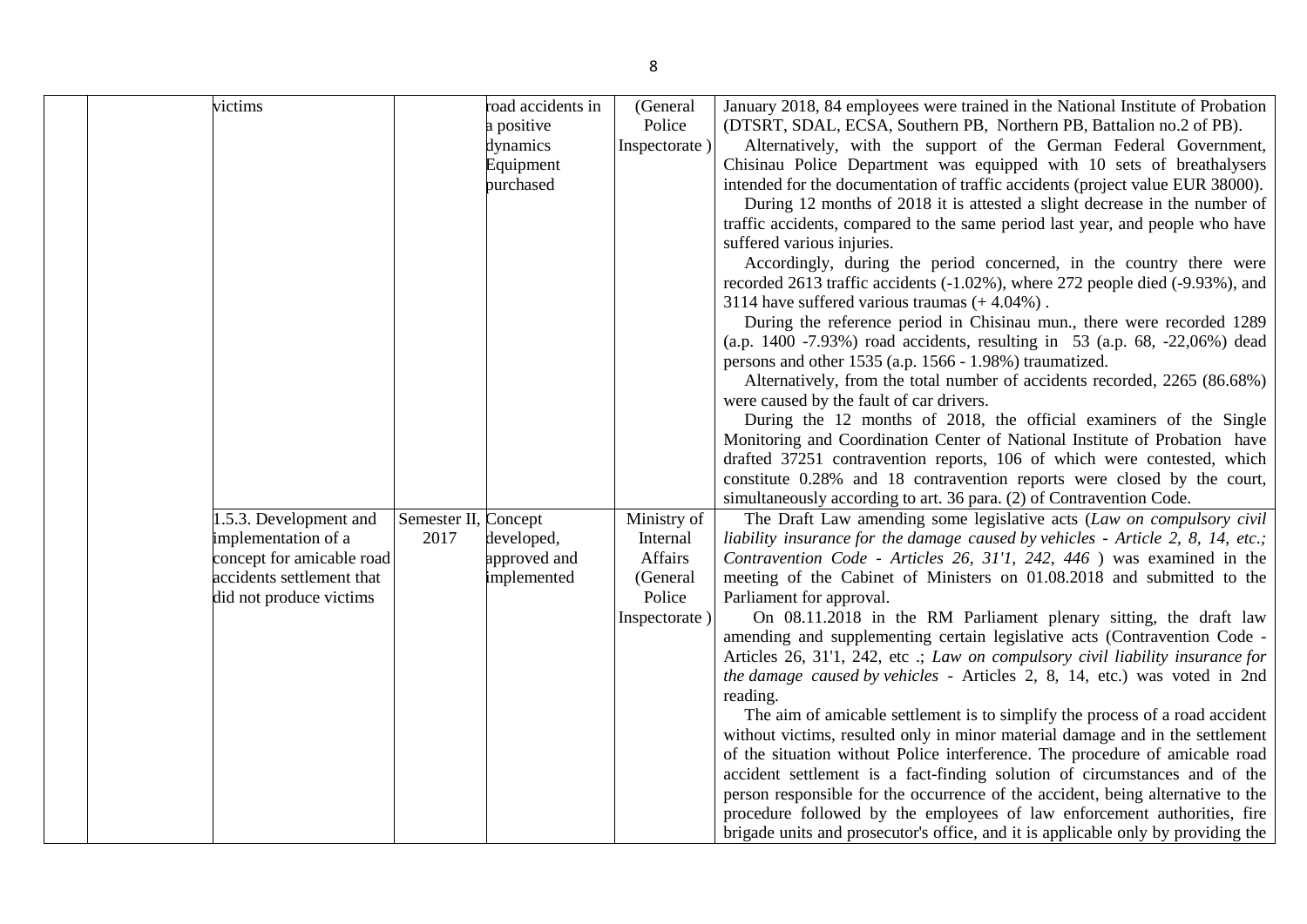|    |                             |                             |           |                         |               | voluntary will of the parties to resort to this.                                  |
|----|-----------------------------|-----------------------------|-----------|-------------------------|---------------|-----------------------------------------------------------------------------------|
|    |                             | 1.5.5. Increasing the       | 2018-2019 | Necessary               | Ministry of   | To ensure the mobility of teams for preventing and combating road events,         |
|    |                             | mobility of teams for       |           | equipment               | Internal      | in 2017, 10 transport units Skoda Oktavia model and 7 Laser units LTI 20-20       |
|    |                             | preventing and combating    |           | purchased               | Affairs       | type TruCAM were purchased for the specialized subdivision.                       |
|    |                             | road events                 |           | Enhanced                | (General      | Given that the Laser devices LTI 20-20 type TruCAM is a cutting-edge              |
|    |                             |                             |           | capacities              | Police        | technology unused until now on the territory of the Republic of Moldova, they     |
|    |                             |                             |           |                         | Inspectorate) | were subjected to the approval/standardization procedure.                         |
|    |                             | 1.5.6. Improving the        |           | 2018-2020 Management of | Ministry of   | Starting from August 2018, following approval by the MIA order no. 266 of         |
|    |                             | management of               |           | documentation of        | Internal      | 01.08.2018 of LMP 10-01: 2018, the legal measurement procedure, laser speed       |
|    |                             | documentation of road       |           | road accident           | Affairs       | measuring equipment LTI 20-20 TruCAM is used by NPI employees in                  |
|    |                             | accidents by using          |           | ensured by the          | (General      | prevention and enforcement activities on road safety field.                       |
|    |                             | information technologies    |           | use of                  | Police        | It was also developed the legal measurement procedure for the device              |
|    |                             |                             |           | information             | Inspectorate) | measuring alcohol concentration in the exhaled air Drager 7510, which is to be    |
|    |                             |                             |           | technologies            |               | approved by the end of January 2019.                                              |
|    |                             |                             |           |                         |               | In March and July 2018, 2 training practical and theoretical sessions were        |
|    |                             |                             |           |                         |               | held for 72 employees of NIP territorial subdivisions for the formation of skills |
|    |                             |                             |           |                         |               | to use laser measuring and speed recording equipment of vehicles in traffic       |
|    |                             |                             |           |                         |               | (TruCAM LTI 20 /20), with involvement of experts from Romania, being              |
|    |                             |                             |           |                         |               | organized both theoretical and practical lessons.                                 |
|    |                             |                             |           |                         |               | Alternatively, in 2018, the international experts organized 3 training            |
|    |                             |                             |           |                         |               | workshops attended by 50 employees, including 8 trainers:                         |
|    |                             |                             |           |                         |               | - NPI employees were trained in the use of special means of stopping              |
|    |                             |                             |           |                         |               | vehicles on the territory of Sports Airport in Vadul lui Voda, by two experts     |
|    |                             |                             |           |                         |               | from Estonia (GPI Decree no. 34/7-352 of 24.08.2018 on the organization and       |
|    |                             |                             |           |                         |               | conduct of the working visit of the delegation of the Republic of Estonia in      |
|    |                             |                             |           |                         |               | Chisinau);                                                                        |
|    |                             |                             |           |                         |               | - training course entitled "Patrolling on mountain bikes", conducted by           |
|    |                             |                             |           |                         |               | experts from the USA;                                                             |
|    |                             |                             |           |                         |               | - training course for trainers Phase II entitled Strengthening Police             |
|    |                             |                             |           |                         |               | capacities and supporting the improvement of traffic culture, organized in        |
|    |                             |                             |           |                         |               | Tallinn city, Estonia.                                                            |
| 6. | 1.6. Increasing             | 1.6.1. Improving the        | 2017-2020 | Developed               | Ministry of   | For 2018, to implement the Strategy provisions, 117,56 million MDL were           |
|    | the efficiency of           | infrastructure and          |           | infrastructure          | Internal      | allocated from the state budget, which according to the financing Agreement,      |
|    | the activity                | logistical capacity of the  |           |                         | Affairs       | the contract for Police reform is an unconditional tranche for the development    |
|    | applying the                | Police to achieve the tasks |           |                         | (General      | of Police capacities in all areas, including the improvement of material          |
|    | concept of equal set by law |                             |           |                         | Police        | conditions in the headquarters of Police structures.                              |
|    | <b>Police</b>               |                             |           |                         | Inspectorate) | During 2018, the complete overhaul of the new headquarters of Criuleni            |
|    | performance                 |                             |           |                         |               | Police Inspectorate was continued from budgetary resources, project financed      |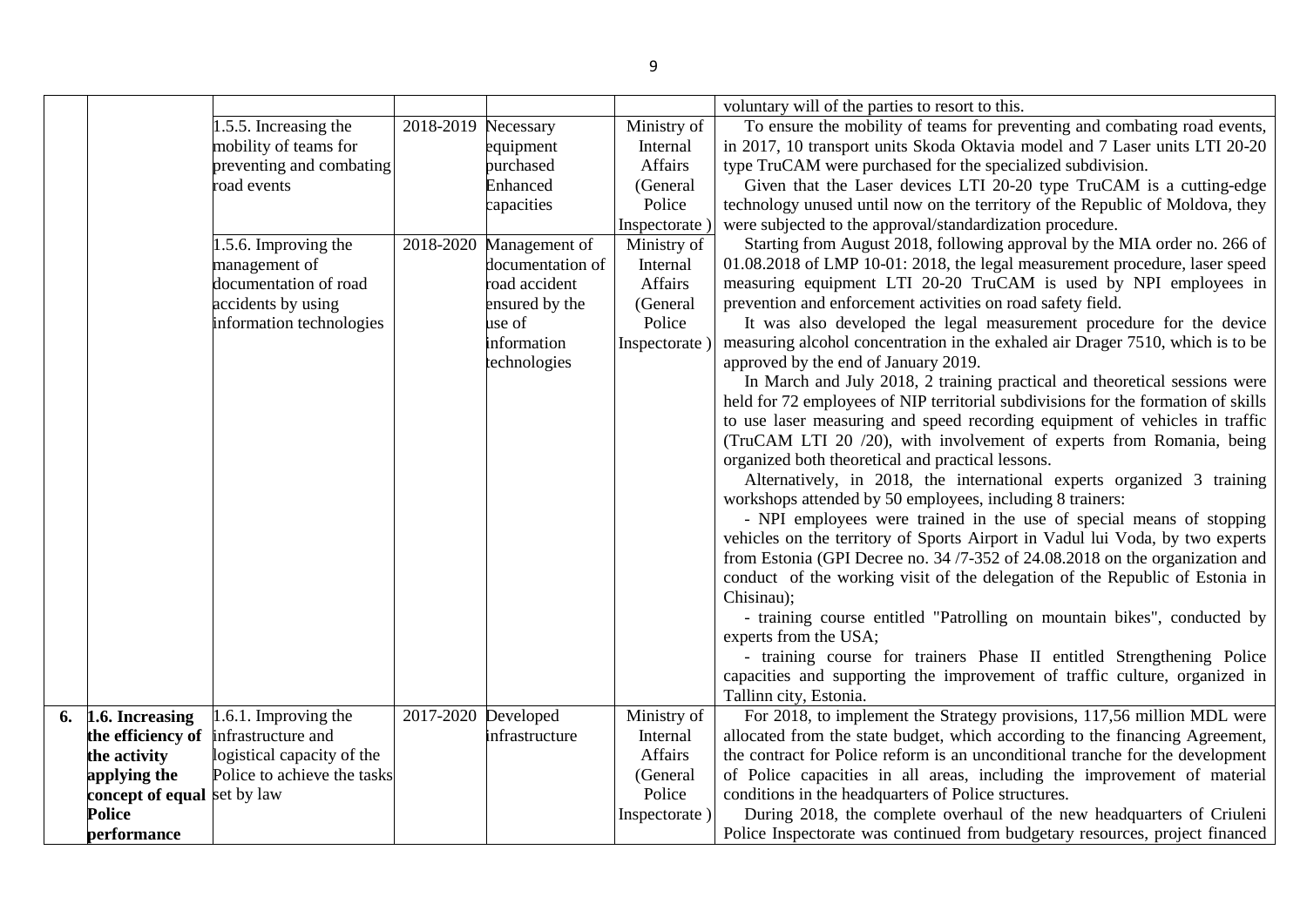|  |  |  | exclusively from budgetary resources, and repairs to buildings located in         |
|--|--|--|-----------------------------------------------------------------------------------|
|  |  |  | Chisinau mun., 61, Sf. Andrei Street, 14, Bucuriei Street, 33, O. Goga Street,    |
|  |  |  | 10, Putna Street, 11/1, Tiraspol Street, 130, Columna Street, 10, Mateevici       |
|  |  |  | Mesager Street. There were also started actions for capital<br>Street,            |
|  |  |  | modernization of Telenesti Police Inspectorate. Alternatively, roof repairs       |
|  |  |  | were started at Anenii Noi Police Inspectorate.                                   |
|  |  |  | In 2018 repair works of 14 headquarters of police stations were started,          |
|  |  |  | namely: PS no. 1 of Causeni PI, PS No. 4 of Riscani PI of Chisinau mun.           |
|  |  |  | (modular construction works), and of the headquarters of police stations of       |
|  |  |  | Basarabeasca, Cimislia, Donduseni, Floresti, Soroca, Anenii Noi, Ceadir-          |
|  |  |  |                                                                                   |
|  |  |  | Lunga, Telenesti, Drochia, Soldanesti, Comrat and Falesti Police Inspectorates.   |
|  |  |  | 17 modernization projects of Police stations, contracted in 2017 were             |
|  |  |  | received.                                                                         |
|  |  |  | The Police Inspectorates contracted design services for complete overhaul         |
|  |  |  | and modernization through public Tender or competitive Tendering at low-          |
|  |  |  | value contracts for 39 headquarters in 29 districts of the country. Project       |
|  |  |  | documentation developed, tested and expertized from the procedures                |
|  |  |  | contracted in 2018, was received for 39 headquarters in 29 districts of the       |
|  |  |  | country.                                                                          |
|  |  |  | At the same time the works for complete overhaul started in 2017 were             |
|  |  |  | continued at the Police Station no. 1 of Singerei PI, with the support of UNDP.   |
|  |  |  | During 2017, the project documentation and estimate for the renovation of         |
|  |  |  | 10 PDC (Anenii Noi, Cahul, Causeni, Cimislia, Edinet, Hincesti, Orhei,            |
|  |  |  | Riscani, Singerei, Ungheni) was developed. Based on project documentation,        |
|  |  |  | the procedure (LP No.18/00991 of 16.03.2018) for the purchase of                  |
|  |  |  | construction works for these facilities was launched. Following the evaluation    |
|  |  |  | of the tenders, 10 works contracts were signed. Works have already begun on       |
|  |  |  | all facilities.                                                                   |
|  |  |  | However, in the context of the building of Criuleni PDC for full                  |
|  |  |  | operationalization of PDC, financial resources have been allocated for the        |
|  |  |  | purchase of necessary furniture and equipment.                                    |
|  |  |  | In 2018, it was managed to purchase development services of project               |
|  |  |  | documentation and estimate on reconstruction of Soroca and Comrat PDC and         |
|  |  |  | construction of Balti PDC, and it was also developed the cost estimate for the    |
|  |  |  | modernization of Chisinau PDC. Developed projects involve arrangements of         |
|  |  |  | rooms for people with special needs or according to institutional development     |
|  |  |  | in this regard, they are to be established in the North (Balti), Center (Chisinau |
|  |  |  | and Hincesti) and South (Cahul) region.                                           |
|  |  |  |                                                                                   |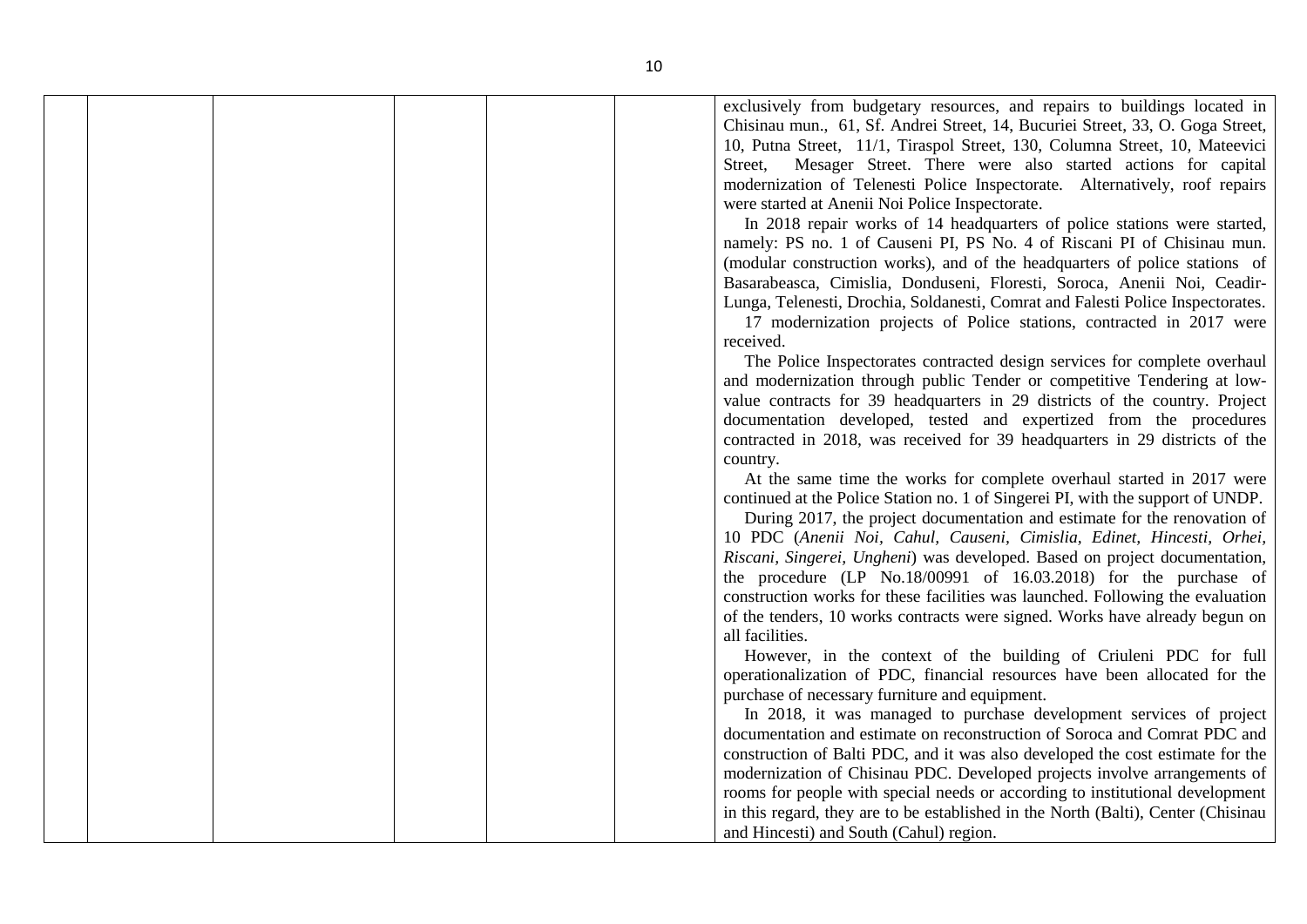|  | 1.6.2. Development of        | 2017-2020 Standard |                    | Ministry of   | Currently 89 standard operating procedures are approved in the areas:           |
|--|------------------------------|--------------------|--------------------|---------------|---------------------------------------------------------------------------------|
|  | standard operating           |                    | Operating          | Internal      | technical-criminological, operational reaction (intervention to certain         |
|  | procedures on Police         |                    | Procedures         | Affairs       | categories of people /situations), operational management (including PDC),      |
|  | activity                     |                    | developed,         | (General      | human resources, investigations, legal, internal audit, Security Area and other |
|  |                              |                    | approved and       | Police        | fields.                                                                         |
|  |                              |                    | implemented        | Inspectorate) |                                                                                 |
|  | 1.6.4. Reorganization of     | Semester II,       | Operational        | Ministry of   | There were reorganized and created:                                             |
|  | operational support          | 2016               | supporting         | Internal      | - press services and public relations within the PI (MIA Order no. 27 of        |
|  | structures within the        |                    | structures         | Affairs       | $31.01.2018$ ;                                                                  |
|  | <b>General Police</b>        |                    | reorganized        | (General      | - Regional Dispatch "Center" created (MIA Order no. 105 of 27.03.2018);         |
|  | Inspectorate                 |                    |                    | Police        | - Division for preventing and combating money laundering of NII                 |
|  |                              |                    |                    | Inspectorate) | established (Ord. Nr. 100 of 03/22/2018);                                       |
|  |                              |                    |                    |               | - Police stations within the territorial Police Inspectorates optimized (MIA    |
|  |                              |                    |                    |               | Order no. 103 of 27.03.2018, of 203 remained 173 PS;                            |
|  |                              |                    |                    |               | - Cynological services within the North, Central, South and Chisinau Police     |
|  |                              |                    |                    |               | Inspectorates and dispatch centers regionalized (MIA Order no. 208 of           |
|  |                              |                    |                    |               | $19.06.2018$ ;                                                                  |
|  |                              |                    |                    |               | - Supervision Contravention Department within the NPI and Supervisory           |
|  |                              |                    |                    |               | Contravention Service in the South patrol Battalion created (MIA Order no.4     |
|  |                              |                    |                    |               | of 04.01.2019)                                                                  |
|  |                              |                    |                    |               | There were also liquidated:                                                     |
|  |                              |                    |                    |               | - Battalion No.4 of Patrol Brigade of NPI of GPI and Railways Platoon of        |
|  |                              |                    |                    |               | Battalion No. 1 of PB of NPI of GPI (MIA Order no. 315 of 03.10.2018);          |
|  |                              |                    |                    |               | - Contravention Surveillance Division of Patrol Brigade of NPI (MIA Order       |
|  |                              |                    |                    |               | no.4 of 04.01.2019)                                                             |
|  | 1.6.5. Regionalization of    | 2016-2017 Regional |                    | Ministry of   | During 2018 there were reorganized:                                             |
|  | certain Police structures in |                    | structures created | Internal      | - the press service of the PI (MIA Order no.27 of 31.01.2018 On                 |
|  | order to provide             |                    | and made           | Affairs       | reorganization of Press and Public Relations Services);                         |
|  | operational and              |                    | operational        | (General      | - Cynological service of the PI (MIA Order no. 208 of 19.06.2018).              |
|  | administrative support to    |                    |                    | Police        | Subsidiary, regional dispatch centers were reorganized with the following       |
|  | police inspectorates         |                    |                    | Inspectorate) | organizational structure:                                                       |
|  |                              |                    |                    |               | - "Northern" Regional dispatch center - 20 staff units;                         |
|  |                              |                    |                    |               | - "Central" Regional dispatch center - 20 staff units;                          |
|  |                              |                    |                    |               | - "Chisinau" Regional Dispatch center - 24 units and Southern Regional          |
|  |                              |                    |                    |               | dispatch center-12 staff units;                                                 |
|  |                              |                    |                    |               | At the end of the year it was developed and approved the Framework              |
|  |                              |                    |                    |               | Regulation on the organization and functioning of investigation subdivisions of |
|  |                              |                    |                    |               | the National Investigation Inspectorate and Police Departments (GPI Order no.   |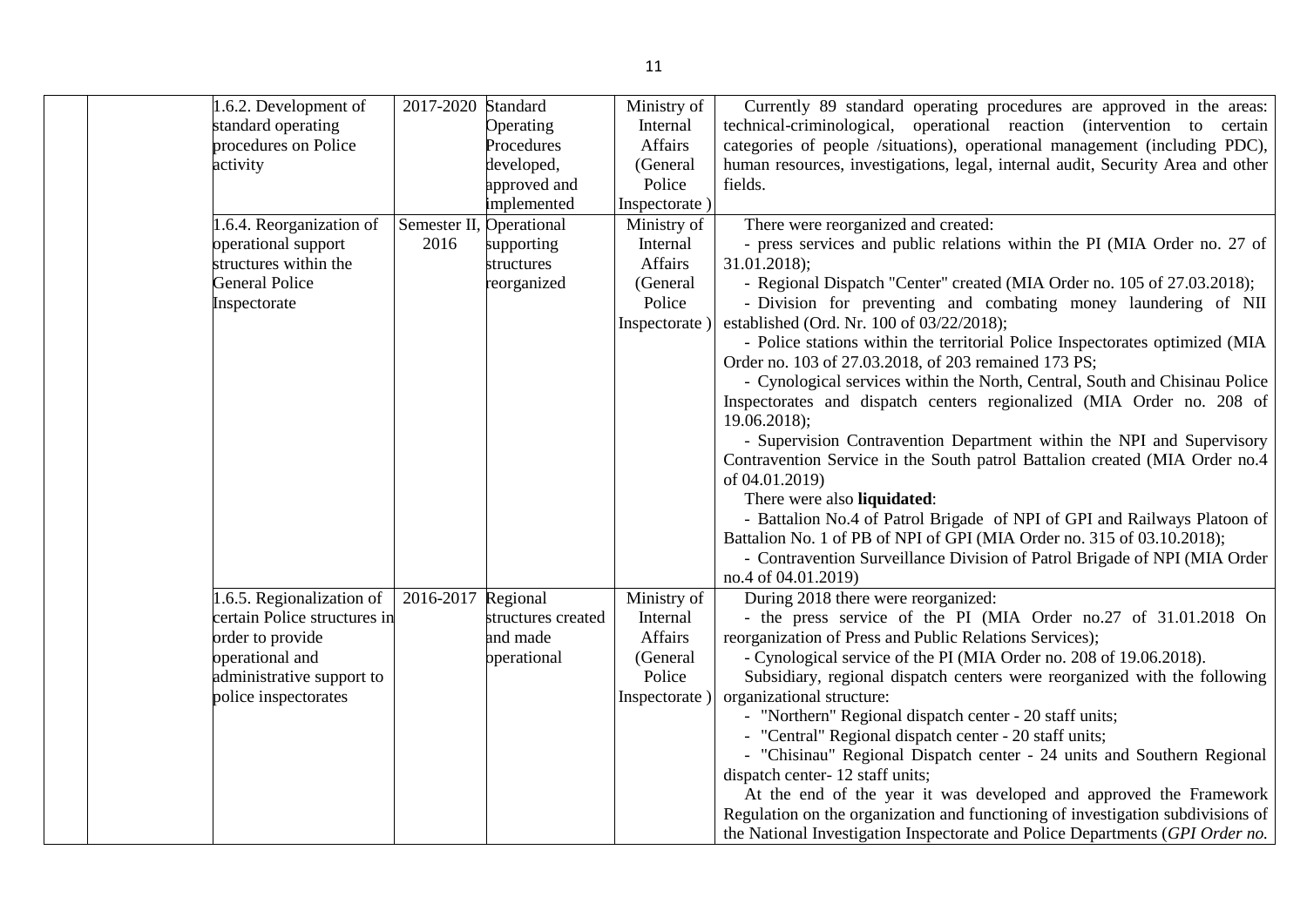|    |                           | 1.6.6. Periodical                                                                                   |           |                                                        |                                    | 566 of 28.12.2018). This document was regulated by the organization and<br>operation manner of 5 investigations units at national level and their territorial<br>jurisdiction was also established.                                                                   |
|----|---------------------------|-----------------------------------------------------------------------------------------------------|-----------|--------------------------------------------------------|------------------------------------|-----------------------------------------------------------------------------------------------------------------------------------------------------------------------------------------------------------------------------------------------------------------------|
|    |                           | adjustment of Police<br>structures in relation to                                                   |           | 2016-2019 Analytical reports<br>on crime<br>phenomenon | Ministry of<br>Internal<br>Affairs | During 12 months of 2018, 51 reports of tactical analysis and 139 of<br>operational analysis were drawn up. Following the evaluations performed,<br>many entities were established and /or optimized as follows:                                                      |
|    |                           | the development of<br>European standards and                                                        |           | developed<br>Periodically                              | (General<br>Police                 | - The Division for preventing and combating money laundering was<br>established in the NII of GPI (MIA Order no. 100 of 22.03.2018);                                                                                                                                  |
|    |                           | trends of crime<br>phenomenon                                                                       |           | adjusted structure                                     | Inspectorate)                      | - the number of Police Stations of territorial PI was optimized (from 203<br>remained 173 PS) (MIA Order no. 103 of 27.03.2018);                                                                                                                                      |
|    |                           |                                                                                                     |           |                                                        |                                    | - cynological services within the North, Central, South and Chisinau PI<br>and dispatch centers were regionalized (MIA Order no. 208 of 19.06.2018);<br>- The Detention and Escort Department of Judicial Police Service under                                        |
|    |                           |                                                                                                     |           |                                                        |                                    | GPI was created, to ensure a consistent institutional policy in order to<br>implement within established structures, the recommendations formulated in<br>the field of human rights (MIA no. 315 of 03.10.2018 "On amending the MIA<br>order no. 71 of 28.02.2013 "); |
|    |                           |                                                                                                     |           |                                                        |                                    | - The Coordination Division of Community Police Activities was created<br>within the General Division for Public Security of GPI, which will generally<br>aim to ensure the implementation of community policing, monitoring and                                      |
|    | 1.7.                      | $1.7.1$ . Developing the                                                                            | 2017-2020 | Regulatory                                             | Ministry of                        | police employees training in this field.<br>By MIA Order no. 43 of 16.02.2018 the Regulations on the recruitment,                                                                                                                                                     |
|    | <b>Strengthening</b>      | regulatory departmental                                                                             |           | departmental                                           | Internal                           | selection, training, appointment and participation of MIA staff in international                                                                                                                                                                                      |
|    |                           | Police capacities framework of Police                                                               |           | framework                                              | Affairs                            | missions and operations was approved.                                                                                                                                                                                                                                 |
|    |                           | to participate in participation in EU                                                               |           | developed and                                          |                                    | An important emphasis has been put also on training the employees from                                                                                                                                                                                                |
|    |                           | <b>EU</b> international international missions and                                                  |           | approved                                               |                                    | the system maintaining public order:                                                                                                                                                                                                                                  |
|    | missions and              | operations for the                                                                                  |           |                                                        |                                    | - in the period September 2 - November 24, 2018, a representative of                                                                                                                                                                                                  |
|    | operations for            | management of crisis                                                                                |           |                                                        |                                    | Carabineer Troops Department participated in International Higher Course at                                                                                                                                                                                           |
|    | the management situations |                                                                                                     |           |                                                        |                                    | Application School for Officers "Mihai Viteazul" Rosu village, Chiajna                                                                                                                                                                                                |
|    | of crisis                 |                                                                                                     |           |                                                        |                                    | commune, Ilfov county, Romania.                                                                                                                                                                                                                                       |
|    | situations                |                                                                                                     |           |                                                        |                                    | - between November 19 - November 23, 2018, 33 military carabineers<br>participated in the course for taking part in international missions.                                                                                                                           |
|    |                           |                                                                                                     |           |                                                        |                                    | It was also approved the basic training Curriculum of carabineers for                                                                                                                                                                                                 |
|    |                           |                                                                                                     |           |                                                        |                                    | participation in international missions.                                                                                                                                                                                                                              |
|    |                           |                                                                                                     |           |                                                        | <b>OBJECTIVE 2:</b>                |                                                                                                                                                                                                                                                                       |
|    |                           |                                                                                                     |           |                                                        |                                    | Fair, efficient and effective application of legislation based on human rights in the Police activity                                                                                                                                                                 |
| 8. |                           | <b>2.1. Eliminating</b> $\left[2.1.1\right]$ . Creating conditions $\left[2017-2020\right]$ Created |           |                                                        | Ministry of                        | In the context of capital modernization processes started at the objective of                                                                                                                                                                                         |
|    |                           | all forms of ill- for the conduct of                                                                |           | conditions                                             | Internal                           | Telenesti PI on 28.05.2018, by the working group for procurement it has been                                                                                                                                                                                          |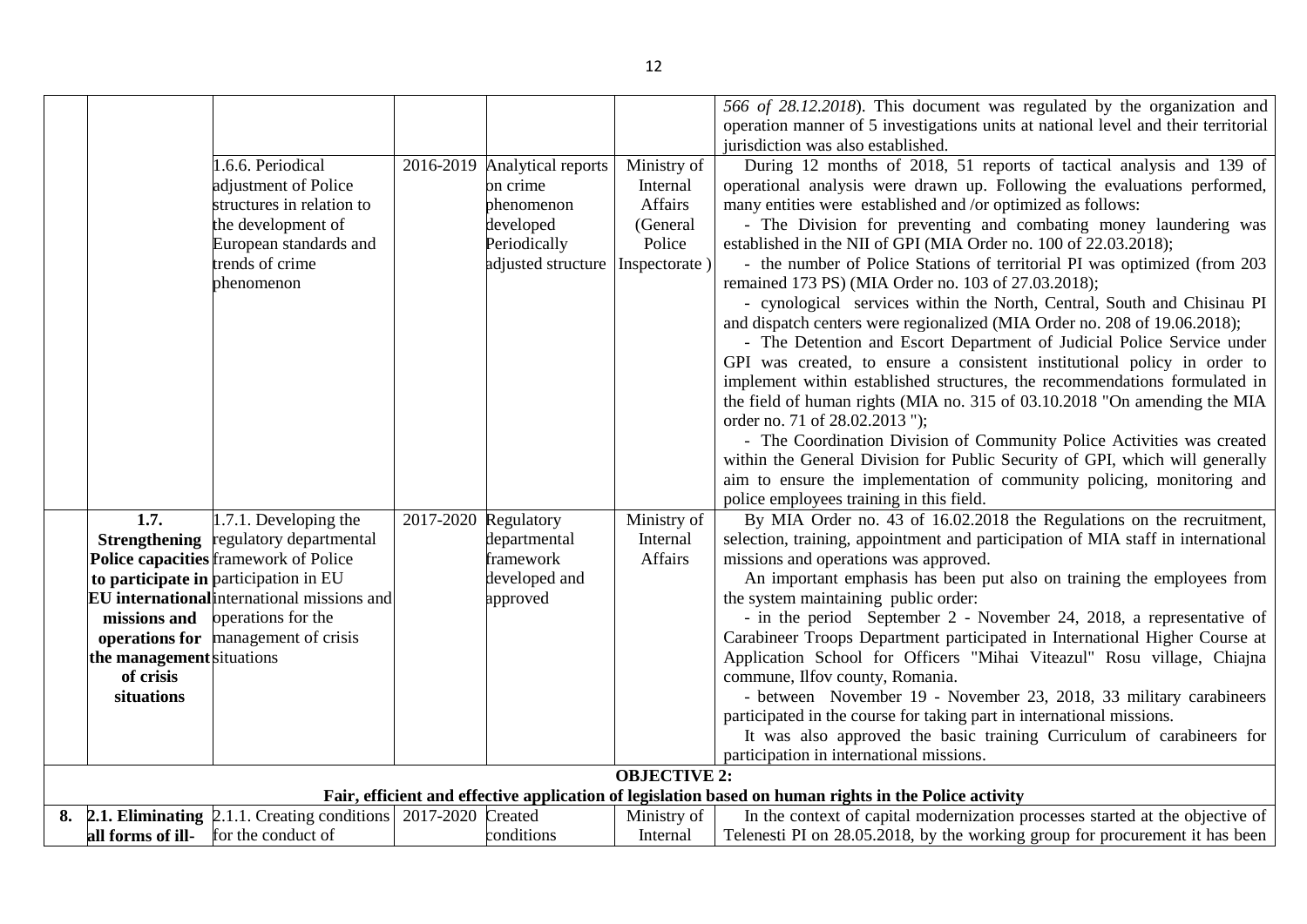|            | <b>treatment, abuse</b> proceedings within the |                      | Affairs       | accepted the request for allocation of funds needed for the modernization and     |
|------------|------------------------------------------------|----------------------|---------------|-----------------------------------------------------------------------------------|
| and        | criminal investigation in                      |                      | (General      | arrangement, in accordance with existing minimum norms, 6 rooms of 100            |
|            | discrimination in accordance with legal        |                      | Police        | provided by the policy Matrix: 3 transit cells of a presentation room for         |
| the Police | provisions                                     |                      | Inspectorate  | identification of the person in criminal proceedings, a room for private          |
| activity   |                                                |                      |               | hearings and meetings between the suspect/accused with the defense counsel,       |
|            |                                                |                      |               | but by virtue of several objective circumstances, the service contracting         |
|            |                                                |                      |               | procedure for reconstruction was canceled.                                        |
|            |                                                |                      |               | In the process of modernization of pre-trial detention centers there were         |
|            |                                                |                      |               | provided and created hearing rooms in all PDC subjected to the modernization      |
|            |                                                |                      |               | process. In addition, according to the Rules of the European Committee for the    |
|            |                                                |                      |               | Prevention of Torture and Inhuman or Degrading Treatment or Punishment            |
|            |                                                |                      |               | (CPT) electronic recording (audio and / or video) of hearings, represent an       |
|            |                                                |                      |               | important additional security for detainees against ill-treatment.                |
|            |                                                |                      |               | In this regard, during 2018 such systems were installed in 4 PDC of the           |
|            |                                                |                      |               | Police (Edinet, Hincesti, Ungheni and Causeni).                                   |
|            |                                                |                      |               | Alternatively, in the modernization projects of PDC it was also provided the      |
|            |                                                |                      |               | spatial planning for the meeting of detainees, arrested, convicted in confidence  |
|            |                                                |                      |               | with their lawyers and for medical examination in confidence.                     |
|            | 2.1.2. Improving the                           | 2017-2020 Assessment | Ministry of   | During 2017, the project documentation and the estimate for the renovation        |
|            | conditions in places of                        | Report drafted       | Internal      | of 10 Pre-trial Detention Centers (Anenii Noi, Cahul, Causeni, Cimislia, Edinet,  |
|            | pre-trial detention of the                     | Improved             | Affairs       | Hincesti, Orhei, Riscani, Singerei, Ungheni) were developed. Based on project     |
|            | Police in accordance with                      | conditions           | (General      | documentation, the procedure for the purchase of construction works for these     |
|            | EU standards                                   |                      | Police        | objectives was launched. Following tenders evaluation 10 works contracts were     |
|            |                                                |                      | Inspectorate) | signed. Works have already begun on all facilities.                               |
|            |                                                |                      |               | However, in the context of the building of Criuleni PDC for full                  |
|            |                                                |                      |               | operationalization of PDC, financial resources have been allocated for the        |
|            |                                                |                      |               | purchase of necessary furniture and equipment.                                    |
|            |                                                |                      |               | Additionally in 2018, it was managed to purchase development services of          |
|            |                                                |                      |               | project documentation and estimate on reconstruction of Soroca and Comrat         |
|            |                                                |                      |               | PDC and construction of Balti PDC, and it was also developed the cost estimate    |
|            |                                                |                      |               | for the modernization of Chisinau PDC. Developed projects involve                 |
|            |                                                |                      |               | arrangements of rooms for people with special needs or according to               |
|            |                                                |                      |               | institutional development in this regard, they are to be established in the North |
|            |                                                |                      |               | (Balti), Center (Chisinau and Hincesti) and South (Cahul) region.                 |
|            |                                                |                      |               | During 2018, video monitoring systems were installed in 4 PDC (Edinet,            |
|            |                                                |                      |               | Causeni, Ungheni and Hincesti PI). Thus, now, a comprehensive video               |
|            |                                                |                      |               | monitoring of detainees is ensured in 5 PDC (Chisinau, Edinet, Causeni,           |
|            |                                                |                      |               | Ungheni and Hincesti PI). This will be extended to all PDCs. There were also      |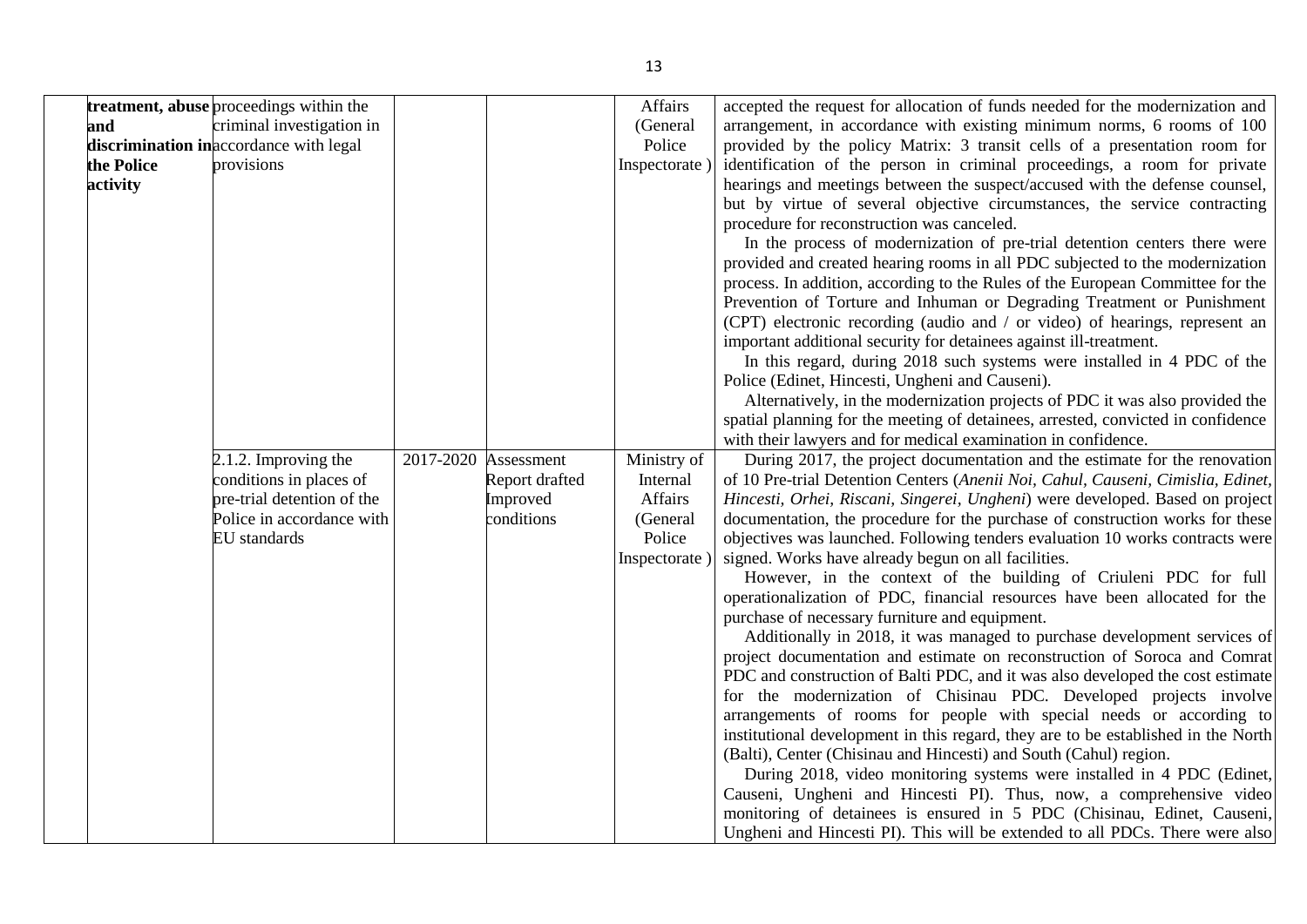| installed video monitoring systems in 15 trucks of Police.<br>calculating the seniority for establishment of the pension.<br>Ministry of<br>2.1.3. Improvement of<br>2018-2020<br>Transport units<br>transportation conditions<br>and necessary<br>Internal<br>Affairs<br>of persons detained /<br>purchased in 2017 and 5 in 2018).<br>equipment<br>arrested during criminal<br>purchased<br>(General<br>Police<br>investigation<br>Inspectorate)<br>custody.<br>The number of<br>Ministry of<br>2.1.4. Ensuring<br>2017-2020<br>complaints on the<br>compliance with<br>Internal<br>Affairs<br>international human rights<br>actions of abuse<br>of office (2017-12) were initiated.<br>standards in conducting<br>by policemen<br>(General<br>Alternatively, the Inspection Directorate actually the GPI received 5<br>retention and other<br>decreased by 20%<br>Police<br>complaints from citizens concerning inhuman and degrading conditions of<br>detention, transported in court in a car without conveniences, and also the ill-<br>operational measures<br>by the year 2020<br>Inspectorate)<br>treatment by Police employees.<br>exposure according to jurisdiction.<br>treatment – the Common Order of the General Prosecutor, Minister of Justice,<br>National Anticorruption Center and Minister of Health no.77/572/408/639-o/<br>it is mentioned the identification of several shortcomings related to the<br>implementation of this instrument. |  |  |                                                                                                                                                                                                                                                                                                                                                                                                                                                                              |
|-------------------------------------------------------------------------------------------------------------------------------------------------------------------------------------------------------------------------------------------------------------------------------------------------------------------------------------------------------------------------------------------------------------------------------------------------------------------------------------------------------------------------------------------------------------------------------------------------------------------------------------------------------------------------------------------------------------------------------------------------------------------------------------------------------------------------------------------------------------------------------------------------------------------------------------------------------------------------------------------------------------------------------------------------------------------------------------------------------------------------------------------------------------------------------------------------------------------------------------------------------------------------------------------------------------------------------------------------------------------------------------------------------------------------------------------------------------------|--|--|------------------------------------------------------------------------------------------------------------------------------------------------------------------------------------------------------------------------------------------------------------------------------------------------------------------------------------------------------------------------------------------------------------------------------------------------------------------------------|
|                                                                                                                                                                                                                                                                                                                                                                                                                                                                                                                                                                                                                                                                                                                                                                                                                                                                                                                                                                                                                                                                                                                                                                                                                                                                                                                                                                                                                                                                   |  |  | Alternatively, by MIA Order no. 18 of 24.01.2018 and MIA Order no. 96 of<br>20.03.2018, for the employees of escort service and PDC there were set<br>bonuses for unfavorable work conditions and granted two months seniority<br>privileges for a month of service which are to be taken into account when                                                                                                                                                                  |
|                                                                                                                                                                                                                                                                                                                                                                                                                                                                                                                                                                                                                                                                                                                                                                                                                                                                                                                                                                                                                                                                                                                                                                                                                                                                                                                                                                                                                                                                   |  |  |                                                                                                                                                                                                                                                                                                                                                                                                                                                                              |
|                                                                                                                                                                                                                                                                                                                                                                                                                                                                                                                                                                                                                                                                                                                                                                                                                                                                                                                                                                                                                                                                                                                                                                                                                                                                                                                                                                                                                                                                   |  |  | During 2018, 5 transport units intended for the transportation of detainees<br>were purchased and a total of 15 transport units were refitted (10 units<br>They are equipped with modern video monitoring systems, air conditioning,<br>ventilation, artificial lighting suited to the size of speakers, seatbelts.<br>Therefore, during the years 2017 - 2018 it was managed to purchase 25<br>specialized vehicles intended for the transportation of persons under Police |
|                                                                                                                                                                                                                                                                                                                                                                                                                                                                                                                                                                                                                                                                                                                                                                                                                                                                                                                                                                                                                                                                                                                                                                                                                                                                                                                                                                                                                                                                   |  |  | During 12 months of 2018 on Police employees 31 criminal cases of torture,                                                                                                                                                                                                                                                                                                                                                                                                   |
|                                                                                                                                                                                                                                                                                                                                                                                                                                                                                                                                                                                                                                                                                                                                                                                                                                                                                                                                                                                                                                                                                                                                                                                                                                                                                                                                                                                                                                                                   |  |  | inhuman or degrading treatment (2017-33) and 14 for abuse of power or abuse                                                                                                                                                                                                                                                                                                                                                                                                  |
|                                                                                                                                                                                                                                                                                                                                                                                                                                                                                                                                                                                                                                                                                                                                                                                                                                                                                                                                                                                                                                                                                                                                                                                                                                                                                                                                                                                                                                                                   |  |  |                                                                                                                                                                                                                                                                                                                                                                                                                                                                              |
|                                                                                                                                                                                                                                                                                                                                                                                                                                                                                                                                                                                                                                                                                                                                                                                                                                                                                                                                                                                                                                                                                                                                                                                                                                                                                                                                                                                                                                                                   |  |  |                                                                                                                                                                                                                                                                                                                                                                                                                                                                              |
|                                                                                                                                                                                                                                                                                                                                                                                                                                                                                                                                                                                                                                                                                                                                                                                                                                                                                                                                                                                                                                                                                                                                                                                                                                                                                                                                                                                                                                                                   |  |  |                                                                                                                                                                                                                                                                                                                                                                                                                                                                              |
|                                                                                                                                                                                                                                                                                                                                                                                                                                                                                                                                                                                                                                                                                                                                                                                                                                                                                                                                                                                                                                                                                                                                                                                                                                                                                                                                                                                                                                                                   |  |  | The cases referred to were sent to the territorial Prosecutor's Office for                                                                                                                                                                                                                                                                                                                                                                                                   |
|                                                                                                                                                                                                                                                                                                                                                                                                                                                                                                                                                                                                                                                                                                                                                                                                                                                                                                                                                                                                                                                                                                                                                                                                                                                                                                                                                                                                                                                                   |  |  | Although nationally there was formalized the mechanism for identifying,<br>recording and reporting alleged cases of torture, inhuman or degrading                                                                                                                                                                                                                                                                                                                            |
|                                                                                                                                                                                                                                                                                                                                                                                                                                                                                                                                                                                                                                                                                                                                                                                                                                                                                                                                                                                                                                                                                                                                                                                                                                                                                                                                                                                                                                                                   |  |  | Minister of Internal Affairs, General Director of Customs Service, Director of                                                                                                                                                                                                                                                                                                                                                                                               |
|                                                                                                                                                                                                                                                                                                                                                                                                                                                                                                                                                                                                                                                                                                                                                                                                                                                                                                                                                                                                                                                                                                                                                                                                                                                                                                                                                                                                                                                                   |  |  | 197/1589 of 31.12.2013, in the General Prosecutor's Office Report from 2017                                                                                                                                                                                                                                                                                                                                                                                                  |
|                                                                                                                                                                                                                                                                                                                                                                                                                                                                                                                                                                                                                                                                                                                                                                                                                                                                                                                                                                                                                                                                                                                                                                                                                                                                                                                                                                                                                                                                   |  |  | professional performance of certain GPI employees of MIA for the                                                                                                                                                                                                                                                                                                                                                                                                             |
|                                                                                                                                                                                                                                                                                                                                                                                                                                                                                                                                                                                                                                                                                                                                                                                                                                                                                                                                                                                                                                                                                                                                                                                                                                                                                                                                                                                                                                                                   |  |  |                                                                                                                                                                                                                                                                                                                                                                                                                                                                              |
|                                                                                                                                                                                                                                                                                                                                                                                                                                                                                                                                                                                                                                                                                                                                                                                                                                                                                                                                                                                                                                                                                                                                                                                                                                                                                                                                                                                                                                                                   |  |  | Reference violations were circumscribed to a vicious practice of                                                                                                                                                                                                                                                                                                                                                                                                             |
|                                                                                                                                                                                                                                                                                                                                                                                                                                                                                                                                                                                                                                                                                                                                                                                                                                                                                                                                                                                                                                                                                                                                                                                                                                                                                                                                                                                                                                                                   |  |  | examination under the authority of petitions where actions of ill-treatment                                                                                                                                                                                                                                                                                                                                                                                                  |
|                                                                                                                                                                                                                                                                                                                                                                                                                                                                                                                                                                                                                                                                                                                                                                                                                                                                                                                                                                                                                                                                                                                                                                                                                                                                                                                                                                                                                                                                   |  |  | allegedly applied by policemen are claimed, although in such cases the<br>jurisdiction lies exclusively with investigation bodies of the Prosecutor's                                                                                                                                                                                                                                                                                                                        |
|                                                                                                                                                                                                                                                                                                                                                                                                                                                                                                                                                                                                                                                                                                                                                                                                                                                                                                                                                                                                                                                                                                                                                                                                                                                                                                                                                                                                                                                                   |  |  | Office. Such an approach will only postpone the deadline for direct                                                                                                                                                                                                                                                                                                                                                                                                          |
|                                                                                                                                                                                                                                                                                                                                                                                                                                                                                                                                                                                                                                                                                                                                                                                                                                                                                                                                                                                                                                                                                                                                                                                                                                                                                                                                                                                                                                                                   |  |  | examination and reduce the possibilities of competent authorities to gather                                                                                                                                                                                                                                                                                                                                                                                                  |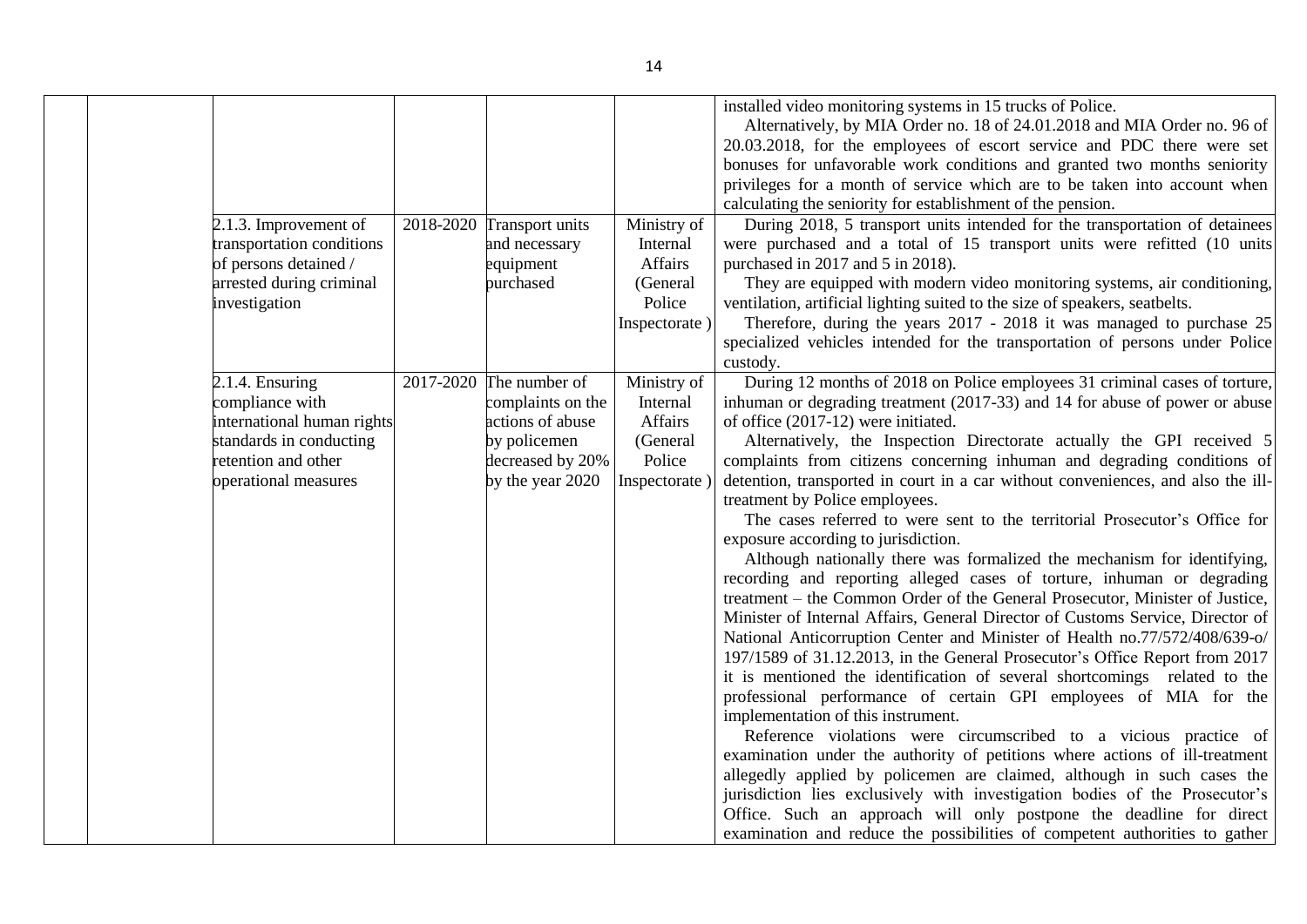|                                                                                                                                                                                                                                |                                                                                                          |                                                                           | promptly evidence on the incident.<br>Statistical data analysis highlights that the policies implemented by the state<br>in recent years aimed at zero tolerance of ill-treatment and torture by officials<br>continue to have a positive impact.<br>Thus during 2017 the General Prosecutor's Office examined 639<br>complaints on alleged cases of torture, inhuman or degrading treatment, 319 of<br>them on the subject of investigation of Police officials (183 - investigation<br>officers, 114 - policemen from the National Patrol Inspectorate and 22 -<br>criminal investigation officers). In 187 cases, the declared place of act<br>commission were rooms /headquarters of Police subdivisions (30 - in PDC, 90)<br>in police stations, except PDC, and 67 inside police stations /posts). Of the<br>total number of complaints examined in 508 cases the prosecutors adopted 508<br>decisions on refusal to initiate criminal proceedings, and in 103 cases the<br>criminal prosecution was initiated under Article 1661 and 368 of the Criminal<br>Code. During 2017 under Article 166/1 of the Criminal Code the trial courts<br>rendered 10 judgments in relation to 12 people, including 5 sentences for the<br>conviction of 7 seven people (including 6 policemen), including a sentence on<br>a policeman - real prison sentence, and the remaining 4 sentences on the 6<br>people (5 of whom are police officers) were sentenced to imprisonment with<br>the application of Article 90 of the Criminal Code (suspended sentence) in all<br>cases being imposed a complementary punishment - deprivation of the right to<br>fill certain positions or perform certain activities. In the case of a police officer<br>it was has been given a sentence of cessation by applying the Law on amnesty.<br>In the other 4 cases relating to 4 people (3 of them on police officers) trial<br>courts have rendered acquittals, all of them being attacked by public<br>prosecutors on appeal.<br>Statistical analysis with disaggregated data for 2018 will be available after<br>completion of the report of specialized subdivision of the General Prosecutor's<br>Office. |
|--------------------------------------------------------------------------------------------------------------------------------------------------------------------------------------------------------------------------------|----------------------------------------------------------------------------------------------------------|---------------------------------------------------------------------------|----------------------------------------------------------------------------------------------------------------------------------------------------------------------------------------------------------------------------------------------------------------------------------------------------------------------------------------------------------------------------------------------------------------------------------------------------------------------------------------------------------------------------------------------------------------------------------------------------------------------------------------------------------------------------------------------------------------------------------------------------------------------------------------------------------------------------------------------------------------------------------------------------------------------------------------------------------------------------------------------------------------------------------------------------------------------------------------------------------------------------------------------------------------------------------------------------------------------------------------------------------------------------------------------------------------------------------------------------------------------------------------------------------------------------------------------------------------------------------------------------------------------------------------------------------------------------------------------------------------------------------------------------------------------------------------------------------------------------------------------------------------------------------------------------------------------------------------------------------------------------------------------------------------------------------------------------------------------------------------------------------------------------------------------------------------------------------------------------------------------------------------------------------------------------------------------|
| 2.1.5. Establishing a<br>partnership between the<br><b>General Police</b><br>Inspectorate and<br>representatives of civil<br>society to monitor and<br>evaluate cases of ill-<br>treatment, abuse and<br>discrimination in the | 2016-2018 Partnership<br>established<br>The number of<br>evaluation reports<br>prepared and<br>published | Ministry of<br>Internal<br>Affairs<br>(General<br>Police<br>Inspectorate) | On April 3 it was signed the Cooperation Agreement with "Soros-Moldova"<br>Foundation and MIA on the support of qualitative reformation of the criminal<br>justice system from the Republic of Moldova and the development of<br>institutional policies related to the enhancement of responsibilities and<br>transparency of Police employees at criminal prosecution stage, and also the<br>alignment of mechanisms and practices used by the Police during the pre-<br>judicial stage with international practices and standards on respect for<br>fundamental human rights and freedoms.<br>On May 16, 2018 a round table entitled "Ensuring respect for human rights"                                                                                                                                                                                                                                                                                                                                                                                                                                                                                                                                                                                                                                                                                                                                                                                                                                                                                                                                                                                                                                                                                                                                                                                                                                                                                                                                                                                                                                                                                                                   |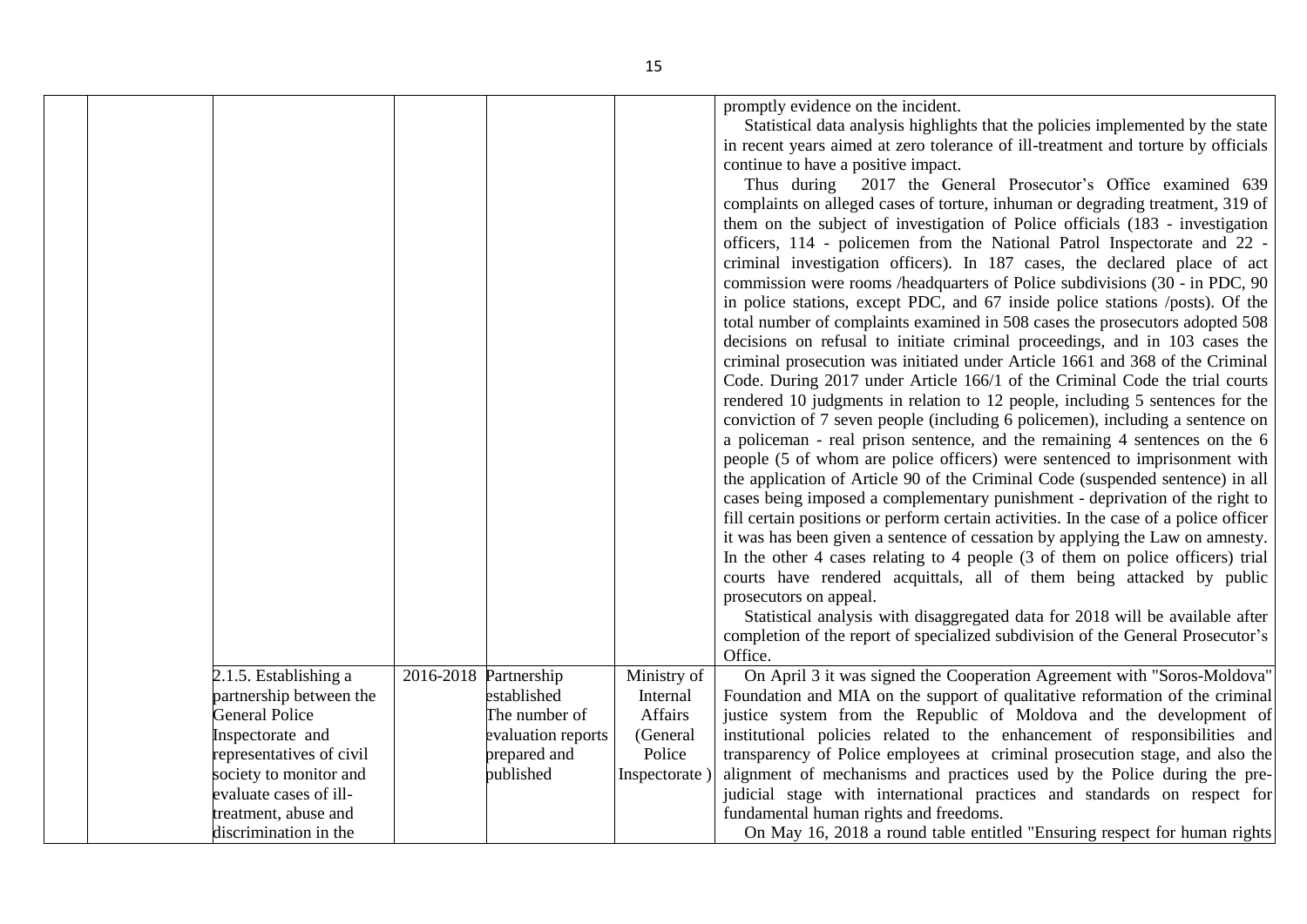|    |                     | Police activity                           |                     |               |                                     | in the Police activity", was organized by IDOM in order to identify the ways for                                                                            |
|----|---------------------|-------------------------------------------|---------------------|---------------|-------------------------------------|-------------------------------------------------------------------------------------------------------------------------------------------------------------|
|    |                     |                                           |                     |               |                                     | solving the deficiencies in observing the rights of persons under Police custody.                                                                           |
|    |                     |                                           |                     |               |                                     | On 26.06.2018, during a roundtable organized by the Ombudsman and                                                                                           |
|    |                     |                                           |                     |               |                                     | Board members in preventing torture it was presented the "Annual Activity                                                                                   |
|    |                     |                                           |                     |               |                                     | Report" in which were reflected all nonconformities revealed as a result of                                                                                 |
|    |                     |                                           |                     |               |                                     | monitoring visits conducted.                                                                                                                                |
|    |                     |                                           |                     |               |                                     | However, during 2018 in order to monitor the respect for the rights of                                                                                      |
|    |                     |                                           |                     |               |                                     | detainees, placed under Police custody, the representatives of the Council for                                                                              |
|    |                     |                                           |                     |               |                                     |                                                                                                                                                             |
|    |                     |                                           |                     |               |                                     | the prevention of torture, as National Preventive Mechanism against Torture,                                                                                |
|    |                     |                                           |                     |               |                                     | carried out - 10 monitoring visits to places of pre-trial detention (7 preventive, 2)                                                                       |
|    |                     |                                           |                     |               |                                     | repeated, 1 ad-hock visit): Chisinau, Orhei, Stefan-Voda, Ocnita, Drochia,                                                                                  |
|    |                     |                                           |                     |               |                                     | Bender, Comrat, Causeni, Anenii Noi.                                                                                                                        |
|    |                     |                                           |                     |               |                                     | Similarly, under the partnership Agreement signed between the GPI and                                                                                       |
|    |                     |                                           |                     |               |                                     | IDOM (Moldovan Institute for Human Rights), the representatives of the                                                                                      |
|    |                     |                                           |                     |               |                                     | organization conducted 12 monitoring visits of PDC (11 preventive, 1 repeated                                                                               |
|    |                     |                                           |                     |               |                                     | visit): Cimislia PDC, Cahul PDC, Cantemir PDC, Comrat PDC, Drochia PDC,                                                                                     |
|    |                     |                                           |                     |               |                                     | Falesti PDC - 2, Soroca PDC, Falesti PDC, Glodeni PDC, Rezina PDC,                                                                                          |
|    |                     |                                           |                     |               |                                     | Soldanesti PDC, objections and recommendations being presented to the                                                                                       |
|    |                     |                                           |                     |               |                                     | General Police Inspectorate and its subordinated subdivisions through                                                                                       |
|    |                     |                                           |                     |               |                                     | monitoring reports prepared in this regard.                                                                                                                 |
| 9. | 2.2. Review of      | 2.2.2. Development of                     | 2016-2017           | Standards     | Ministry of                         |                                                                                                                                                             |
|    | the status of       | occupational standards for                |                     | developed and | Internal                            |                                                                                                                                                             |
|    | investigation       | investigation officers and                |                     | approved      | Affairs                             | Occupational standards in the specialized fields of "Criminal prosecution"                                                                                  |
|    | officers and        | criminal investigators                    |                     |               | (General                            | and "Criminal investigations" were validated by the MIA Order no. 165 of                                                                                    |
|    | criminal            |                                           |                     |               | Police                              | 14.05.2018.                                                                                                                                                 |
|    | investigators       |                                           |                     |               | Inspectorate,                       |                                                                                                                                                             |
|    |                     |                                           |                     |               | <b>Border Police</b>                |                                                                                                                                                             |
|    |                     |                                           |                     |               | Department)                         |                                                                                                                                                             |
|    |                     |                                           |                     |               | <b>OBJECTIVE 3:</b>                 |                                                                                                                                                             |
|    |                     |                                           |                     |               |                                     | Strengthening capacities in combating organized crime, human trafficking, cybercrime, violence, including gender-motivated crime, drugs and arms smuggling, |
|    |                     |                                           |                     |               | counterfeiting and money laundering |                                                                                                                                                             |
|    | 10. 3.1. Developing | 3.1.1. Purchase of special                | 2017-2019 Equipment |               | Ministry of                         | During 2018 there were purchased:                                                                                                                           |
|    |                     | the capacities of equipment and technique |                     | purchased     | Internal                            | -16 transport units intended for onsite investigation, with the support of the                                                                              |
|    | <b>structures</b>   | for a qualitative                         |                     |               | Affairs                             | US Government, within the framework of the project "Support to Police Reform                                                                                |
|    | responsible for     | investigation of all                      |                     |               | (General                            | in the Republic of Moldova", implemented by the United Nations Development                                                                                  |
|    | combating           | categories of offenses                    |                     |               | Police                              | Program (UNDP) in Moldova;                                                                                                                                  |
|    | organized and       |                                           |                     |               | Inspectorate)                       | - 115 hardware units (computers, printers, storage devices, etc.) offered to                                                                                |
|    | cross-border        |                                           |                     |               |                                     | investigative and technical - forensic and legal expertise subdivisions.                                                                                    |
|    |                     |                                           |                     |               |                                     |                                                                                                                                                             |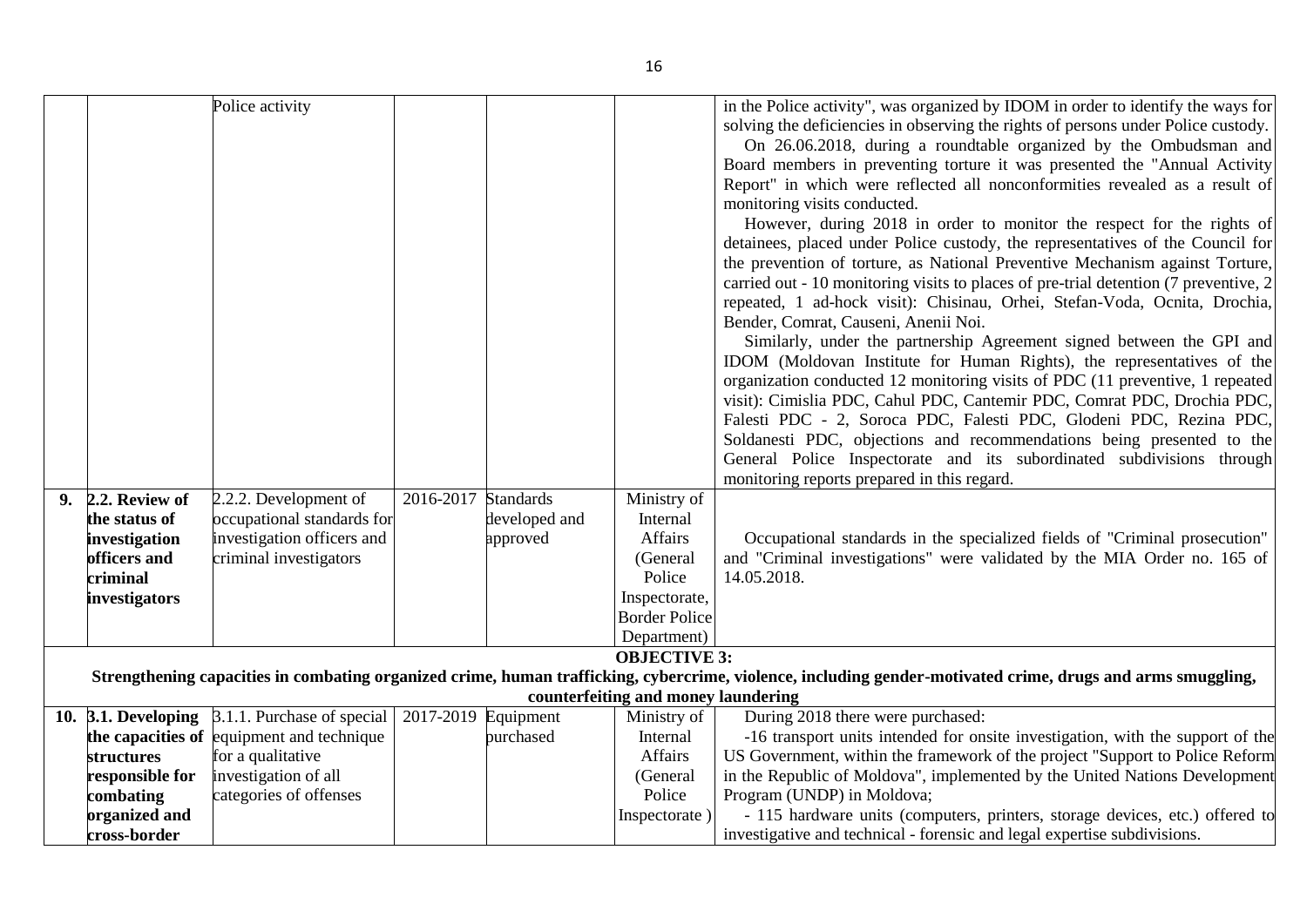| crime | 3.1.2. Implementing<br>necessary measures for<br>the accreditation of<br>technical -forensic<br>subdivisions according to<br>international standards in<br>the field | 2016-2017 | Accredited<br>laboratories                                                                       | Ministry of<br>Internal<br>Affairs<br>(General<br>Police<br>Inspectorate) | By the Decision of the National Accreditation Center MOLDAC no.36 of<br>26.02.2018 on Accreditation, the Technical Forensic and Judicial Expertise<br>Center of the Police was granted an accreditation in compliance with<br>requirements of SM SR EN ISO /IEC 17025: 2006 standard, Accreditation<br>Certificate no. LÎ - 119.<br>Thus, on 22 March, this year, an awarding ceremony of the accreditation<br>certificate took place, TFJEC being accredited in six areas of expertise:<br>ballistics, trasseology, fingerprint, graphoscopy, IT investigations and technical<br>examination of documents.                                                                                                                                                                                                                                                                                                                                                                                                                                                                                                                                                                                                                                                                                                                                                                                                                                                                  |
|-------|----------------------------------------------------------------------------------------------------------------------------------------------------------------------|-----------|--------------------------------------------------------------------------------------------------|---------------------------------------------------------------------------|------------------------------------------------------------------------------------------------------------------------------------------------------------------------------------------------------------------------------------------------------------------------------------------------------------------------------------------------------------------------------------------------------------------------------------------------------------------------------------------------------------------------------------------------------------------------------------------------------------------------------------------------------------------------------------------------------------------------------------------------------------------------------------------------------------------------------------------------------------------------------------------------------------------------------------------------------------------------------------------------------------------------------------------------------------------------------------------------------------------------------------------------------------------------------------------------------------------------------------------------------------------------------------------------------------------------------------------------------------------------------------------------------------------------------------------------------------------------------|
|       | 3.1.3. Strengthening the<br>capacities of technical -<br>forensic and investigative<br>subdivisions at regional<br>level                                             | 2018-2020 | Working<br>conditions created<br>in accordance<br>with EU<br>standards<br>Enhanced<br>capacities | Ministry of<br>Internal<br>Affairs<br>(General<br>Police<br>Inspectorate) | 16 special-purpose transport units necessary for onsite investigation,<br>detection and lifting tracks (Dacia Dokker and Peaugeot Partner model) were<br>purchased. These were equipped with forensic kits and consumption materials.<br>Additionally, there were purchased 30 computers, 30 UPS units, 10 External<br>HDD units for technical - forensic and legal expertise subdivisions.<br>On December 14, 2018 it was held the official transmission of 30 cars Dacia<br>Dokker and Peugeot Partner models, fitted with modern equipment for onsite<br>investigation and distributed to territorial subdivisions. These cars were<br>purchased with the support of the US Government, within the project "Support<br>to Police Reform in the Republic of Moldova", implemented by the United<br>Nations Development Programme (UNDP) in Moldova.<br>Alternatively, by the GPI Order no.513 of 19.12.2017 the standard<br>minimum requirements for transport units intended for moving onsite and their<br>minimum endowment standards were approved.<br>During 2018 the following were organized:<br>-14 training courses on:<br>- Regulation of Nuclear and Radiological Activities, event organized in<br>Chisinau, Republic of Moldova;<br>- use of equipment supplied to mobile forensic Laboratories,<br>- cross-border radio-nuclear coordination and investigation, event organized<br>in Tbilisi city, Georgia;<br>- "Tvain the Tvainers" Tirana city, Albania; |
|       |                                                                                                                                                                      |           |                                                                                                  |                                                                           | - "Advanced analysis of ballistic information, management and control of<br>firearms for criminal purposes and their illicit trafficking" event organized in<br>Tirana city, Albania;<br>- Cyber crimes, Chisinau mun., Republic of Moldova<br>- investigation of explosion cases, Bran city, Romania;<br>- DNA, Bucharest city, Romania;<br>- investigating crimes with bank cards, Avila city, Spain;                                                                                                                                                                                                                                                                                                                                                                                                                                                                                                                                                                                                                                                                                                                                                                                                                                                                                                                                                                                                                                                                      |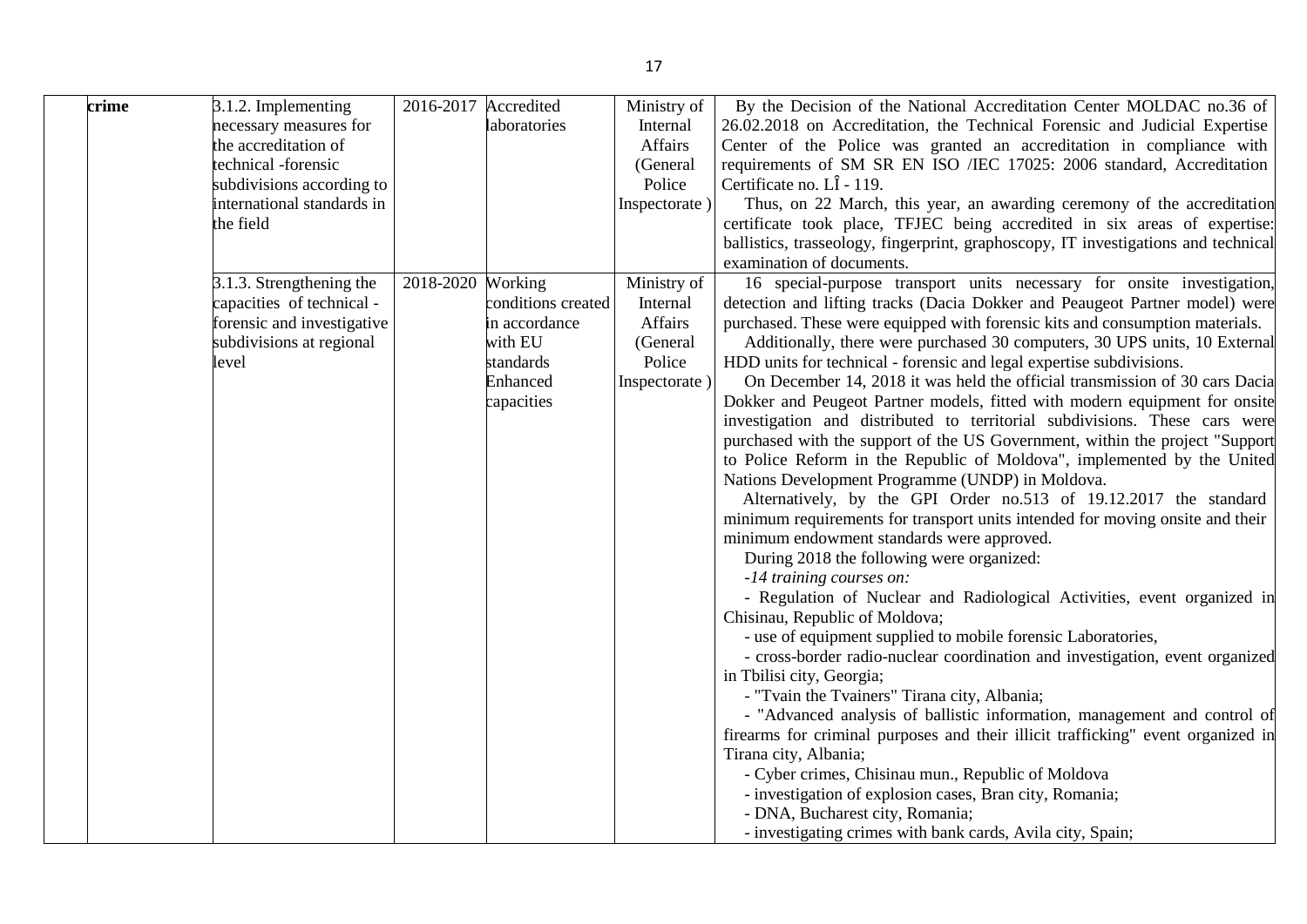| $\beta$ .1.5. Improvement of the 2017-2018           | Specialized<br>software | Ministry of<br>Internal | - onsite investigation of road accidents;<br>- "Early action in cases of detecting substances suspected to be drugs and<br>items used in their preparation and consumption", Chisinau, in the siege of<br>TFJEC.<br>- CBRN incident investigation, Viena city, Austria;<br>- "Criminalistics", Bucharest city, Romania;<br>- "Theoretical and practical issues relating to forensic onsite investigation of<br>trasseological tracks" Chisinau, in the siege of TFJEC.<br>6 Workshops / exchange of experience:<br>- "Polygraph test - a decade of failures or successes", Chisinau mun.,<br>Republic of Moldova;<br>- "Meeting of legal framework negotiations on automated data exchange"<br>organized by the US Embassy in the Republic of Moldova, Tbilisi city, Georgia;<br>- the VII edition of the Symposium "Investigator Forum" Lisbon city,<br>Portugal;<br>- International Seminar "Development of social partnership at unit level"<br>Piatra Neamt city, Romania;<br>- radiological threats which jeopardize the safety of radiological objectives<br>from the Republic of Moldova at the General Inspectorate for Emergency<br>Situations;<br>- study visit to the National Institute of Criminology, Romania, Bucharest<br>Projects under implementation:<br>- supply of specialized equipment for forensic specialists in CBRN field in<br>Member States of the Council of Europe in South - East and Eastern Europe<br>region, the project value is of EUR 196 539;<br>- procurement of ballistic investigation equipment for the forensic<br>laboratory on combating trafficking and illicit proliferation of small arms and<br>light weapons and ammunition, contributing significantly to the fight against<br>organized crime, with the support of SEESAC.<br>By the Government Decision No.609 of 03.07.2018 was approved the |
|------------------------------------------------------|-------------------------|-------------------------|-----------------------------------------------------------------------------------------------------------------------------------------------------------------------------------------------------------------------------------------------------------------------------------------------------------------------------------------------------------------------------------------------------------------------------------------------------------------------------------------------------------------------------------------------------------------------------------------------------------------------------------------------------------------------------------------------------------------------------------------------------------------------------------------------------------------------------------------------------------------------------------------------------------------------------------------------------------------------------------------------------------------------------------------------------------------------------------------------------------------------------------------------------------------------------------------------------------------------------------------------------------------------------------------------------------------------------------------------------------------------------------------------------------------------------------------------------------------------------------------------------------------------------------------------------------------------------------------------------------------------------------------------------------------------------------------------------------------------------------------------------------------------------------------------------------------------------------------------------|
| application concerning the<br>electronic register of | purchased and           | Affairs                 | Concept of Automated Information System "State Register of Weapons".<br>On November 15, 2018 it was approved the MIA Order no. 351 of                                                                                                                                                                                                                                                                                                                                                                                                                                                                                                                                                                                                                                                                                                                                                                                                                                                                                                                                                                                                                                                                                                                                                                                                                                                                                                                                                                                                                                                                                                                                                                                                                                                                                                               |
| weapons                                              | installed               |                         | 15.11.2018 "On the establishment of the Working Group to develop<br>specifications for the design of automated information System "State Register<br>of Weapons" (software) and coordinate the process of its implementation".<br>Thus, in the period November 20 - November 23, 2018 at the Information<br>Technologies Service of MIA there were organized and conducted preparatory<br>meetings with the working Group members who provided socialized support to                                                                                                                                                                                                                                                                                                                                                                                                                                                                                                                                                                                                                                                                                                                                                                                                                                                                                                                                                                                                                                                                                                                                                                                                                                                                                                                                                                                |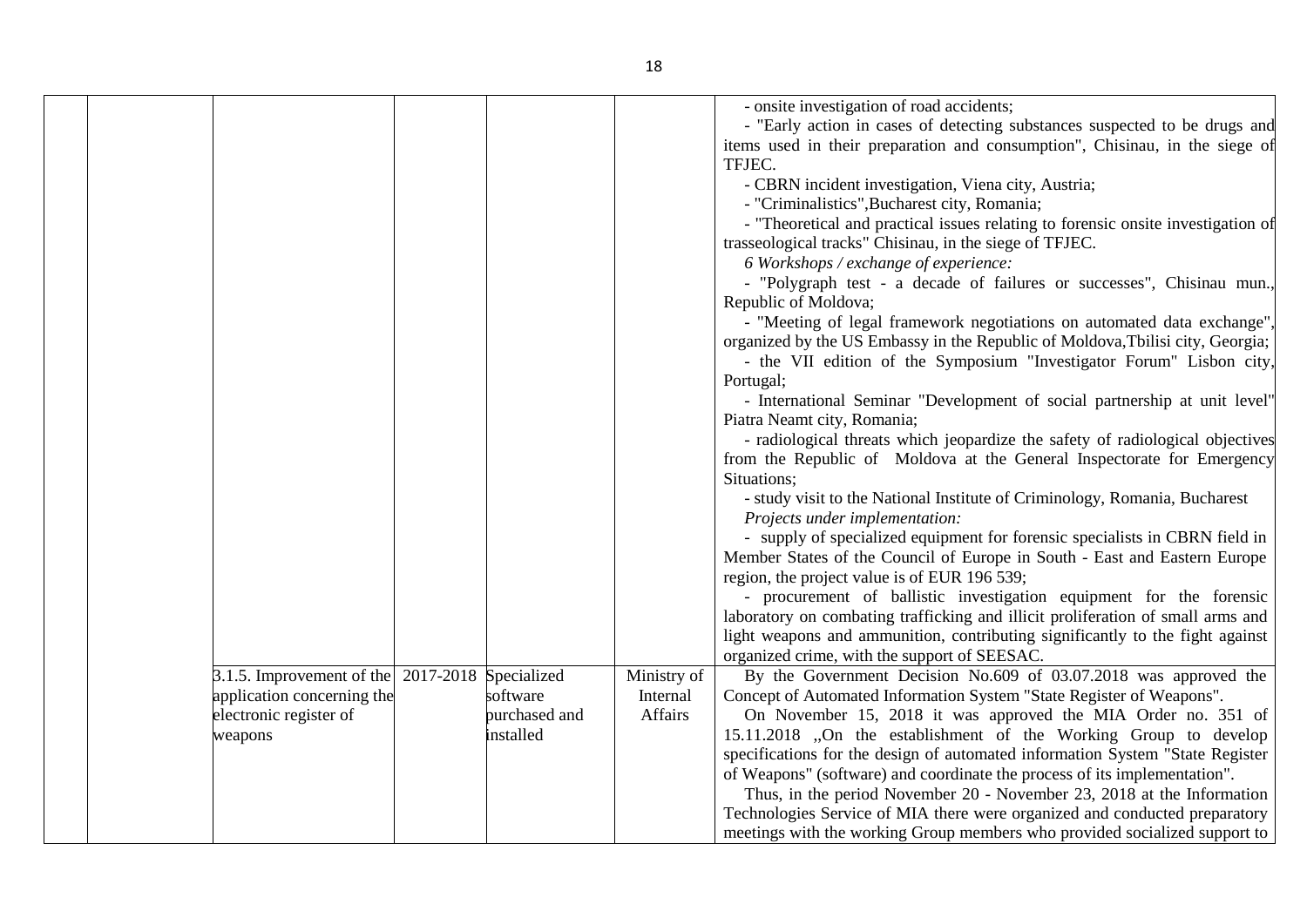| 3.1.7. Improving the<br>capabilities of the Special<br>Police Brigade "Fulger" in<br>combating forms of<br>organized crime, terrorism<br>and extremism, according<br>to specific skills | 2018-2019 | Trainings<br>organized<br>Equipment<br>purchased<br>Created and<br>developed<br>infrastructure | Ministry of<br>Internal<br>Affairs<br>(General<br>Police<br>Inspectorate) | contracted experts to develop specifications for the design of AIS "State<br>Register of Weapons" to overcome and resolve certain problems identified in<br>the implementation of this process.<br>On 26.12.2018 the Working Group for acquisitions of GPI submitted a<br>report under no.34/4-2550 in order to initiate the selection and procurement<br>procedure of services from an IT Company for software development of the<br>Automated Information System "State Register of Weapons" based on<br>specifications drawn for the design of the Automated Information System<br>"State Register of weapons" (software) and coordination of its implementation<br>and providing its maintenance to achieve this objective.<br>Employees of SPB "Fulger" attended:<br>a) $6$ exercises/trainings:<br>- release of the hostages during sporting events together with MIA<br>subdivisions, at the sports complex "Zimbru", 14.03.2018;<br>- CTU "Bucovina 2018" regional level, in Lipcani town, Briceni district on<br>08.06.2018;<br>- reacting in emergency situations to solve a crisis situation at the US<br>Embassy in the Republic of Moldova on 13.06.2018;<br>- "Carpathians Blue Shield 2018", organized within the Project European<br>Union Police Services Training II, in Bucharest, Romania, June 17- June 21,<br>2018;<br>- jointly with national security and law enforcement institutions on<br>planning, organization and implementation of protection and security missions<br>of dignitaries held in the Military Training Base of National Army from<br>Bulboaca 15.11.2018;<br>- practical workshop for representatives of special intervention units of the<br>Balkan states and R. of Moldova, organized in Vienna city, Austria, November<br>11-November 17, 2018.<br>b) 11 trainings/study visits:<br>- "Development of leaders of special forces", with the support of the US |
|-----------------------------------------------------------------------------------------------------------------------------------------------------------------------------------------|-----------|------------------------------------------------------------------------------------------------|---------------------------------------------------------------------------|--------------------------------------------------------------------------------------------------------------------------------------------------------------------------------------------------------------------------------------------------------------------------------------------------------------------------------------------------------------------------------------------------------------------------------------------------------------------------------------------------------------------------------------------------------------------------------------------------------------------------------------------------------------------------------------------------------------------------------------------------------------------------------------------------------------------------------------------------------------------------------------------------------------------------------------------------------------------------------------------------------------------------------------------------------------------------------------------------------------------------------------------------------------------------------------------------------------------------------------------------------------------------------------------------------------------------------------------------------------------------------------------------------------------------------------------------------------------------------------------------------------------------------------------------------------------------------------------------------------------------------------------------------------------------------------------------------------------------------------------------------------------------------------------------------------------------------------------------------------------------------------------------------------|
|                                                                                                                                                                                         |           |                                                                                                |                                                                           |                                                                                                                                                                                                                                                                                                                                                                                                                                                                                                                                                                                                                                                                                                                                                                                                                                                                                                                                                                                                                                                                                                                                                                                                                                                                                                                                                                                                                                                                                                                                                                                                                                                                                                                                                                                                                                                                                                              |
|                                                                                                                                                                                         |           |                                                                                                |                                                                           | Embassy in the R. of Moldova in the period May 14-May 18, 2018, in the<br>Brigade headquarters;<br>- session 106 "Development Programme of power structures in law                                                                                                                                                                                                                                                                                                                                                                                                                                                                                                                                                                                                                                                                                                                                                                                                                                                                                                                                                                                                                                                                                                                                                                                                                                                                                                                                                                                                                                                                                                                                                                                                                                                                                                                                           |
|                                                                                                                                                                                         |           |                                                                                                |                                                                           | enforcement", within the Academy ILEA, Budapest city, Hungary, in the<br>period January 08 - February 24, 2018;<br>- 2 training courses "Negotiation in Crisis situations" and !professional                                                                                                                                                                                                                                                                                                                                                                                                                                                                                                                                                                                                                                                                                                                                                                                                                                                                                                                                                                                                                                                                                                                                                                                                                                                                                                                                                                                                                                                                                                                                                                                                                                                                                                                 |
|                                                                                                                                                                                         |           |                                                                                                |                                                                           | intervention!, "Stefan cel Mare" Academy;<br>- 2 courses "Provision of first medical aid", organized in partnership with                                                                                                                                                                                                                                                                                                                                                                                                                                                                                                                                                                                                                                                                                                                                                                                                                                                                                                                                                                                                                                                                                                                                                                                                                                                                                                                                                                                                                                                                                                                                                                                                                                                                                                                                                                                     |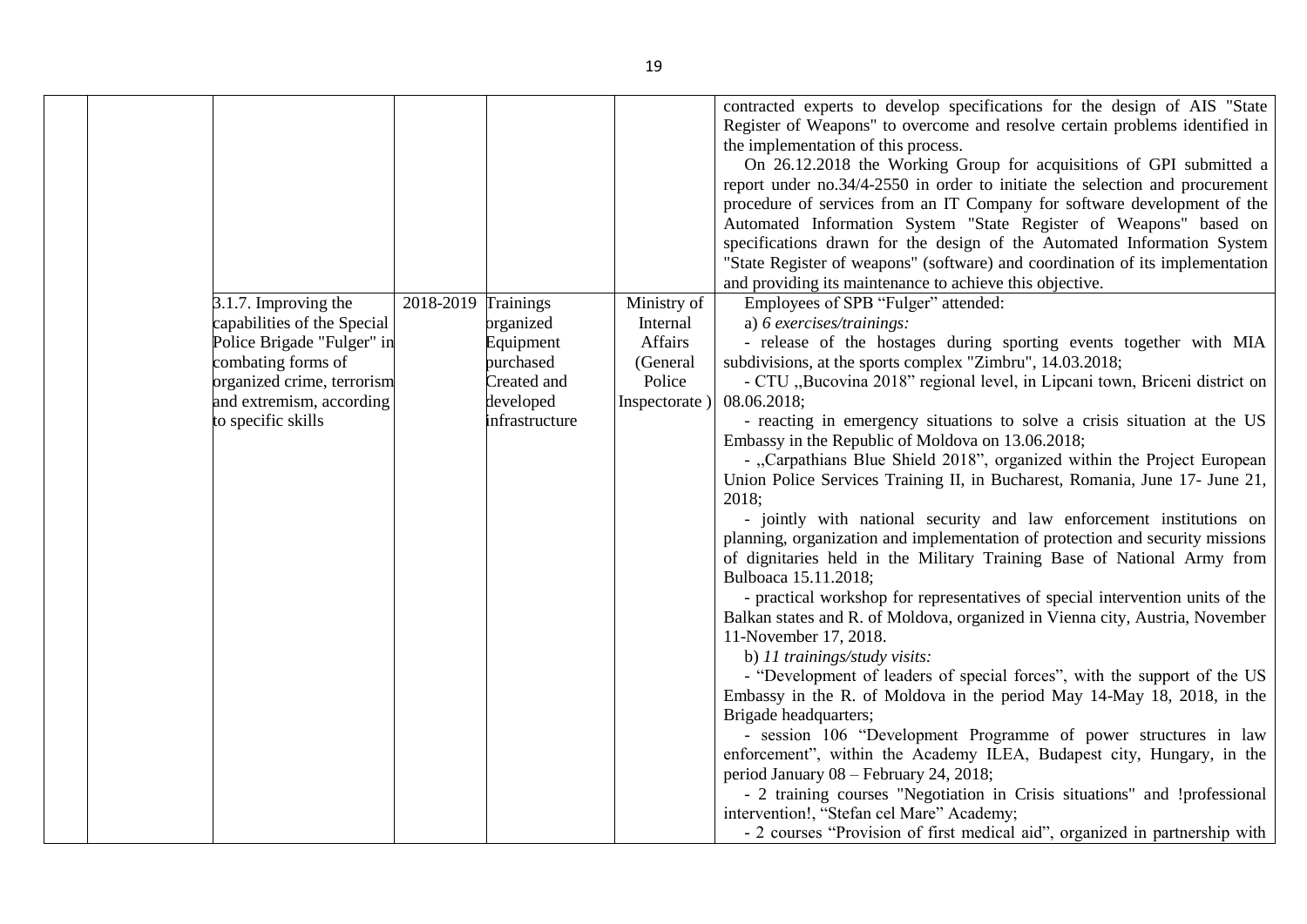|  |                                                 |                    |                |                         | Turkish Cooperation and Development Agency TIKA in the Republic of<br>Moldova between May $14 - May 25$ , 2018 and with the support of US<br>Embassy in the R. of Moldova in the period May $14 -$ May $18$ , 2018;<br>-, Cross-cutting issues related to MMA in the mission area", held in Slupsk<br>city, Republic of Poland, during June 4 – June 9, 2018;<br>- Study visit concerning the takeover of best practices in ensuring public<br>order and security, Beijing city, P.R. of China, in the period June 24- June 28,<br>2018;<br>- international exhibition "Weapons and Security - 2018", Kiev city,<br>Ukraine, September 25- September 29, 2018;<br>- International terrorism- risk factor for the security of Schengen area,<br>Buzau city, Romania, October 14-October 19, 2018.<br>- working visit to the Special Action Service of Iasi PI, Romania, November<br>06-November 09, 2018.<br>Alternatively, the staff of SPB "Fulger" was endowed with:<br>- 53 bulletproof vests, 53 multipurpose vests and equipment for anti-<br>terrorist interventions (GPI order no. 26 of 24.01.2018);<br>- 350 intervention uniforms and 300 for training;<br>- winter footwear (100% of staff);<br>- 52 portable stations "Motorola "and 3 stations for cars that are compatible<br>with the unique communication system "Tetra" used by MIA.<br>In 2018, the Brigade received 3 cars "Dacia – Duster" model and 3 buses.<br>In the framework of UNDP Project, the Brigade is to be equipped with<br>protective ballistic shields.<br>As a result of interaction with entities under the subordination of MIA and<br>GPI in combating crime phenomenon, in the reporting period the staff of the<br>Brigade conducted a number of 2190 missions, including 1980 special |
|--|-------------------------------------------------|--------------------|----------------|-------------------------|---------------------------------------------------------------------------------------------------------------------------------------------------------------------------------------------------------------------------------------------------------------------------------------------------------------------------------------------------------------------------------------------------------------------------------------------------------------------------------------------------------------------------------------------------------------------------------------------------------------------------------------------------------------------------------------------------------------------------------------------------------------------------------------------------------------------------------------------------------------------------------------------------------------------------------------------------------------------------------------------------------------------------------------------------------------------------------------------------------------------------------------------------------------------------------------------------------------------------------------------------------------------------------------------------------------------------------------------------------------------------------------------------------------------------------------------------------------------------------------------------------------------------------------------------------------------------------------------------------------------------------------------------------------------------------------------------------------------------------------------------------------------------------|
|  | 3.1.8. Improving the<br>quality of professional | 2017-2020 Trainers | identified and | Ministry of<br>Internal | investigative measures and 210 measures to ensure public order.<br>During 2018, there were organized 7 training courses for investigation<br>officers in which 113 employees were trained.                                                                                                                                                                                                                                                                                                                                                                                                                                                                                                                                                                                                                                                                                                                                                                                                                                                                                                                                                                                                                                                                                                                                                                                                                                                                                                                                                                                                                                                                                                                                                                                      |
|  | training of investigation                       |                    | trained        | Affairs                 | However, during the period concerned, 89 employees have participated in 3                                                                                                                                                                                                                                                                                                                                                                                                                                                                                                                                                                                                                                                                                                                                                                                                                                                                                                                                                                                                                                                                                                                                                                                                                                                                                                                                                                                                                                                                                                                                                                                                                                                                                                       |
|  | officers by identifying a                       |                    |                | (General                | retraining courses in the field of criminal investigations.                                                                                                                                                                                                                                                                                                                                                                                                                                                                                                                                                                                                                                                                                                                                                                                                                                                                                                                                                                                                                                                                                                                                                                                                                                                                                                                                                                                                                                                                                                                                                                                                                                                                                                                     |
|  | group of trainers within                        |                    |                | Police                  | Additionally, the GPI trainers in the period May 15-May 17, 2018, were                                                                                                                                                                                                                                                                                                                                                                                                                                                                                                                                                                                                                                                                                                                                                                                                                                                                                                                                                                                                                                                                                                                                                                                                                                                                                                                                                                                                                                                                                                                                                                                                                                                                                                          |
|  | their subordinated                              |                    |                | Inspectorate)           | involved in the training of investigation officers of the Customs Service of the                                                                                                                                                                                                                                                                                                                                                                                                                                                                                                                                                                                                                                                                                                                                                                                                                                                                                                                                                                                                                                                                                                                                                                                                                                                                                                                                                                                                                                                                                                                                                                                                                                                                                                |
|  | subdivisions and                                |                    |                |                         | Ministry of Finance which was attended by 15 officials.                                                                                                                                                                                                                                                                                                                                                                                                                                                                                                                                                                                                                                                                                                                                                                                                                                                                                                                                                                                                                                                                                                                                                                                                                                                                                                                                                                                                                                                                                                                                                                                                                                                                                                                         |
|  | providing their training in                     |                    |                |                         |                                                                                                                                                                                                                                                                                                                                                                                                                                                                                                                                                                                                                                                                                                                                                                                                                                                                                                                                                                                                                                                                                                                                                                                                                                                                                                                                                                                                                                                                                                                                                                                                                                                                                                                                                                                 |
|  | compliance with                                 |                    |                |                         |                                                                                                                                                                                                                                                                                                                                                                                                                                                                                                                                                                                                                                                                                                                                                                                                                                                                                                                                                                                                                                                                                                                                                                                                                                                                                                                                                                                                                                                                                                                                                                                                                                                                                                                                                                                 |
|  | international standards                         |                    |                |                         |                                                                                                                                                                                                                                                                                                                                                                                                                                                                                                                                                                                                                                                                                                                                                                                                                                                                                                                                                                                                                                                                                                                                                                                                                                                                                                                                                                                                                                                                                                                                                                                                                                                                                                                                                                                 |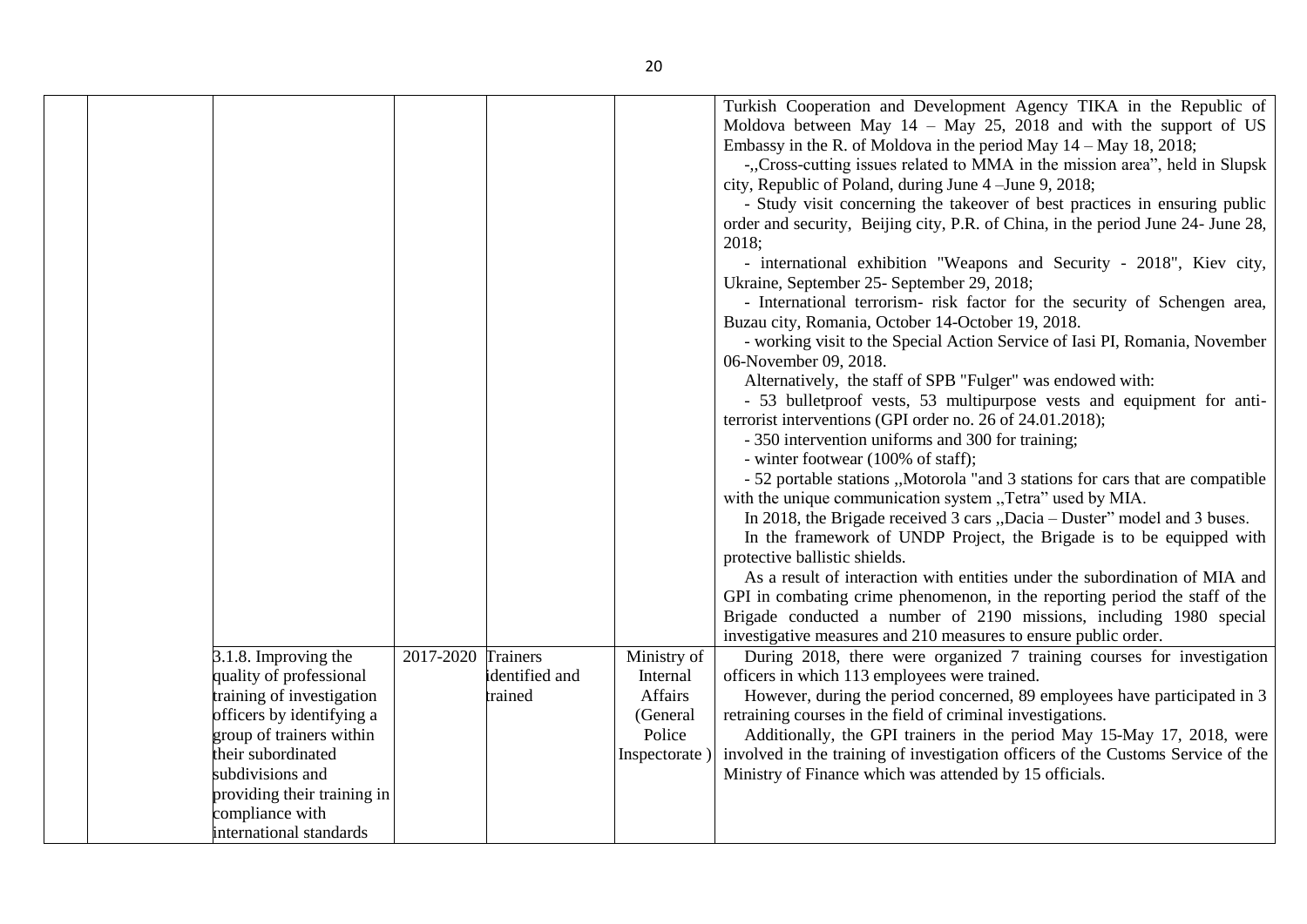| 11. 3.2. Extending | 3.2.1. Drafting and        | Semester II, Legal and |                               | Ministry of  | On 22.12.2017, the Law no.308 on preventing and combating money               |
|--------------------|----------------------------|------------------------|-------------------------------|--------------|-------------------------------------------------------------------------------|
| <b>Police</b>      | approval of projects for   | 2016                   | normative                     | Internal     | laundering and terrorist financing was approved.                              |
| competencies in    | amending the legislative   |                        | framework                     | Affairs      | In order to adjust the Code of Criminal Procedure, the draft law amending     |
| preventing and     | and regulatory framework   |                        | harmonized                    | (General     | the CPC excluding para. 1) the reference to Article 243 of CC, which was      |
| combating          | to regulate Police         |                        |                               | Police       | posted for public consultation, was sent for approval to NAC, GP, NBM,        |
| money              | competencies in            |                        |                               | Inspectorate | DPCML, by the request INI /10-8381 of 14.08.2018.                             |
| laundering         | preventing and combating   |                        |                               |              | Subsequently, by the request no.34 $/$ 2-2155 of 20.08.2018, the institutions |
| derived from       | money laundering           |                        |                               |              | mentioned above were informed of the withdrawal of project approval and       |
| organized crime    |                            |                        |                               |              | public consultation.                                                          |
|                    | 3.2.2. Creation within the | 2017                   | Specialized                   | Ministry of  | By the MIA order no. 100 of 22.03.2018 on amending the MIA Order no.71        |
|                    | <b>General Police</b>      |                        | structure                     | Internal     | of 22.02.2013 was created the Division for Preventing and Combating Money     |
|                    | Inspectorate of            |                        | established and               | Affairs      | Laundering of NII.                                                            |
|                    | specialized structures to  |                        | made operational              | (General     | Alternatively, by the GPI Order no. 180 of 22.03.2018 it was approved the     |
|                    | combat money laundering    |                        |                               | Police       | Regulation on organization and functioning of the Division for Preventing and |
|                    |                            |                        |                               | Inspectorate | Combating Money Laundering of NII under GPI.                                  |
|                    | 3.2.3. Strengthening       |                        | 2017-2018 Training activities | Ministry of  | There were held the following events:                                         |
|                    | Police capacities in       |                        | organized                     | Internal     | Training - 1 course / 14 trained employees:                                   |
|                    | combating money            |                        |                               | Affairs      | - "Investigation of money laundering offenses", held from March 12 to 14      |
|                    | laundering derived from    |                        |                               | (General     | March 2018 in Chisinau mun. The joint European Union and Council of           |
|                    | organized crime            |                        |                               | Police       | Europe project "Controlling corruption through law enforcement and            |
|                    |                            |                        |                               | Inspectorate | prevention", in partnership with the Service for Combating Money Laundering.  |
|                    |                            |                        |                               |              | Exchange of experience - 1 with the participation of 1 employee:              |
|                    |                            |                        |                               |              | -in the period June $18 -$ June 22, 2018, 1 employee of the Police            |
|                    |                            |                        |                               |              | participated in the exchange of experience under CEPOL on "Accumulation of    |
|                    |                            |                        |                               |              | best practices in preventing and combating economic crimes, preventing        |
|                    |                            |                        |                               |              | money laundering and tax evasion", which took place in Tbilisi city, Georgia. |
|                    |                            |                        |                               |              | Alternatively, NII employees attended working sessions/workshop               |
|                    |                            |                        |                               |              | "Conducting the evaluation in preventing and combating money laundering",     |
|                    |                            |                        |                               |              | organized by the Office for prevention and combating money laundering with    |
|                    |                            |                        |                               |              | the assistance of the OSCE expert in Chisinau on the occasion of the working  |
|                    |                            |                        |                               |              | visit to the Republic of Moldova of MONEYVAL Committee assessors of the       |
|                    |                            |                        |                               |              | Council of Europe of the system for preventing and combating money            |
|                    |                            |                        |                               |              | laundering and terrorist financing for the period 2013 - 2017 (the V round of |
|                    |                            |                        |                               |              | evaluation).                                                                  |
|                    |                            |                        |                               |              | NII was the focal point of concentration of information, being in charge of   |
|                    |                            |                        |                               |              | the coordination at the MIA level, of the evaluation process conducted by     |
|                    |                            |                        |                               |              | MONEYVAL Committee.                                                           |
|                    | .2.4. Expanding            |                        | 2017-2018 Partnerships        | Ministry of  | The exchange of information is carried out continuously through secure        |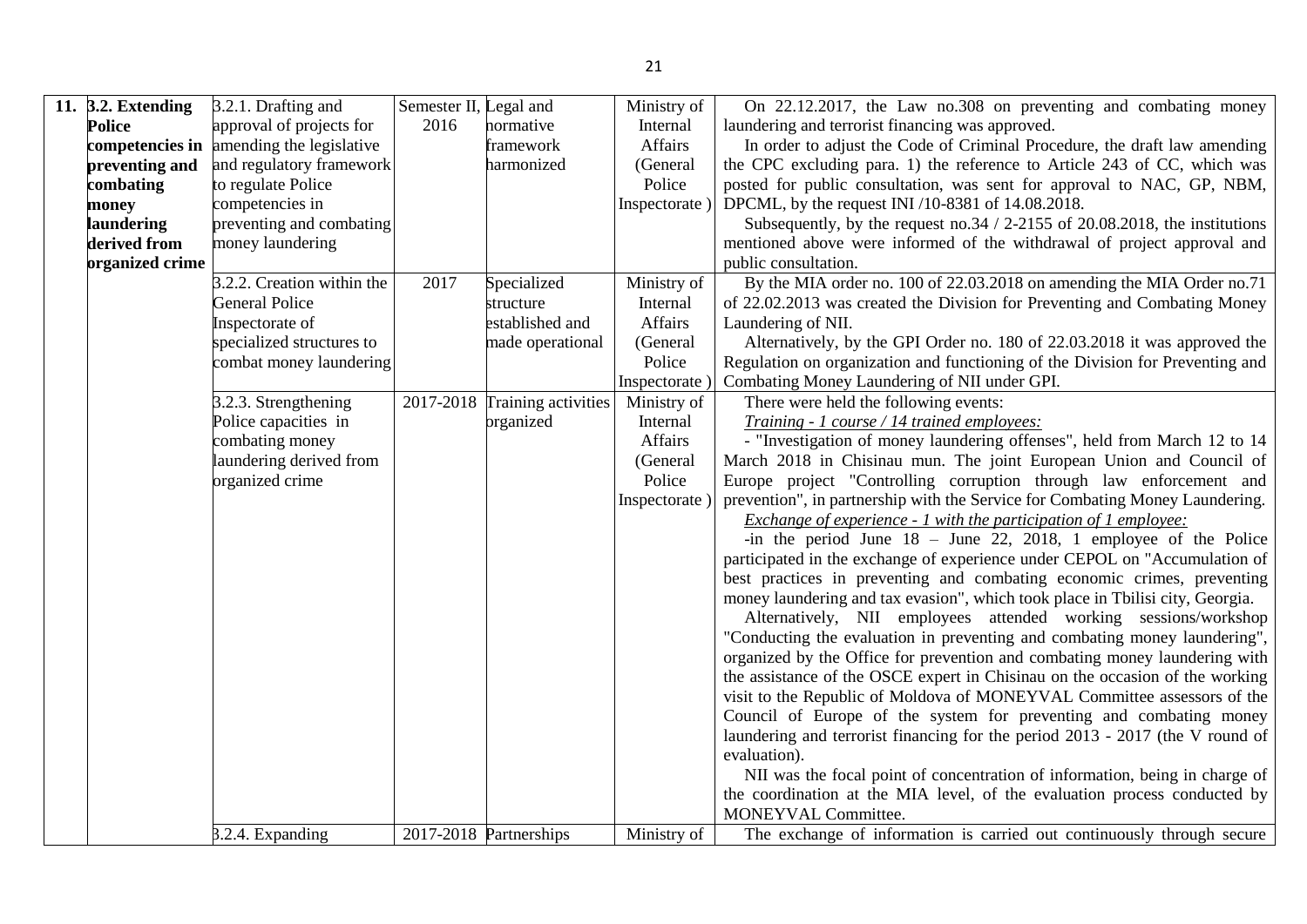|  | international cooperation | established              | Internal      | channels within the International Police Cooperation Centre (IPCC) of GPI or     |
|--|---------------------------|--------------------------|---------------|----------------------------------------------------------------------------------|
|  | through the exchange of   | <b>Functional system</b> | Affairs       | through International Relations and External Assistance Division (IREAD).        |
|  | data and information on   | of data and              | (General      | Thus, during 2018 by means of IPCC through linking channels available to         |
|  | the prevention and        | information              | Police        | the Center, there were examined 184 materials concerning terrorist actions.      |
|  | combating money           | exchange                 | Inspectorate) | Alternatively, the following 14 events were attended:                            |
|  | laundering and terrorist  |                          |               | - training courses "Terrorism and Plot" in the Advanced International            |
|  | financing                 |                          |               | Center for prevention of organized crime in Caserta town /Italy;                 |
|  |                           |                          |               | -First Interpol Global Conference on Illicit Drug Trafficking, Toledo city,      |
|  |                           |                          |               | Spain;                                                                           |
|  |                           |                          |               | - Workshop on Countering transnational organized crime at global level,          |
|  |                           |                          |               | under the auspices of the European Center for Security Studies George C.         |
|  |                           |                          |               | Marshall in Garmisch-Partenkirchen town (Germany).                               |
|  |                           |                          |               | - Forum IAM/EPE/EIS/SIENA Product Management, The Hague city,                    |
|  |                           |                          |               | Netherlands;                                                                     |
|  |                           |                          |               | - operational meeting at PLO Europol headquarters, The Hague city,               |
|  |                           |                          |               | Netherlands, on investigating a criminal group specialized in stealing valuables |
|  |                           |                          |               | and financial assets from banking storage boxes in Moldova, Latvia, Serbia,      |
|  |                           |                          |               | Ukraine, Romania.                                                                |
|  |                           |                          |               | - The 3rd Operational Meeting on the segment of criminal groups speaking         |
|  |                           |                          |               | Russian, within the Project ISF "LIMES-Combating Cross-Border Organized          |
|  |                           |                          |               | Crime", organized by the Office of the Federal State of Berlin in cooperation    |
|  |                           |                          |               | with the Criminal Police of Central Estonia in Tallinn city (Estonia);           |
|  |                           |                          |               | - working meeting with representatives of the Directorate for Investigating      |
|  |                           |                          |               | Organized Crime and Terrorism, Galati city, Romania, in order to strengthen      |
|  |                           |                          |               |                                                                                  |
|  |                           |                          |               | the cooperation in combating illegal passing of goods and objects across the     |
|  |                           |                          |               | border of the Republic of Moldova through the customs post Giurgiulesti-         |
|  |                           |                          |               | Galati;                                                                          |
|  |                           |                          |               | - seminar "Fight against terrorism ", Munich city, Federal Republic of           |
|  |                           |                          |               | Germany, under the auspices of the Union of European Football Associations;      |
|  |                           |                          |               | - workshop held in Budapest city, Hungary, in the Global Initiative to           |
|  |                           |                          |               | Combat Nuclear Terrorism, under the auspices of Radiological Safety Office       |
|  |                           |                          |               | of the Department for Energy of USA and Hungarian Government;                    |
|  |                           |                          |               | - workshop on the exchange of data in combating terrorism and the project        |
|  |                           |                          |               | of operational information AQUILA, Sarajevo city, Bosnia and Herzegovina;        |
|  |                           |                          |               | - the 273 edition of the course of study on terrorism and terrorist mentality,   |
|  |                           |                          |               | behavioral and forensic analysis, held in the National Academy of Federal        |
|  |                           |                          |               | Bureau of Investigation (FBINA) in Quantico city, Virginia;                      |
|  |                           |                          |               | - workshop "Conducting the evaluation in preventing and combating money          |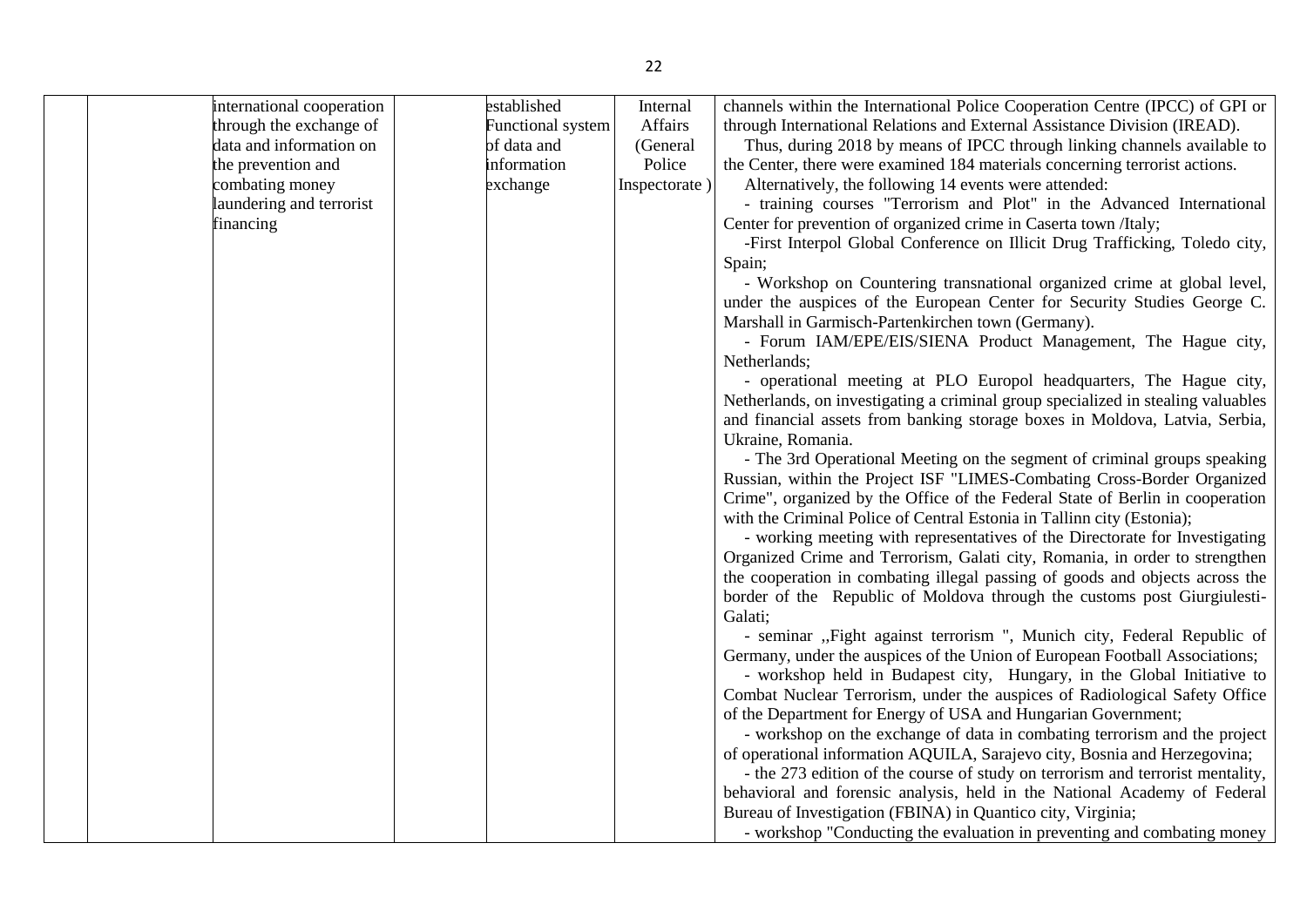|                            |                |                                                            |                       |               |                     | laundering", organized by the Division for Preventing and Combating Money                                                                                     |
|----------------------------|----------------|------------------------------------------------------------|-----------------------|---------------|---------------------|---------------------------------------------------------------------------------------------------------------------------------------------------------------|
|                            |                |                                                            |                       |               |                     | Laundering with the assistance of the OSCE expert in Chisinau, on the                                                                                         |
|                            |                |                                                            |                       |               |                     | occasion of the V round of MONEYVAL evaluation (2 events);                                                                                                    |
|                            |                |                                                            |                       |               |                     | - the first conference and training course for officers of Interpol National                                                                                  |
|                            |                |                                                            |                       |               |                     | Central Bureaus, under the Data Protection Office of Interpol, Lyon city,                                                                                     |
|                            |                |                                                            |                       |               |                     | France, between October 21 to 27 October 2018;                                                                                                                |
|                            |                |                                                            |                       |               |                     | - the national training course in the field of operation with INTERPOL                                                                                        |
|                            |                |                                                            |                       |               |                     | iARMS database intended for law enforcement officers of the Republic of                                                                                       |
|                            |                |                                                            |                       |               |                     | Moldova, the course was held by two Interpol iARMS agents.                                                                                                    |
|                            |                |                                                            |                       |               |                     | Alternatively, the Cooperation Agreement was signed between the General                                                                                       |
|                            |                |                                                            |                       |               |                     | Police Inspectorate of the Ministry of Internal Affairs and the General                                                                                       |
|                            |                |                                                            |                       |               |                     | Inspectorate of the Border Police of the Ministry of Internal Affairs concerning<br>data access/processing from databases of ICPO Interpol.                   |
|                            |                |                                                            |                       |               |                     | Also on 06.12.2018, in the premises of the General Police Inspectorate it                                                                                     |
|                            |                |                                                            |                       |               |                     | was held the second meeting of the Programme Coordination Committee                                                                                           |
|                            |                |                                                            |                       |               |                     | (PCC) "Swedish support for Police reform in Moldova", guided by                                                                                               |
|                            |                |                                                            |                       |               |                     | representatives of the Swedish Police Authority (SPA), in which they discussed                                                                                |
|                            |                |                                                            |                       |               |                     | issues aimed at strengthening the partnerships between police and community,                                                                                  |
|                            |                |                                                            |                       |               |                     | improving basic tactics for police activity and strengthening the GPI capacities                                                                              |
|                            |                |                                                            |                       |               |                     | to investigate financial crimes.                                                                                                                              |
|                            |                |                                                            |                       |               | <b>OBJECTIVE 4:</b> |                                                                                                                                                               |
|                            |                |                                                            |                       |               |                     | Creating a modern police service, in accordance with the European Union and international best standards and practices, able to respond in a proactive manner |
|                            |                |                                                            |                       |               |                     | both to the needs of citizens and society as a whole                                                                                                          |
| <b>12</b>                  |                | 4.1.1 Implementing 4.1.1. Development and                  | 2016-2020 Concept     |               | Ministry of         | By the Government Decision no.100 of 30.01.2018 was approved the                                                                                              |
|                            | the Concept of | approval of the Concept                                    |                       | developed and | Internal            | Concept and the Action Plan for the years 2018-2020 on community police                                                                                       |
|                            |                | community policing of community policing                   |                       | approved      | Affairs             | activity.                                                                                                                                                     |
| in the General             |                |                                                            |                       |               | (General            | Between 2017-2018 CPA elements were piloted in: Singerei town (PS no. 1                                                                                       |
| <b>Police Inspectorate</b> |                |                                                            |                       |               | Police              | Singerei), Cahul district, Zirnesti village (PS no. 3 Zirnesti), Anenii-Noi                                                                                   |
| structures                 |                |                                                            |                       |               | Inspectorate)       | district, Bulboaca (PS no. 4 Bulboaca), PS no. 3 of Buiucani PI, Comrat city                                                                                  |
|                            |                | $ 4.1.2$ . Development of the $ 2017-2020 $ Plan developed |                       |               | Ministry of         | (PS no. 1).                                                                                                                                                   |
|                            |                | action plan on                                             |                       | and approved  | Internal            | Police stations proposed can be found in the GPI order no.337 of                                                                                              |
|                            |                | implementing the Concept                                   |                       |               | <b>Affairs</b>      | 27.07.2018 "On piloting the community policing activity".                                                                                                     |
|                            |                | of community policing                                      |                       |               | (General            | Thus, by the GPI Order no. 131 of 27.02.2018 some powers were delegated                                                                                       |
|                            |                |                                                            |                       |               | Police              | to Heads of PS of Buiucani PI under the Police Department of Chisinau mun.                                                                                    |
|                            |                |                                                            |                       |               | Inspectorate)       | It was performed the evaluation of the results of piloting, being developed                                                                                   |
|                            |                |                                                            |                       |               |                     | proposals for adjusting the organizational methodology of community policing                                                                                  |
|                            |                |                                                            |                       |               |                     | activity (reports no. 262 and 263 of 27.12.2018).                                                                                                             |
|                            |                | 4.1.3. Establishing clear                                  | Semester II, Internal |               | Ministry of         | In order to organize the work of Police Stations in the context of Police                                                                                     |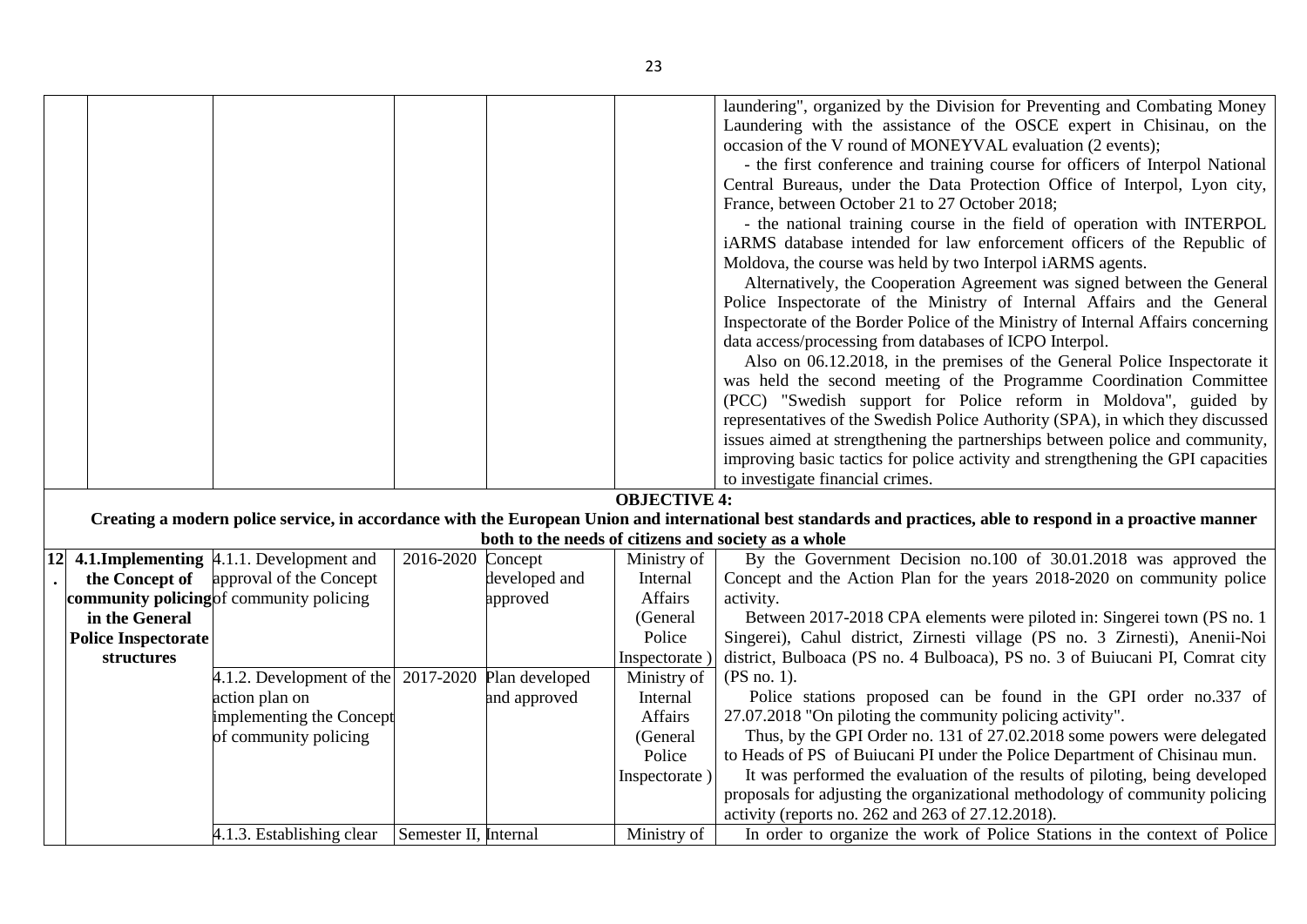| competences of district                         | 2016-       | regulatory                          | Internal            | subdivisions reform it was developed and approved the GPI order no. 260 of                                                                        |
|-------------------------------------------------|-------------|-------------------------------------|---------------------|---------------------------------------------------------------------------------------------------------------------------------------------------|
| police officers                                 | semester I, | framework                           | Affairs             | 04.06.2018 "On approval of Guidelines on the provisional organization of                                                                          |
|                                                 | 2017        | adjusted                            | (General            | Police Stations work."                                                                                                                            |
|                                                 |             |                                     | Police              |                                                                                                                                                   |
|                                                 |             |                                     | Inspectorate)       |                                                                                                                                                   |
| 4.1.4. Strengthening                            | 2017-2020   | Trainings                           | Ministry of         | By the GPI Decree no.34/3-136 of 05.04.2018 "On the organization and                                                                              |
| communication capacities                        |             | conducted                           | Internal            | conduct of basic professional training at the workplace, compartment of                                                                           |
| of district police officers                     |             |                                     | Affairs             | general training with the employees of General Police Inspectorate                                                                                |
|                                                 |             |                                     | (General            | subdivisions", the employees of Police Stations from selected PI for piloting                                                                     |
|                                                 |             |                                     | Police              | were trained to the topic "Community Policing Activity in the Republic of                                                                         |
|                                                 |             |                                     | Inspectorate)       | Moldova" (Anenii Noi, Cahul, Comrat, Singerei, Buiucani). Essentially the                                                                         |
|                                                 |             |                                     |                     | whole staff of Police stations from mentioned subdivisions was instructed.                                                                        |
|                                                 |             |                                     |                     | With the support of Swedish Police Authority Programme for the support of                                                                         |
|                                                 |             |                                     |                     | Police reform in Moldova, 85 employees were trained within Anenii Noi PI -                                                                        |
|                                                 |             |                                     |                     | 20 employees, Buiucani PI - 10, Cahul PI - 20, Comrat PI - 17, Singerei PI-                                                                       |
|                                                 |             |                                     |                     | 18 employees.                                                                                                                                     |
|                                                 |             |                                     |                     | Thus from the number of Police Stations selected for piloting the                                                                                 |
|                                                 |             |                                     |                     | community policing and those they supervise (103 employees) 83% were                                                                              |
|                                                 |             |                                     |                     | trained.                                                                                                                                          |
| 4.1.5. Development of                           | 2017-2020   | Modernized                          | Ministry of         | In 2018 repair works in 14 headquarters of police stations were started,                                                                          |
| Infrastructure of police<br>stations and police |             | infrastructure,<br>according to the | Internal<br>Affairs | namely: PS no.1 of Causeni PI, PS no.4 of Rîșcani PI of Chisinau mun.<br>(modular construction works), and the headquarters of Police Stations of |
| inspectorates headquarters                      |             | standard model                      | (General            | Basarabeasca, Cimislia, Donduseni, Floresti, Soroca, Anenii Noi, Ceadir-                                                                          |
| according to the standards                      |             |                                     | Police              | Lunga, Telenesti, Drochia, Soldanesti, Comrat and Falesti Police Inspectorates.                                                                   |
| in the field                                    |             |                                     | Inspectorate)       | 17 modernization projects of Police stations, contracted in 2017, were                                                                            |
|                                                 |             |                                     |                     | received.                                                                                                                                         |
|                                                 |             |                                     |                     | The Police Inspectorates contracted design services for major repair and                                                                          |
|                                                 |             |                                     |                     | modernization through public Tender or competitive Tendering at low-value                                                                         |
|                                                 |             |                                     |                     | contracts for 39 headquarters in 29 districts of the country. The Project                                                                         |
|                                                 |             |                                     |                     | documentation developed, tested and expertized from procedures contracted in                                                                      |
|                                                 |             |                                     |                     | 2018, was received for 39 headquarters of 29 districts of the country.                                                                            |
|                                                 |             |                                     |                     | At the same time, complete overhaul works started in 2017 were continued                                                                          |
|                                                 |             |                                     |                     | at PS no.1 of Singerei PI, with the support of UNDP, an objective that became                                                                     |
|                                                 |             |                                     |                     | more accessible and friendly to population, which was reopened in a festive                                                                       |
|                                                 |             |                                     |                     | event on 16.10.2018.                                                                                                                              |
|                                                 |             |                                     |                     | Alternatively, during 2018, from budgetary resources, it was continued                                                                            |
|                                                 |             |                                     |                     | complete overhaul of the new headquarters of Criuleni Police Inspectorate,                                                                        |
|                                                 |             |                                     |                     | project financed exclusively from budgetary resources, which was inaugurated                                                                      |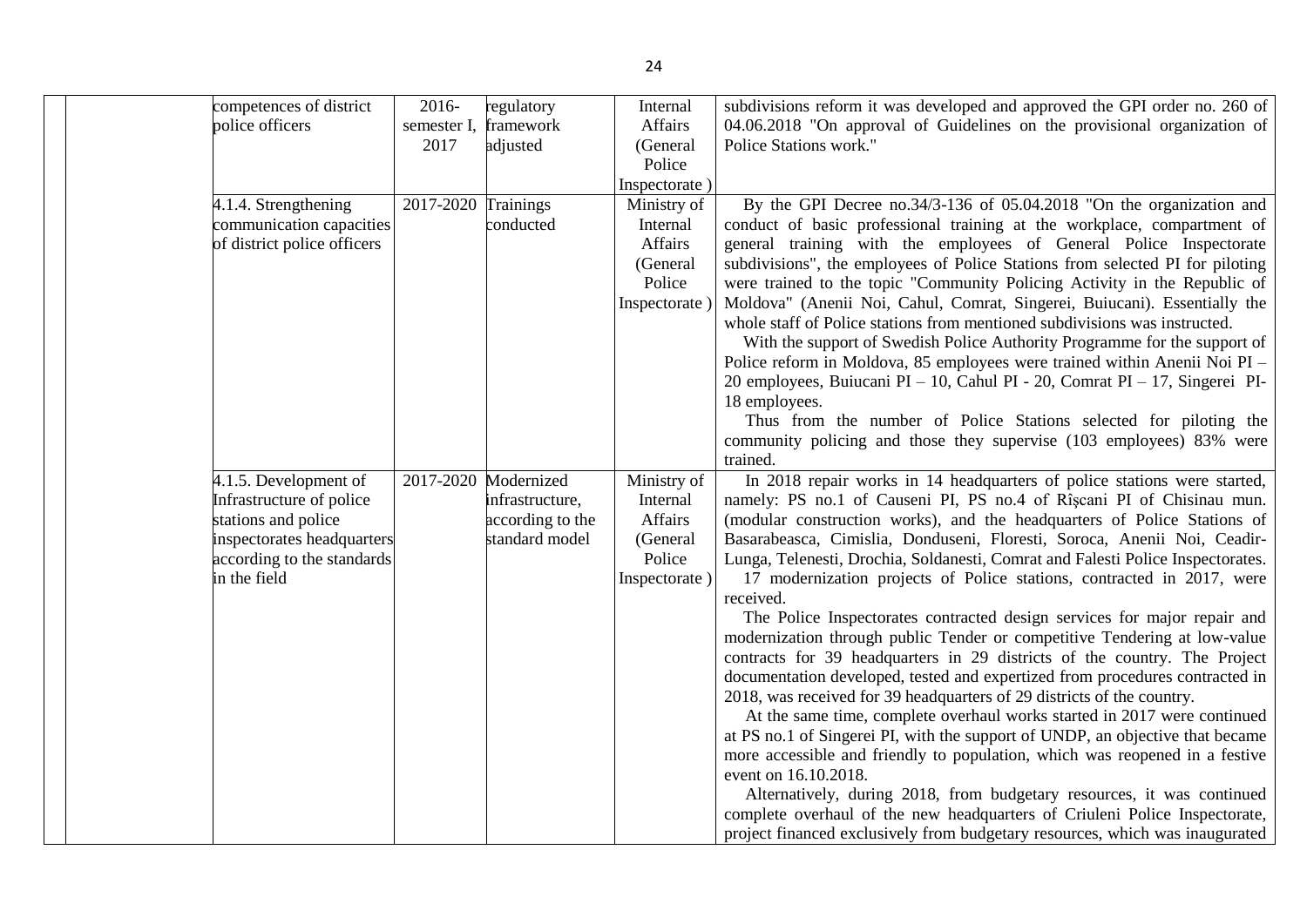|  |                          |           |                 |               | on January 26, 2019.                                                                    |
|--|--------------------------|-----------|-----------------|---------------|-----------------------------------------------------------------------------------------|
|  |                          |           |                 |               | There were also started actions for capital modernization of Telenesti PI               |
|  |                          |           |                 |               | and capital repair of the roof of the headquarters of Anenii Noi PI.                    |
|  |                          |           |                 |               | All police stations were completed with at least one transport unit (the GPI            |
|  |                          |           |                 |               | order no. 512 of 18.12.2018) and with at least one set of office equipment              |
|  |                          |           |                 |               | (computer printer) transmitted to Police Inspectorates in 2017 under the GPI            |
|  |                          |           |                 |               | order no. 385 of 28.09.2018 "On free transmission of certain goods".                    |
|  |                          |           |                 |               | In 2018 the Police stations have been equipped with 941 sets of special                 |
|  |                          |           |                 |               | means (belt, handcuffs, covers, lantern) by the GPI Order no.46 of 24.01.2018           |
|  |                          |           |                 |               | "On free transmission of certain goods", thus all 1366 workstations of Police           |
|  |                          |           |                 |               | stations employees being equipped with special means.                                   |
|  | 4.1.7. Organization of   | 2017-2020 | Preventive      | Ministry of   | During 12 months of 2018, 24 campaigns and information and awareness                    |
|  | prevention activity      |           | measures        | Internal      | activities were started and continued :                                                 |
|  | according to crime risks |           | undertaken      | Affairs       | $\triangleright$ The campaign "Don't post your life, live it";                          |
|  | and trends               |           | Risk analysis   | (General      | The campaign " Safe Adolescence";                                                       |
|  |                          |           | reports drafted | Police        | The campaign "Road safety, from small to large";                                        |
|  |                          |           |                 | Inspectorate) | The campaign "Can you avoid the dangers of the street?"                                 |
|  |                          |           |                 |               | The campaign "Let's hit the road, but not in any way";                                  |
|  |                          |           |                 |               | The campaign "Your safety counts!"                                                      |
|  |                          |           |                 |               | The campaign "Behind Police scenes" intended for the young                              |
|  |                          |           |                 |               | generation to come closer to the Police, to increase the sense of patriotism in         |
|  |                          |           |                 |               | the community of young people, by the potential of being involved in the                |
|  |                          |           |                 |               | Police activity, and also to strengthen efforts for indentifying young                  |
|  |                          |           |                 |               | volunteers and potential candidates for employment among the Police;                    |
|  |                          |           |                 |               | > Information campaign "Be different - prudent and responsible";                        |
|  |                          |           |                 |               | Information Campaign for children "Violence from click to click"                        |
|  |                          |           |                 |               | Information campaign entitled "Undetectable = Untransmittable";                         |
|  |                          |           |                 |               | $\triangleright$ Information campaign in public space "Invisible among us" about the    |
|  |                          |           |                 |               | risks and consequences of trafficking in human beings;                                  |
|  |                          |           |                 |               | > Information and awareness campaign "Protect your family from                          |
|  |                          |           |                 |               | violence" carried out in the context of Family Day in the Republic of Moldova;          |
|  |                          |           |                 |               | $\triangleright$ Awareness campaign "Say no to drugs!"                                  |
|  |                          |           |                 |               | $\triangleright$ The campaign "SayNo" to prevent sexual abuse of children in the online |
|  |                          |           |                 |               | space;                                                                                  |
|  |                          |           |                 |               | The national campaign "Now it is the time, surrender your weapon!"                      |
|  |                          |           |                 |               | The charity campaign "Easter Caravan";                                                  |
|  |                          |           |                 |               | The charity campaign "Schooled child-protected child";                                  |
|  |                          |           |                 |               | The campaign "Together for the Prevention of Juvenile Delinquency";                     |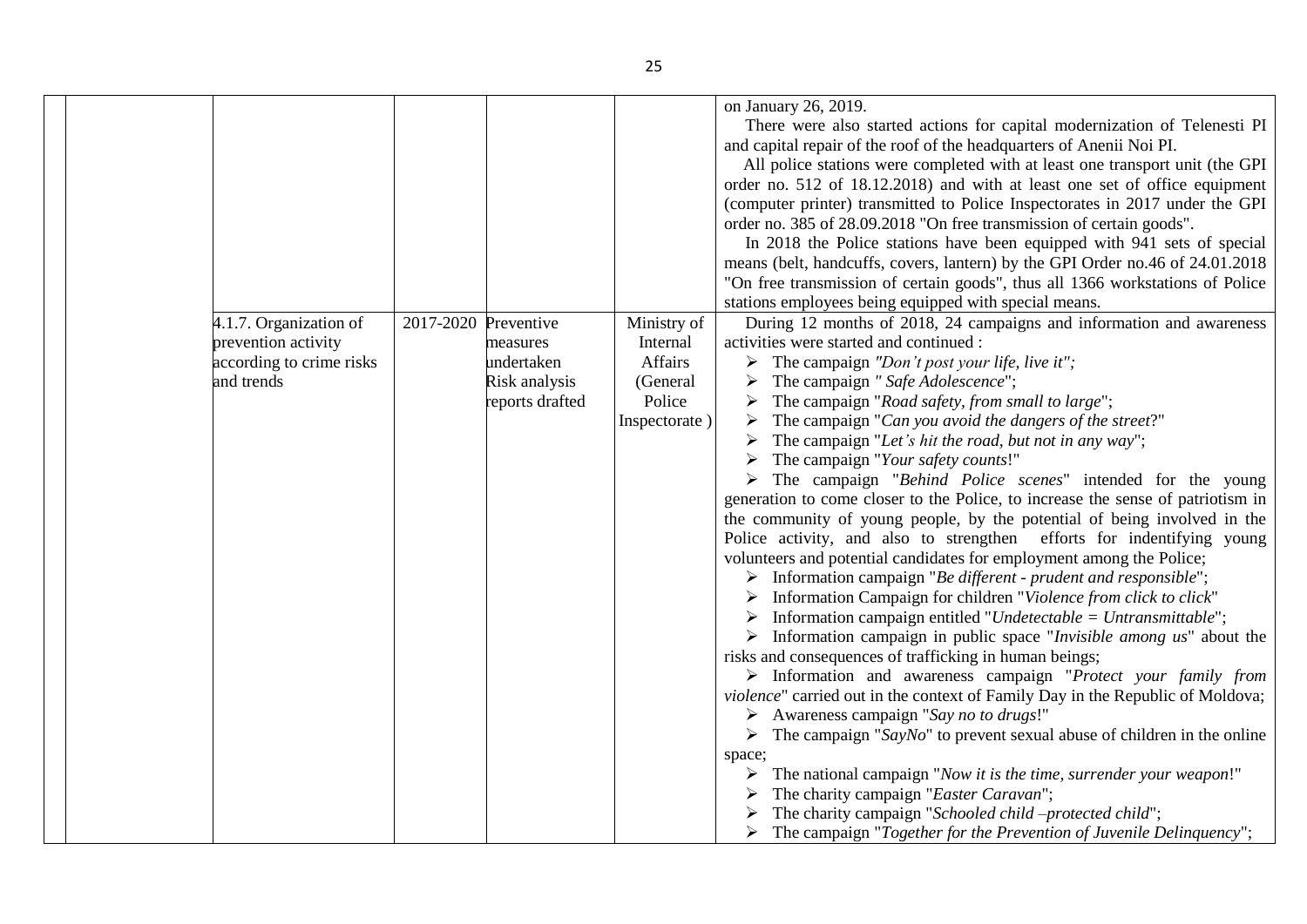Programme Continuity "*Neighborhood Surveillance*" 3666 sectors being established since the launch, including a total of 38494 members and leaders;

 $\triangleright$  Activity within the information Campaign of the society entitled "*Spoken truth about organized crime*";

 Tertiary prevention actions dedicated to domestic aggressors "*School of non-violent fathers*";

Action entitled "*Together we say no to human trafficking*";

 The concept of " *Safety Alley*", which has the purpose to increase the awareness by sensitizing citizens in an accessible manner about the security measures necessary to prevent victimization, personal and family security and protection of material goods, providing the accessibility to information and citizens opportunity to take security notes from Police, even without direct interaction with the policemen. Thus, in the country there *were created 96 alleys, being installed 338 information panels with useful recommendations;*

 $\triangleright$  The "Caring Grandparents" Project, which represents an alternative to increase the safety of children in the street, reducing risk situations to which they are exposed in order to create a safe environment for citizens, officially launched on May 4, 2018;

Most campaigns, information and awareness activities of the population were organized in partnership with the Public Association "Promo-LEX", Association Against Violence "Casa Marioarei", Rehabilitation Center for Torture Victims "Memoria", PA "Initiativa Pozitiva".

To ensure road traffic, special actions were conducted such as: "Speed", "White Nights", "Combating cases of illegal transportation of passengers", "The pedestrian", "The traffic light", "The shadow", "The Bus", "The Train crossing". The Single Monitoring and Coordination Center (SMCC) of NIP together with employees of South PB of NIP, RP North, CEMS carried out 32 operations for the awareness of drivers on the need to respect road traffic regulations, based on which there were conducted verification measures in traffic (filters) of drivers through the automated monitoring system of road traffic "The traffic control" on existence of the road traffic offenses detected by monitoring cameras.

Subsidiary on June 18, 2018 it took place the official transmission of the Mobile Center of Prevention and Information for the Police Directorate of Gagauzia. The center was donated by the Federal Ministry of the Interior of Germany within the project "Police and Community."

[http://politia.md/ro/content/un-centru-mobil-de-prevenire-si-informare-](http://politia.md/ro/content/un-centru-mobil-de-prevenire-si-informare-donat-directiei-de-politie-uta-gagauzia)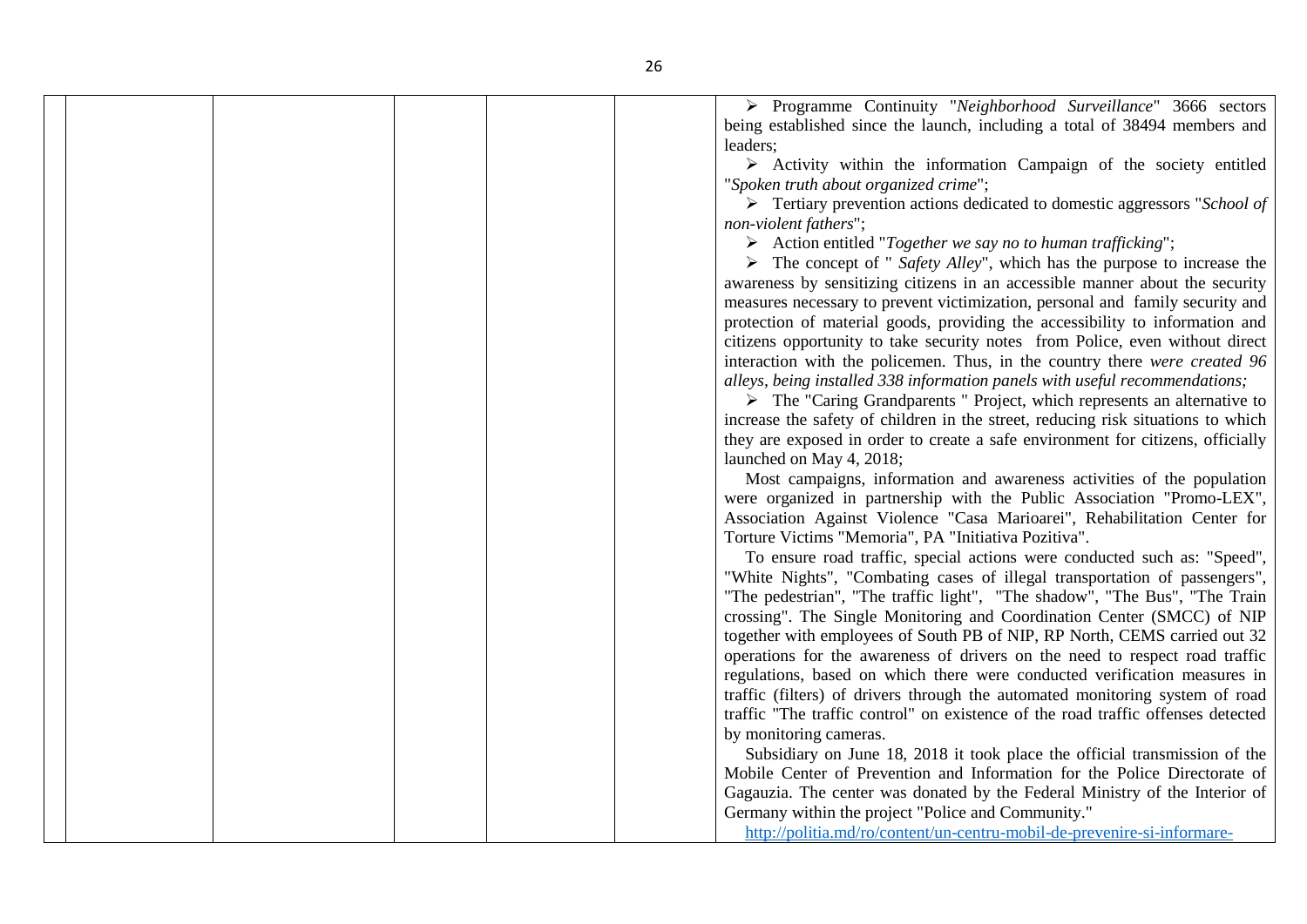|                  |                                                    |           |                            |               | donat-directiei-de-politie-uta-gagauzia (Project value EUR 57,000).<br>On 07.09.2018, in Rezina city, there was opened the second "Town of<br>Road Safety for Children", project funded by the German Government<br>http://politia.md/ro/content/la-rezina-fost-inaugurat-cel-de-al-doilea-orasel-al-<br>sigurantei-rutiere-pentru-copii.<br>The piloting of the project on the patrolling on bicycles within Cahul PI |
|------------------|----------------------------------------------------|-----------|----------------------------|---------------|------------------------------------------------------------------------------------------------------------------------------------------------------------------------------------------------------------------------------------------------------------------------------------------------------------------------------------------------------------------------------------------------------------------------|
|                  |                                                    |           |                            |               | and Balti PI is being implemented with the support of US Embassy, the project<br>value amounts to EUR 36.500 for each inspectorate individually.                                                                                                                                                                                                                                                                       |
|                  | 13 4.2. Development of $4.2.3$ . Reorganization of | 2017      | Information                | Ministry of   |                                                                                                                                                                                                                                                                                                                                                                                                                        |
| the Concept of   | information analysis                               |           | <b>Analysis Center</b>     | Internal      |                                                                                                                                                                                                                                                                                                                                                                                                                        |
| Intelligence-led | structures                                         |           | reorganized as the         | Affairs       |                                                                                                                                                                                                                                                                                                                                                                                                                        |
| policing and its |                                                    |           | central unit under         | (General      | This action shall be carried out with the approval of the draft Government                                                                                                                                                                                                                                                                                                                                             |
| expansion        |                                                    |           | the General                | Police        | Decision on the approval of the Regulation on the organization and functioning                                                                                                                                                                                                                                                                                                                                         |
| throughout the   |                                                    |           | Police                     | Inspectorate  | of the GPI and of its limit staff.                                                                                                                                                                                                                                                                                                                                                                                     |
| country          |                                                    |           | Inspectorate               |               |                                                                                                                                                                                                                                                                                                                                                                                                                        |
|                  |                                                    |           | Regional                   |               |                                                                                                                                                                                                                                                                                                                                                                                                                        |
|                  |                                                    |           | structures created         |               |                                                                                                                                                                                                                                                                                                                                                                                                                        |
|                  |                                                    |           | and made                   |               |                                                                                                                                                                                                                                                                                                                                                                                                                        |
|                  |                                                    |           | operational                |               |                                                                                                                                                                                                                                                                                                                                                                                                                        |
|                  | 4.2.4. Strengthening of                            | 2017-2018 | Specialized                | Ministry of   | This action shall be carried out with the approval of the draft Government                                                                                                                                                                                                                                                                                                                                             |
|                  | risk analysis capacities                           |           | structure                  | Internal      | Decision on the approval of the Regulation on the organization and functioning                                                                                                                                                                                                                                                                                                                                         |
|                  |                                                    |           | established and            | Affairs       | of the GPI and of its limit staff.                                                                                                                                                                                                                                                                                                                                                                                     |
|                  |                                                    |           | operationalized            | (General      |                                                                                                                                                                                                                                                                                                                                                                                                                        |
|                  |                                                    |           |                            | Police        |                                                                                                                                                                                                                                                                                                                                                                                                                        |
|                  |                                                    |           |                            | Inspectorate) |                                                                                                                                                                                                                                                                                                                                                                                                                        |
|                  | 4.2.5. Improvement of                              | 2019-2020 | Trainings                  | Ministry of   | For strengthening the capacities of the Information Analysis Center and                                                                                                                                                                                                                                                                                                                                                |
|                  | operational analysis                               |           | organized and              | Internal      | analysis units within subdivisions, especially in the territorial units of the                                                                                                                                                                                                                                                                                                                                         |
|                  | capacities and tactics                             |           | conducted                  | Affairs       | Police, the following hardware was acquired (23 computers and 71 monitors),                                                                                                                                                                                                                                                                                                                                            |
|                  |                                                    |           | Specialized                | (General      | a data server, a storage and retention device type System Storage and an                                                                                                                                                                                                                                                                                                                                               |
|                  |                                                    |           | equipment                  | Police        | equipment for interconnection and management of information networks.                                                                                                                                                                                                                                                                                                                                                  |
|                  |                                                    |           | purchased and<br>dedicated | Inspectorate) | The purchased server is intended for running the IT application for<br>collecting, systematizing and analyzing information obtained in the                                                                                                                                                                                                                                                                             |
|                  |                                                    |           | information                |               | framework of police activities.                                                                                                                                                                                                                                                                                                                                                                                        |
|                  |                                                    |           | applications               |               | During the meeting of operational Council for criminal analysis and                                                                                                                                                                                                                                                                                                                                                    |
|                  |                                                    |           | implemented                |               | coordination of crime-prevention activity there were established additional                                                                                                                                                                                                                                                                                                                                            |
|                  |                                                    |           | Standard                   |               | tasks related to the process of operationalization and application usage.                                                                                                                                                                                                                                                                                                                                              |
|                  |                                                    |           | operating                  |               | Alternatively, by the GPI Order no.265 of 08.06.2018 it was approved the                                                                                                                                                                                                                                                                                                                                               |
|                  |                                                    |           | procedures                 |               | Concept for reporting threats and vulnerabilities to public order and                                                                                                                                                                                                                                                                                                                                                  |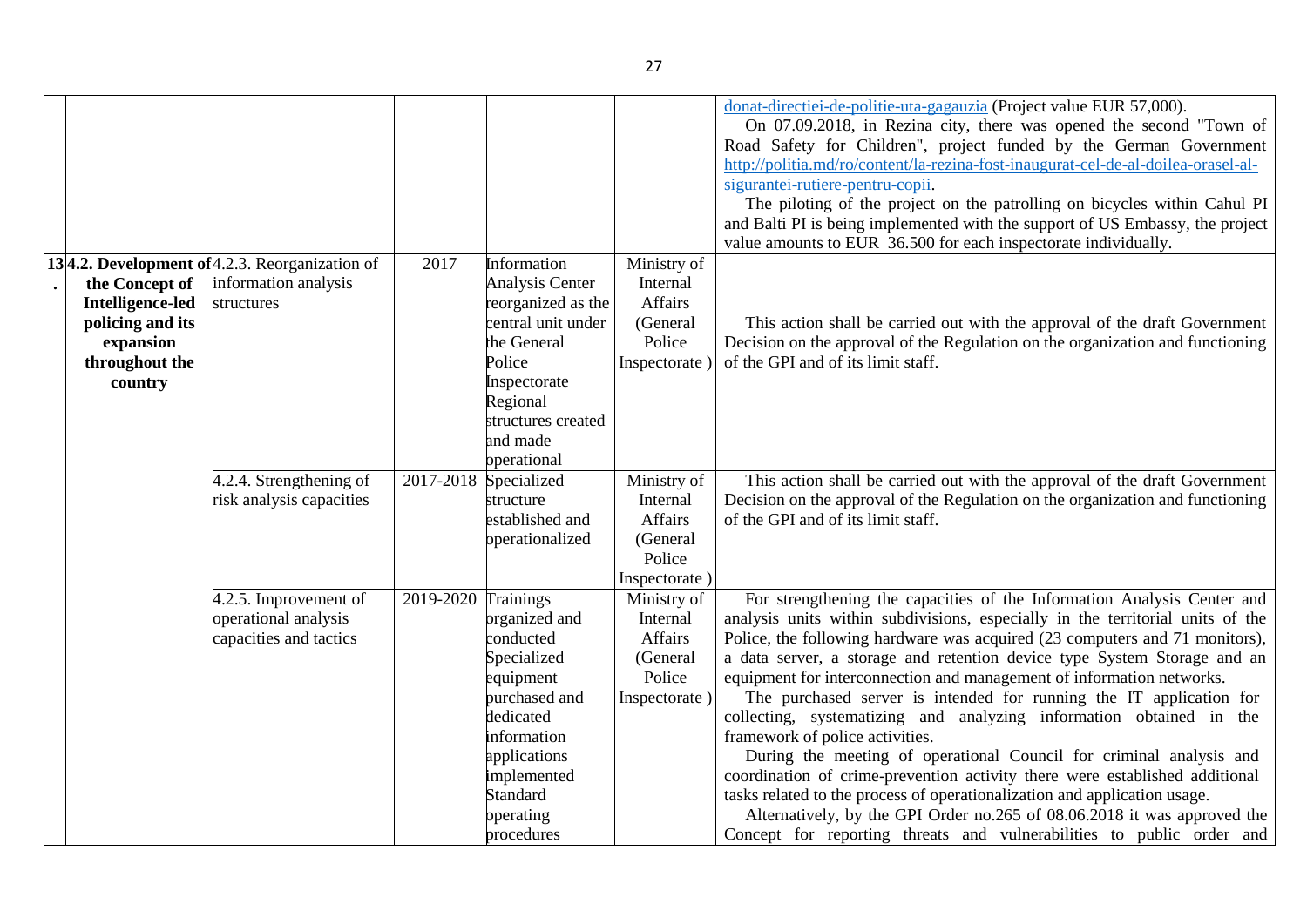|                          |           | established for         |                | community safety "Threat Map".                                                                |
|--------------------------|-----------|-------------------------|----------------|-----------------------------------------------------------------------------------------------|
|                          |           | data collection         |                | Since the launch date (22.08.2018) until now there have been reported a total                 |
| 4.2.8. Procurement of    |           | 2017-2019 Equipment and | Ministry of    | of 776 alerts about threats and vulnerabilities that have been identified by                  |
| equipment and special    |           | special technique       | Internal       | citizens.                                                                                     |
| technique                |           | purchased               | <b>Affairs</b> |                                                                                               |
|                          |           |                         | (Police)       |                                                                                               |
|                          |           |                         | General        |                                                                                               |
|                          |           |                         | Inspectorate)  |                                                                                               |
| 4.2.9. Implementation of | 2019-2020 | Network created         | Ministry of    | In order to achieve a reliable and efficient communication system for                         |
| Police voice-data        |           | and made                | Internal       | operational purposes within the Police, which is mainly aimed at creating the                 |
| communication network    |           | operational             | Affairs        | common radio platform secured in TETRA standard, during 2017 and 2018 a                       |
|                          |           |                         | (General       | series of actions were taken:                                                                 |
|                          |           |                         | Police         | 1. It was awarded a supply contract for the acquisition, installation and                     |
|                          |           |                         | Inspectorate)  | maintenance of secure voice-data communication network, the trilateral                        |
|                          |           |                         |                | contract between MIA (Beneficiary), GPI (Payer) and the company Motorola                      |
|                          |           |                         |                | Solutions (Supplier), contract no. 273AP of 06.12.2017. Under this contract it                |
|                          |           |                         |                | is foreseen to implement the TETRA turnkey network and the upgrade of                         |
|                          |           |                         |                | existing network infrastructure and the interconnection with resulting TETRA                  |
|                          |           |                         |                | infrastructure. The contract value is of EUR 6 929 226.91 excluding VAT.                      |
|                          |           |                         |                | The full implementation of the project takes place before the original                        |
|                          |           |                         |                | timetable of the project, with successful delivery and operationalization of the              |
|                          |           |                         |                | central Node of SwMI system in complete geo-redundant configuration in 2                      |
|                          |           |                         |                | zones with the operationalization of the zone 2 from 2019 in 2018.                            |
|                          |           |                         |                | In 2018 a series of actions and procurements were performed for project                       |
|                          |           |                         |                | implementation both within the main contract with the company Motorola                        |
|                          |           |                         |                | Solutions and in other contracts. Among them we can point out the most                        |
|                          |           |                         |                | important:                                                                                    |
|                          |           |                         |                | - The audit of sites for all 82 candidate locations for the installation of                   |
|                          |           |                         |                | TETRA equipments and microwave;                                                               |
|                          |           |                         |                | - The audit of sites that have created the necessary entries for nomination                   |
|                          |           |                         |                | forms at site level;                                                                          |
|                          |           |                         |                | - Evaluation of existing systems of GIBP and verification of its technical                    |
|                          |           |                         |                | condition with the reporting document presented;                                              |
|                          |           |                         |                | - Performance of system detailed design and comprehensive review of the<br>Feasibility Study; |
|                          |           |                         |                |                                                                                               |
|                          |           |                         |                | - Delivery of all equipment planned for 2018 plus the equipment planned                       |
|                          |           |                         |                | for 2019 under the supplementary agreement to the contract no. 273AP of                       |
|                          |           |                         |                | 06.12.2017.                                                                                   |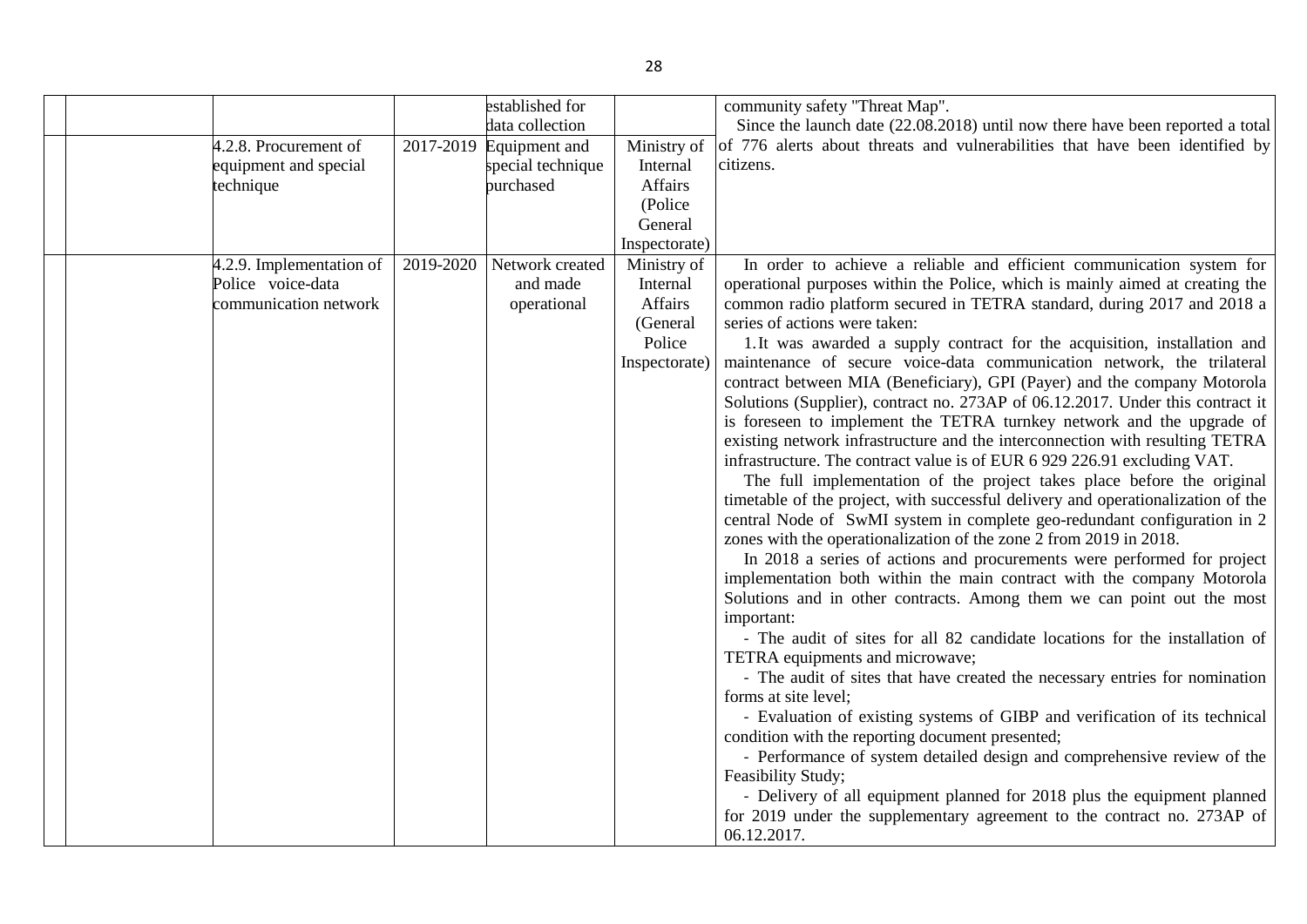|                                                                                    |                     |                              |                     | - Drafting of detailed site design of the above mentioned candidate<br>locations for installation of base stations and radio relay links;                   |
|------------------------------------------------------------------------------------|---------------------|------------------------------|---------------------|-------------------------------------------------------------------------------------------------------------------------------------------------------------|
|                                                                                    |                     |                              |                     | - Making technical expertise of 24 candidate locations for 2018;                                                                                            |
|                                                                                    |                     |                              |                     | - Collocation contracts signed with national telecommunication companies                                                                                    |
|                                                                                    |                     |                              |                     | for the installation of TETRA equipments;                                                                                                                   |
|                                                                                    |                     |                              |                     | - Designation of Information Technologies Service of MIA as a responsible                                                                                   |
|                                                                                    |                     |                              |                     | institution for the implementation of TETRA radio communication System in                                                                                   |
|                                                                                    |                     |                              |                     | TETRA standard;                                                                                                                                             |
|                                                                                    |                     |                              |                     | - Training courses for the network management staff conducted;                                                                                              |
|                                                                                    |                     |                              |                     | - Obtainment of necessary permits for installations of base stations and                                                                                    |
|                                                                                    |                     |                              |                     | radio relay links;                                                                                                                                          |
|                                                                                    |                     |                              |                     | - Completing the Frequency Plan for all 82 candidate locations;<br>- Preparation of detailed test procedure of factory acceptance test (FAT) of             |
|                                                                                    |                     |                              |                     | infrastructure equipments;                                                                                                                                  |
|                                                                                    |                     |                              |                     | - Testing infrastructure equipment at the factory in Berlin SIC - September                                                                                 |
|                                                                                    |                     |                              |                     | 2018;                                                                                                                                                       |
|                                                                                    |                     |                              |                     | - Commissioning of the new system. Installation and commissioning of                                                                                        |
|                                                                                    |                     |                              |                     | SwMI equipments in complete configuration with 2 geo-redundant areas in                                                                                     |
|                                                                                    |                     |                              |                     | MSO-A and MSO-B location;                                                                                                                                   |
|                                                                                    |                     |                              |                     | - Users database migration and of the 36 base stations in the new system.                                                                                   |
| 4.2.10. Development of                                                             |                     | 2017-2020 Developed system   | Ministry of         | By the MIA order no. 248 of 24.07.2018 "On the transmission of material                                                                                     |
| Police Integrated                                                                  |                     |                              | Internal            | goods", the Information Technologies Service of MIA transmitted in the                                                                                      |
| Computer System                                                                    |                     |                              | Affairs<br>(General | balance of the General Police Inspectorate 44 technical projects of<br>reconstruction of the local computer network (LAN) in the territorial Police         |
|                                                                                    |                     |                              | Police              | units, with a value of 2698378.55 MDL.                                                                                                                      |
|                                                                                    |                     |                              | Inspectorate)       | Due to construction works carried out at Criuleni and Telenesti Police                                                                                      |
|                                                                                    |                     |                              |                     | Inspectorates in 2018, it was managed to implement 2 of the 44 execution                                                                                    |
|                                                                                    |                     |                              |                     | projects of LAN network received.                                                                                                                           |
|                                                                                    |                     |                              |                     | To ensure an adequate infrastructure, financial resources were also required                                                                                |
|                                                                                    |                     |                              |                     | in 2019 in all Police units.                                                                                                                                |
| 14 4.3. Strengthening $ 4.3.1$ . Reorganization of                                 |                     | Semester II, National Patrol | Ministry of         |                                                                                                                                                             |
| the National Patrol<br>the Police                                                  | 2016-               | Inspectorate of              | Internal            |                                                                                                                                                             |
| patrolling, reaction Inspectorate by<br>and intervention decentralizing patrolling | Semester I,<br>2017 | <b>General Police</b>        | Affairs<br>(General |                                                                                                                                                             |
| capacities to the<br>structures                                                    |                     | Inspectorate,<br>reorganized | Police              | It was developed the Vision on decentralizing the activities of public order<br>and public security at the level of Police territorial subdivisions and the |
| calls from citizens                                                                |                     | Competencies                 | Inspectorate)       | establishment within the General Police Inspectorate of the National Public                                                                                 |
|                                                                                    |                     | transmitted to               |                     | Security Inspectorate.                                                                                                                                      |
|                                                                                    |                     | territorial police           |                     |                                                                                                                                                             |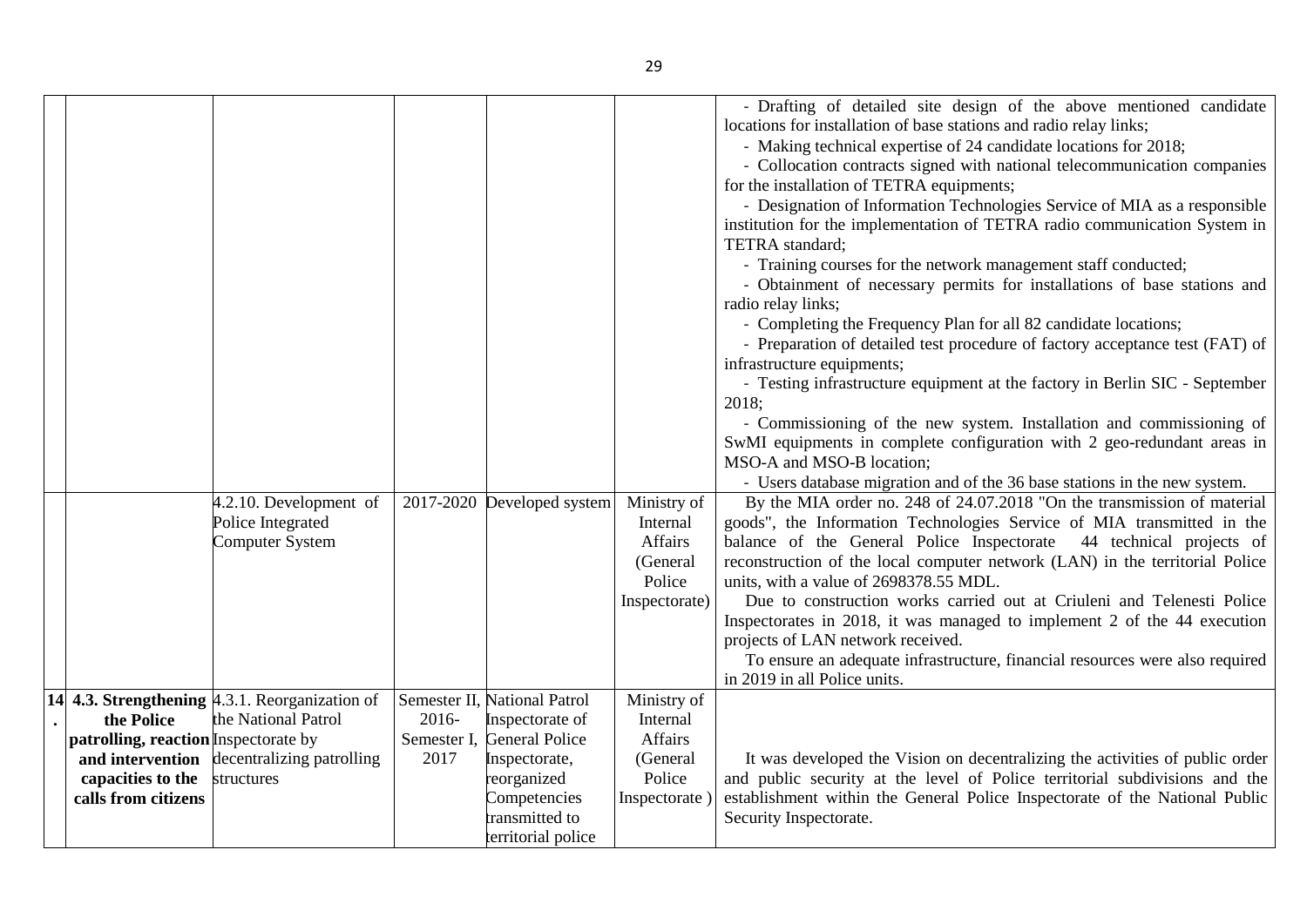|  |                                             | subdivisions   |              |                                                                                                                                                             |
|--|---------------------------------------------|----------------|--------------|-------------------------------------------------------------------------------------------------------------------------------------------------------------|
|  | 4.3.2. Development of the $\vert$ 2017-2018 | Intervention   | Ministry of  | Relevant data migration was carried out from EMIS (MIA) in the automatic                                                                                    |
|  | integrated management                       | concept        | Internal     | information system 112 (National Unique Service 112), the installation of                                                                                   |
|  | system to emergency calls                   | developed and  | Affairs      | workstations being provided for regional Dispatch centers, including for the                                                                                |
|  | relating to the Police                      | approved       | (General     | use of EMIS and ISC 112.                                                                                                                                    |
|  | competence                                  | Dedicated      | Police       | Dispatch centers "Centru" and "Chisinau" were established for the                                                                                           |
|  |                                             | operational    | Inspectorate | management of police forces responding to emergency calls of citizens from                                                                                  |
|  |                                             | information    |              | central region (as a temporary solution constituted within the Police                                                                                       |
|  |                                             | systems        |              | Department of Chisinau mun.).                                                                                                                               |
|  |                                             | 15 min the     |              | For their operationalization by the GPI order no. 278 of 18.06.2018 it was                                                                                  |
|  |                                             | average Police |              | approved the Regulation on the organization and functioning of the dispatch                                                                                 |
|  |                                             | response time  |              | center within the territorial Police subdivisions and standard job descriptions                                                                             |
|  |                                             |                |              | of their employees.                                                                                                                                         |
|  |                                             |                |              | On March 29, 2018 it was launched the Single National Service 112 and by                                                                                    |
|  |                                             |                |              | the Government Decision no. 647 of 10.07.2018 it was approved the                                                                                           |
|  |                                             |                |              | Regulation of interaction between the Single National Service for Emergency                                                                                 |
|  |                                             |                |              | Calls 112 and emergency specialized services.                                                                                                               |
|  |                                             |                |              | Starting with July 1, the regional dispatchers are operating only in the                                                                                    |
|  |                                             |                |              | System Information Calls 112, the emergency calls 901, 902 and 903 being                                                                                    |
|  |                                             |                |              | routed to the unique number 112.                                                                                                                            |
|  |                                             |                |              | In order to optimize the location, it was initiated the procedure for obtaining<br>GPS services from one service provider, being purchased 700 units of GPS |
|  |                                             |                |              | trackers $(400 - in 2017, 300 - in 2018)$ , of which 400 have already been                                                                                  |
|  |                                             |                |              | installed in the a/m involved in responding to emergency calls.                                                                                             |
|  |                                             |                |              | Based on these technologies, in the framework of emergency interventions                                                                                    |
|  |                                             |                |              | the dispatchers will be able to identify transport units positioned nearest to the                                                                          |
|  |                                             |                |              | scene, and consequently to reduce the response time.                                                                                                        |
|  |                                             |                |              | In addition, the GPI has established a Working group responsible for                                                                                        |
|  |                                             |                |              | assessing the role of the task force for prosecution within the new territorial                                                                             |
|  |                                             |                |              | subdivisions and submitting new operating proposals.                                                                                                        |
|  |                                             |                |              | By the GPI Order no.232 of 07.05.2018 the unique principles of primary                                                                                      |
|  |                                             |                |              | response to emergency calls were established.                                                                                                               |
|  |                                             |                |              | This instruction comes to describe the manner for the reception and record                                                                                  |
|  |                                             |                |              | of emergency calls in dispatch centers/guard Police services and the allocation                                                                             |
|  |                                             |                |              | of resources to deal with them according to material and territorial                                                                                        |
|  |                                             |                |              | competences. The purpose of this instruction is to introduce unique rules of                                                                                |
|  |                                             |                |              | primary reaction to emergency calls.                                                                                                                        |
|  |                                             |                |              | Referring to the average response time in 2018 (June-December), according                                                                                   |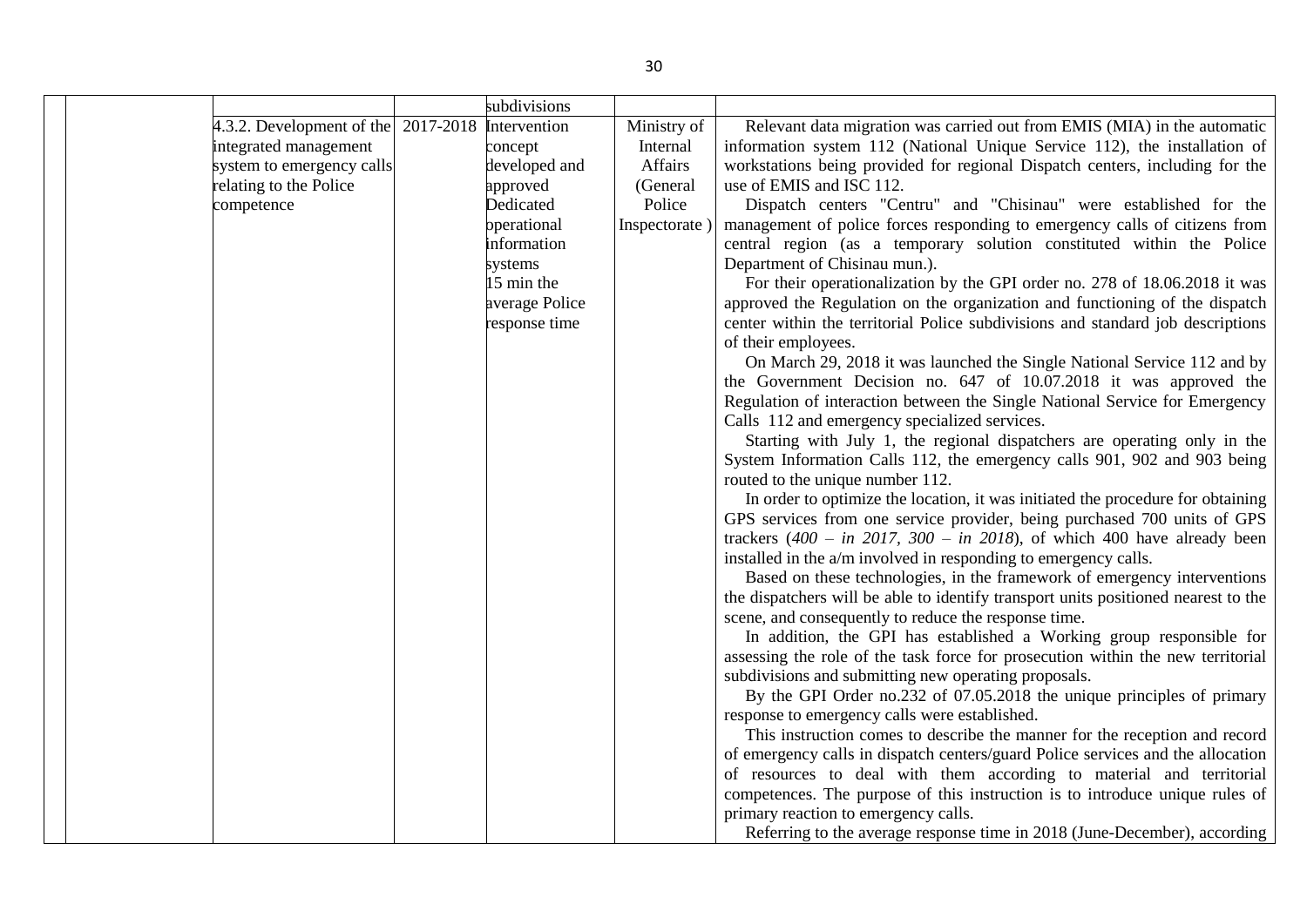|  |                    |                                          |                     |                            |                     | to the ISC "112" the average response time to the calls of citizens is of 25                                                       |
|--|--------------------|------------------------------------------|---------------------|----------------------------|---------------------|------------------------------------------------------------------------------------------------------------------------------------|
|  |                    |                                          |                     |                            |                     | minutes.                                                                                                                           |
|  |                    |                                          |                     |                            |                     | The average time of stay at the site is about 39 minutes.                                                                          |
|  |                    |                                          |                     |                            |                     | To ensure an effective coordination of police forces involved in various                                                           |
|  |                    |                                          |                     |                            |                     | police missions, it was developed the project documentation and estimate for                                                       |
|  |                    |                                          |                     |                            |                     | reconstruction of the headquarters intended for the Center of Missions                                                             |
|  |                    |                                          |                     |                            |                     | Coordination of GPI. Its reconstruction is to be announced in 2019.                                                                |
|  |                    |                                          |                     |                            |                     | However, in order to ensure the implementation of certain applications                                                             |
|  |                    |                                          |                     |                            |                     | dedicated to patrolling and responding operation activities it is performed the                                                    |
|  |                    |                                          |                     |                            |                     | elaboration of the module "Legitimizations" for providing the recording of                                                         |
|  |                    |                                          |                     |                            |                     | people and road transport stopped by police for identification, which is                                                           |
|  |                    |                                          |                     |                            |                     | proposed to be tested in a district adjoining to Chisinau mun. for the                                                             |
|  |                    |                                          |                     |                            |                     | development of necessary regulations and instructions. As a result any police                                                      |
|  |                    |                                          |                     |                            |                     | officer will be required to enter into the information system data on persons                                                      |
|  |                    |                                          |                     |                            |                     | brought to the Police or legitimized in the process of carrying out the service                                                    |
|  |                    |                                          |                     |                            |                     | and on transport units stopped (abuse will be excluded, the implemented                                                            |
|  |                    |                                          |                     |                            |                     | mechanism following to have benefits with respect to anticorruption                                                                |
|  |                    |                                          |                     |                            |                     | component, assessment of the individual performance and strengthening of                                                           |
|  |                    |                                          |                     |                            |                     | information analysis field). The architecture of the application was completed,                                                    |
|  |                    |                                          |                     |                            |                     | currently being carried out preparatory actions for piloting within the NPI.                                                       |
|  |                    | 4.3.3. Improving                         | 2017-2020 Trainings |                            | Ministry of         | To identify training opportunities for trainers on interest areas are taken                                                        |
|  |                    |                                          |                     |                            |                     |                                                                                                                                    |
|  |                    | communication skills of                  |                     | organized and<br>conducted | Internal            | measures in the context of bilateral agreements signed with counterpart                                                            |
|  |                    | the staff involved in the                |                     |                            | Affairs             | structures in other countries, being submitted the request of a counterpart                                                        |
|  |                    | integrated management of                 |                     |                            | (General            | institution from Romania for identifying institutions and their willingness to                                                     |
|  |                    | emergency calls                          |                     |                            | Police              | provide training in this area.                                                                                                     |
|  |                    |                                          |                     |                            | Inspectorate)       | 44 trainings were conducted for policemen on the management of                                                                     |
|  |                    |                                          |                     |                            |                     | Information System Calls 112.                                                                                                      |
|  |                    |                                          |                     |                            |                     | There are examined the opportunities for taking over the best practices                                                            |
|  |                    |                                          |                     |                            |                     | regarding operational dispatching and responding to emergency calls.                                                               |
|  |                    |                                          |                     |                            | <b>OBJECTIVE 5:</b> |                                                                                                                                    |
|  |                    |                                          |                     |                            |                     | Promoting and implementing the principle of zero tolerance for corruption, discrimination and ill-treatment in the Police activity |
|  | 15. 5.1. Promoting | 5.1.1. Identifying areas                 | 2017                | <b>Evaluation report</b>   | Ministry of         | By the GPI Order no. 366 of September 11, 2017 it was approved the                                                                 |
|  | and                | and vulnerable jobs in the               |                     | drafted                    | Internal            | National Integrity Plan of the National Patrol Inspectorate of the General                                                         |
|  | implementing       | Police in terms of                       |                     | Operating                  | Affairs             | Police Inspectorate for semester II of 2017-semester I of 2018.                                                                    |
|  | the principle of   | offenses of corruption and               |                     | procedures                 | (General            | http://politia.md/sites/default/files/plan_de_integritate_varianta_iii_3_cu                                                        |
|  | zero tolerance     | developing operational                   |                     | developed and              | Police              | acronime.pdf.                                                                                                                      |
|  |                    | for corruption in procedures to regulate |                     | approved                   | Inspectorate)       | Information note on the implementation of Integrity Plan of the National                                                           |
|  | the Police         | these activities                         |                     |                            |                     | Patrol Inspectorate of the General Police Inspectorate for semester II of 2017-                                                    |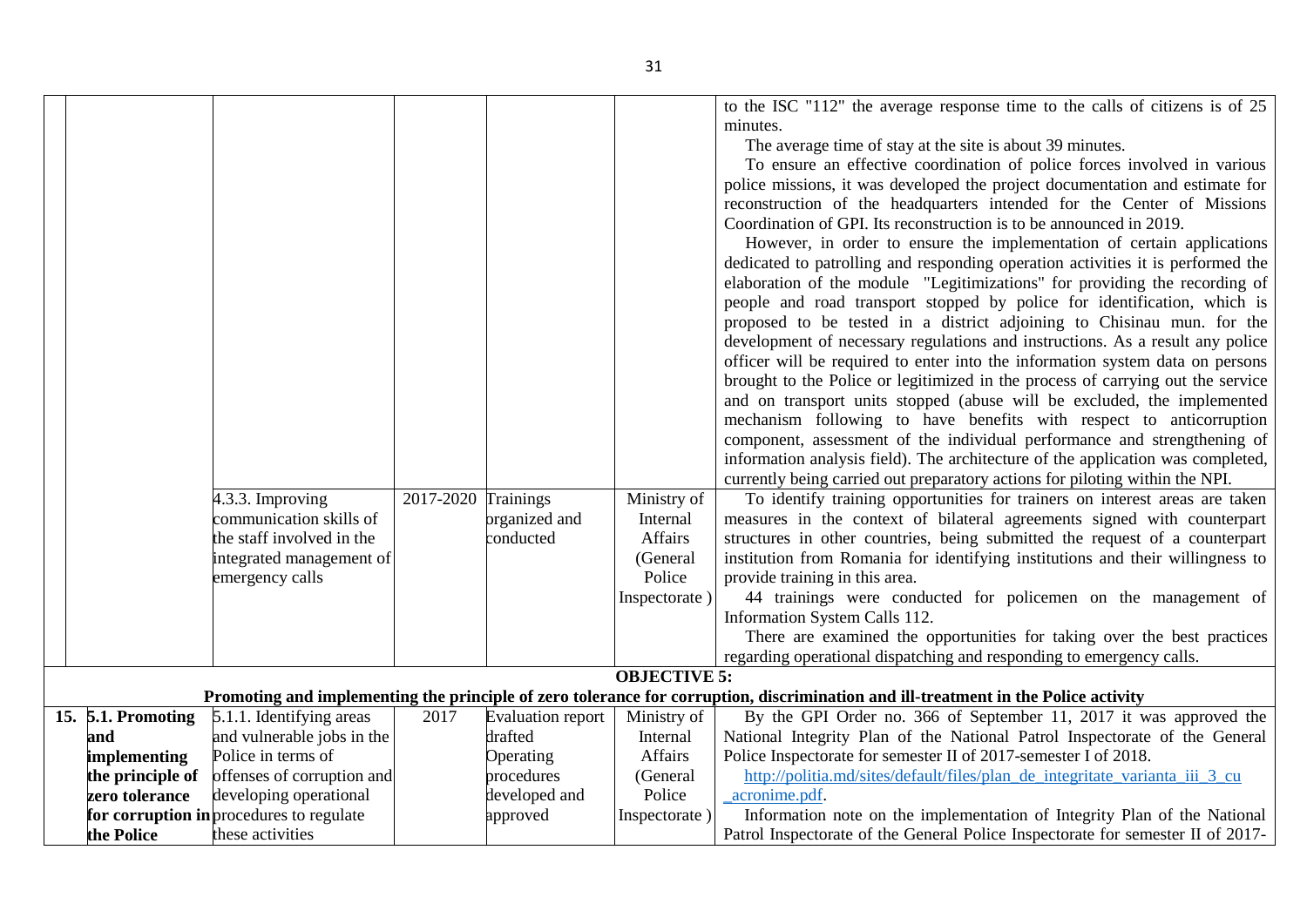| activity | semester I of 2018, in accordance with the Methodology for assessing the risk   |
|----------|---------------------------------------------------------------------------------|
|          | of corruption in public authorities and institutions, approved by Government    |
|          | Decision no. 906 of July 28, 2008, was sent to the National Anti-Corruption     |
|          | Center under no. 34/14-1306 of 05.07.2018.                                      |
|          | The monitoring reports on the implementation of the relevant Plan are           |
|          | posted on the NAC website                                                       |
|          | https://www.cna.md/libview.php?l=ro&idc=165&id=1942&t=/Evaluarea-               |
|          | integritatii-institutionale/Rapoarte-de-monitorizare/RAPORT-DE-                 |
|          | MONITORIZAREA-PRIVIND-IMPLEMENTAREA-PLANULUI-DE-                                |
|          | INTEGRITATE-AL-INSPECTORATULUI-NATIONAL-DE-PATRULARE-                           |
|          | AL-IGP-PENTRU-SEMESTRU-II-2017-SEMESTRU-I-2018/                                 |
|          | www.cna.md/libview.php?l=ro&idc=165&id=2160&t=/Evaluarea-                       |
|          | integritatii-institutionale/Rapoarte-de-monitorizare/Raport-de-monitorizarea-   |
|          | privind-implementarea-planului-de-integritate-al-Inspectoratului-National-de-   |
|          | Patrulare-al-IGP-pentru-semestru-II-2017-semestru-I-2018.                       |
|          | Alternatively, following the Report on the results of corruption risk           |
|          | assessment carried out under the General Division for Criminal Prosecution      |
|          | and territorial prosecution authorities (no. 34/11-2227 of 05.07.2018), by the  |
|          | GPI Order no. 371 of August 17, 2018 the Integrity Plan of the General          |
|          | Division for Criminal Prosecution was approved for semester II of 2018-         |
|          | semester I of 2019.                                                             |
|          | It was started the process of assessing the risk of corruption in the following |
|          | GPI/Police subdivisions:                                                        |
|          | - Human Resources Division (GPI decree no. 34/14-11d of 27.09.2018);            |
|          | - Service procurement and logistics (GPI decree no. 34/14-12d of                |
|          | 27.09.2018);                                                                    |
|          | - National Investigation Inspectorate (GPI Decree no. 34/14-10d of              |
|          | 27.09.2018).                                                                    |
|          | Under the GPI decree no.34/14-8d of 07.09.2018 "On conducting the survey        |
|          | on the assessment of corruption perception in the areas of activity of the      |
|          | police", Anticorruption Department employees subjected to police questioning    |
|          | 718 Police employees in the framework of 12 subdivisions of GPI.                |
|          | With the completion of the Report on operating results interpretation of        |
|          | anonymous questionnaire assessing the perception of corruption in the areas of  |
|          | activity of the Police, it will be published on the official website of the     |
|          | institution.                                                                    |
|          | In 2018, 2 standard operating procedures have been approved for:                |
|          | - repudiation of undue influence, approved by the GPI Order no. 43 of           |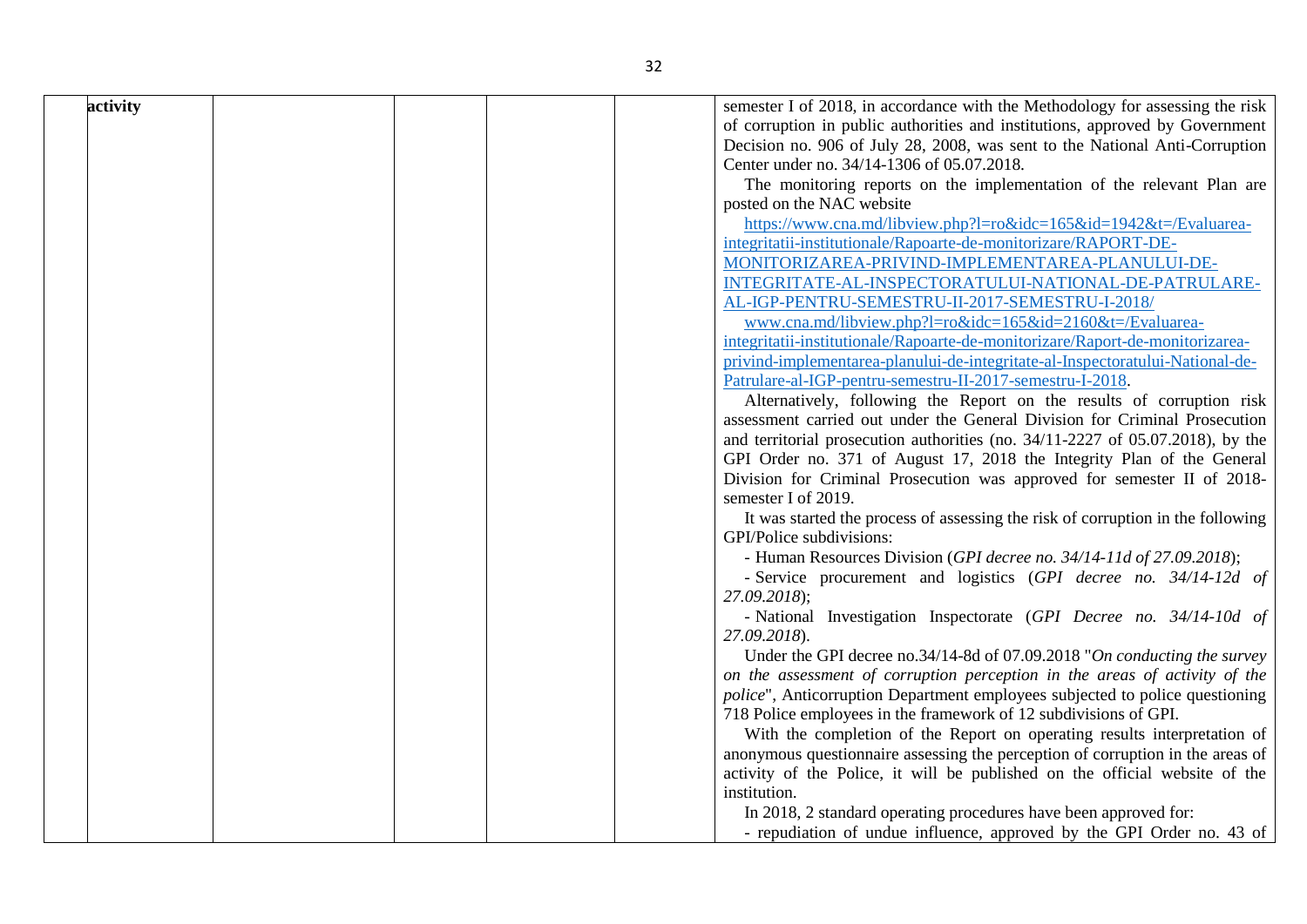|                                                                                                                                                                       |                        |                                                         |                                                                           | January 24, 2018;<br>- declaration of the actual conflict of interest, by the GPI Order no.75 of<br>01.02.2018.<br>The Standard Operating Procedure on disclosure of illegal internal practices<br>is being developed (whistleblowers).                                                                                                                                                                                                                                                                                                                                                                                                                                                                                                                                                                                                                                                                                                                                                                                                                                                                                                                                                                                                                                                                                                                                                                                                                                                                                                                                               |
|-----------------------------------------------------------------------------------------------------------------------------------------------------------------------|------------------------|---------------------------------------------------------|---------------------------------------------------------------------------|---------------------------------------------------------------------------------------------------------------------------------------------------------------------------------------------------------------------------------------------------------------------------------------------------------------------------------------------------------------------------------------------------------------------------------------------------------------------------------------------------------------------------------------------------------------------------------------------------------------------------------------------------------------------------------------------------------------------------------------------------------------------------------------------------------------------------------------------------------------------------------------------------------------------------------------------------------------------------------------------------------------------------------------------------------------------------------------------------------------------------------------------------------------------------------------------------------------------------------------------------------------------------------------------------------------------------------------------------------------------------------------------------------------------------------------------------------------------------------------------------------------------------------------------------------------------------------------|
| 5.1.2. Intensification of<br>prevention of corruptive<br>behavior of police<br>officers, especially in<br>vulnerable areas                                            | 2017-2020              | Prevention<br>campaigns<br>conducted                    | Ministry of<br>Internal<br>Affairs                                        | According to the MIA Decree nr. 4/29 of 15.11.2018, in the period<br>December 3-December 9, 2018 it was held the public awareness campaign<br>against corruption phenomenon in the MIA.<br>For the efficiency of activities preventing corruption, raising awareness of<br>Police employees and citizens on the risks of involvement in corruption acts, it<br>was made a video spot with the message "We do not tolerate corruption! Be<br>integral", which was published on 17.07.2018 on Facebook page of GPI Head<br>https://www.facebook.com/1733241403588613/videos/2208133699432712/<br>and of the Police.<br>However, the information and awareness Campaign "We DON'T accept<br>corruption in the Police" was launched on January 10, 2019.                                                                                                                                                                                                                                                                                                                                                                                                                                                                                                                                                                                                                                                                                                                                                                                                                                  |
| 5.1.3. Development of<br>electronic finding and<br>record system of traffic<br>offenses in order to<br>reduce the intervention of<br>human factor in this<br>activity | $2018-2020$ Regulatory | framework<br>adjusted<br>Electronic system<br>developed | Ministry of<br>Internal<br>Affairs<br>(General<br>Police<br>Inspectorate) | By the GD no.497 of 25.05.2018 there were approved amendments and<br>additions to the Annex no. 1 to GD no.965 of 17.11.2014 "for approval of the<br>regulation on the organization and functioning of the automated traffic<br>surveillance System " Traffic control" and modification of automated traffic<br>surveillance System Concept "Traffic control".<br>The specialized GPI subdivision has developed and forwarded to territorial<br>police inspectorate the circular no.INP/137 of 11.01.2018, requiring an analysis<br>on the road sectors with a high risk of road traffic accidents for the past three<br>years (2015-2017), in order to identify locations where there is the need to<br>install traffic surveillance systems.<br>However, following proposals made by the specialized unit of the Police,<br>Information Technologies Service of the MIA ensured the expansion of road<br>traffic surveillance Stations by connecting in late November 2018, the<br>automated system for monitoring the road traffic in six sectors:<br>1. intersection of L. Deleanu Street - Alba Iulia bd., Chisinau mun.<br>2. 287, Drumul Bacioiului Street, Chisinau mun.<br>3. 273, and 692, Muncesti Road, Chisinau mun.<br>4. intersection Dacia bd. - Bacioii Noi Street, Chisinau mun.<br>5. Stauceni commune, route R6, Chisinau mun.;<br>At present new locations are functional and operating in test mode, and after<br>the release of metrological bulletins it will be possible to address the<br>transmission of violations committed to the Single Monitoring and |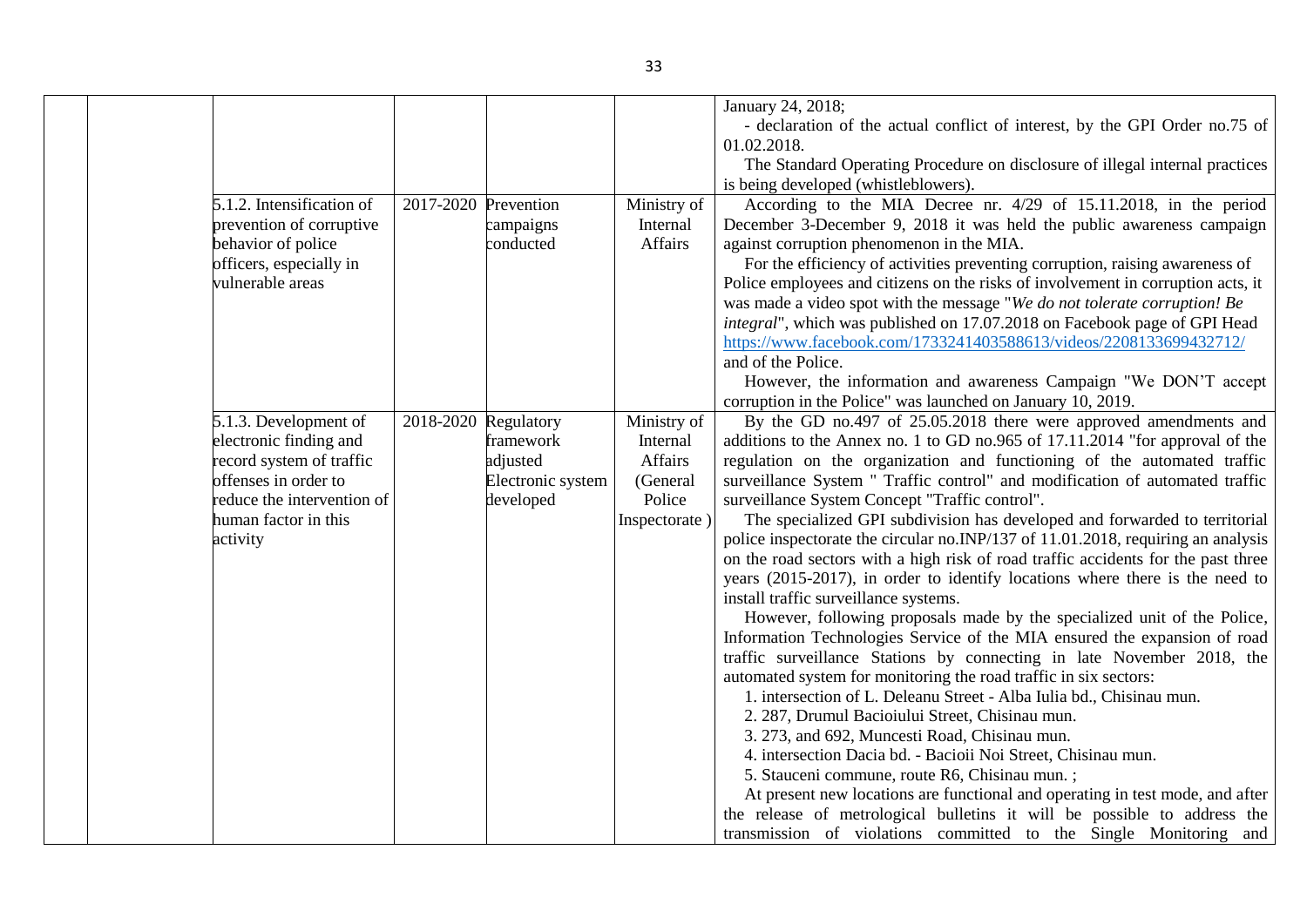|                          |           |              |             | Coordination Center of NPI.<br>Similarly, in the context of implementing core activities of the Police, the<br>work was primarily oriented so that video monitoring systems are connected to<br>the dispatch centers of territorial Police subdivisions to monitor the actions and<br>records made by Police employees, and preventing the illicit processing of<br>personal data. In the compartment concerned, the management of territorial<br>Police Inspectorates made requests addressed to local public administration and<br>discussions with mayors have been held on the convocation of local councils to<br>address the matter in question and identify the possibilities for equipping the<br>localities with video monitoring equipment, involving economic entities and<br>the adoption of a favorable decision.<br>Installation activities of video monitoring systems were carried out in the<br>main access roads (entry /exit) in urban and rural areas and other places of<br>major public interest.<br>Thus, for the efficiency of preventing offenses and crimes against the<br>community, and ensuring a safety climate in society 1239 video monitoring<br>equipments were installed during 2018 in 199 localities.<br>In the same context it is worth mentioning that during 2018, there were held<br>3 meetings of the working group under the auspices of the Operational Control<br>and Inspection Service of the Ministry of Internal Affairs, with the<br>participation of administrative authorities and institutions subordinated to the<br>Ministry of Internal Affairs (General Police Inspectorate, General<br>Inspectorate of Border Police, General Inspectorate for Emergency Situations,<br>Bureau for Migration and Asylum, Internal Protection and Anticorruption<br>Service, Academy "Stefan cel Mare" and Information Technologies<br>Service). Working group activities have resulted in the draft Order of MIA "on<br>approval of the instruction on the method for offenses recording and<br>registering " which, by the end of the reporting period, passed the stage of<br>approval by the administrative authorities and institutions under the MIA, |
|--------------------------|-----------|--------------|-------------|------------------------------------------------------------------------------------------------------------------------------------------------------------------------------------------------------------------------------------------------------------------------------------------------------------------------------------------------------------------------------------------------------------------------------------------------------------------------------------------------------------------------------------------------------------------------------------------------------------------------------------------------------------------------------------------------------------------------------------------------------------------------------------------------------------------------------------------------------------------------------------------------------------------------------------------------------------------------------------------------------------------------------------------------------------------------------------------------------------------------------------------------------------------------------------------------------------------------------------------------------------------------------------------------------------------------------------------------------------------------------------------------------------------------------------------------------------------------------------------------------------------------------------------------------------------------------------------------------------------------------------------------------------------------------------------------------------------------------------------------------------------------------------------------------------------------------------------------------------------------------------------------------------------------------------------------------------------------------------------------------------------------------------------------------------------------------------------------------------------------------------------------------------------------------------------------------|
| 5.1.4. Reorganization of | 2017-2020 | Regulatory   | Ministry of | Ministry of Justice and Ministry of Finance.<br>By the Government Decision no. 705 of 11.07.2018 it was approved the                                                                                                                                                                                                                                                                                                                                                                                                                                                                                                                                                                                                                                                                                                                                                                                                                                                                                                                                                                                                                                                                                                                                                                                                                                                                                                                                                                                                                                                                                                                                                                                                                                                                                                                                                                                                                                                                                                                                                                                                                                                                                 |
| public procurements      |           | framework    | Internal    | technical concept of the automated information System "State Register of                                                                                                                                                                                                                                                                                                                                                                                                                                                                                                                                                                                                                                                                                                                                                                                                                                                                                                                                                                                                                                                                                                                                                                                                                                                                                                                                                                                                                                                                                                                                                                                                                                                                                                                                                                                                                                                                                                                                                                                                                                                                                                                             |
| system in the Police and |           | adjusted     | Affairs     | public procurement" (MTender). According to this document, the "MTender"                                                                                                                                                                                                                                                                                                                                                                                                                                                                                                                                                                                                                                                                                                                                                                                                                                                                                                                                                                                                                                                                                                                                                                                                                                                                                                                                                                                                                                                                                                                                                                                                                                                                                                                                                                                                                                                                                                                                                                                                                                                                                                                             |
| staff training for this  |           | Regionalized |             | is a total of systematized data on public procurement contracts concluded and                                                                                                                                                                                                                                                                                                                                                                                                                                                                                                                                                                                                                                                                                                                                                                                                                                                                                                                                                                                                                                                                                                                                                                                                                                                                                                                                                                                                                                                                                                                                                                                                                                                                                                                                                                                                                                                                                                                                                                                                                                                                                                                        |
| purpose                  |           | procurement  |             | related processes to the conclusion of public procurement contracts, as well as                                                                                                                                                                                                                                                                                                                                                                                                                                                                                                                                                                                                                                                                                                                                                                                                                                                                                                                                                                                                                                                                                                                                                                                                                                                                                                                                                                                                                                                                                                                                                                                                                                                                                                                                                                                                                                                                                                                                                                                                                                                                                                                      |
|                          |           | system       |             | planning and carrying out of procurement procedures, selection and                                                                                                                                                                                                                                                                                                                                                                                                                                                                                                                                                                                                                                                                                                                                                                                                                                                                                                                                                                                                                                                                                                                                                                                                                                                                                                                                                                                                                                                                                                                                                                                                                                                                                                                                                                                                                                                                                                                                                                                                                                                                                                                                   |
|                          |           | Operational  |             | appointment of the winners in the public procurement procedures.                                                                                                                                                                                                                                                                                                                                                                                                                                                                                                                                                                                                                                                                                                                                                                                                                                                                                                                                                                                                                                                                                                                                                                                                                                                                                                                                                                                                                                                                                                                                                                                                                                                                                                                                                                                                                                                                                                                                                                                                                                                                                                                                     |
|                          |           | procedures   |             | In this regard, the Government approved the Regulation on the accreditation                                                                                                                                                                                                                                                                                                                                                                                                                                                                                                                                                                                                                                                                                                                                                                                                                                                                                                                                                                                                                                                                                                                                                                                                                                                                                                                                                                                                                                                                                                                                                                                                                                                                                                                                                                                                                                                                                                                                                                                                                                                                                                                          |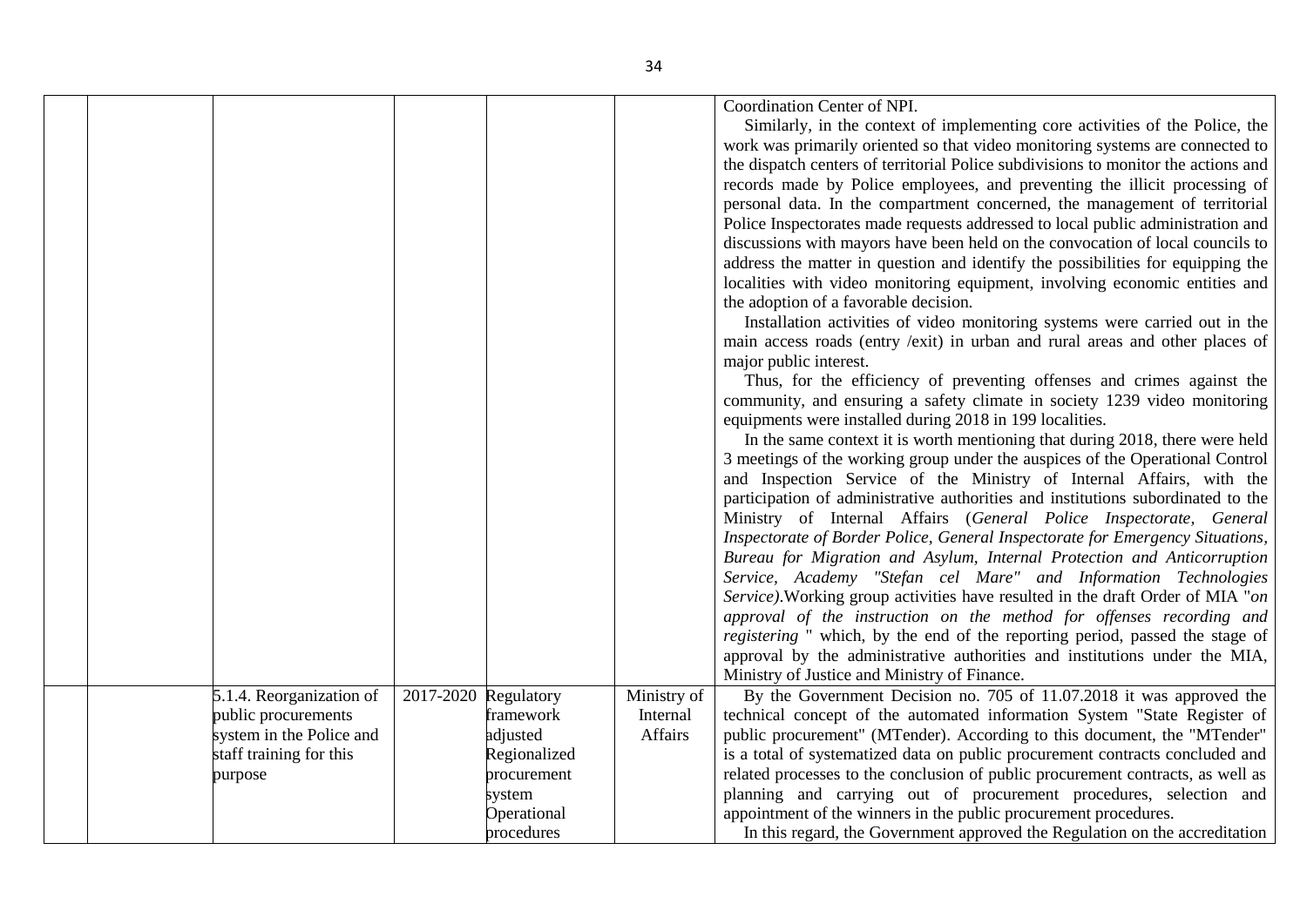|                                                                                                                                                     |                                                                                                                                                                                                                                                                                     |                                  | developed and<br>approved<br>Trained staff |                                    | of electronic procurement platforms in the automated information System<br>"State Register of public procurement" (MTender) (GD no. 985 of 10.10.2018)<br>and the Regulations on keeping the State Register of public procurement<br>formed by the automated information System "State Register of public<br>procurement" (MTender).<br>The General Police Inspectorate has aligned with national policies in the<br>field, and from autumn 2018 performs procurement procedures only via the<br>"MTender" system which is integrated with other information systems of the<br>state.                                                                                                                                                                                                                                                                                                                                                                                                                                                                                                                                                                                                               |
|-----------------------------------------------------------------------------------------------------------------------------------------------------|-------------------------------------------------------------------------------------------------------------------------------------------------------------------------------------------------------------------------------------------------------------------------------------|----------------------------------|--------------------------------------------|------------------------------------|-----------------------------------------------------------------------------------------------------------------------------------------------------------------------------------------------------------------------------------------------------------------------------------------------------------------------------------------------------------------------------------------------------------------------------------------------------------------------------------------------------------------------------------------------------------------------------------------------------------------------------------------------------------------------------------------------------------------------------------------------------------------------------------------------------------------------------------------------------------------------------------------------------------------------------------------------------------------------------------------------------------------------------------------------------------------------------------------------------------------------------------------------------------------------------------------------------|
| 16. 5.2. Improving<br>the cooperation<br>and structures<br>for fighting<br>corruption at<br>intra and inter-<br>institutional levelthe subdivisions | 5.2.1. Strengthening the<br>capacities for Internal<br>between agencies protection and anti-<br>corruption Service in the<br>Ministry of Internal<br>Affairs by creating<br>structures responsible for<br>subordinated to the<br>Ministry, on the segment<br>of fighting corruption | Semester II, Established<br>2016 | structures                                 | Ministry of<br>Internal<br>Affairs | By the MIA order no. 403 of 29.12.2017 "On amending the MIA Order no.<br>71 of 28.02.2013" it was created the Anti-corruption Division of the Police<br>with 4 posts (Chief, 3 executive positions).<br>By the MIA Order no. 37 of February 7, 2018 "On amending and<br>supplementing the MIA Order no. 129 of 17.04.2014" it was amended the<br>Regulation on the organization and functioning of the Staff Inspection<br>Department, by establishing the skills of abovementioned structure.<br>On 30.05.2018, the type job description was approved for all categories of<br>staff from this entity, with indication of criteria for candidates' selection.<br>On 29.06.2018 by the GPI order it was appointed the Chief of Anti-<br>corruption Division, and later on 06.07.2018 the first position of main<br>investigation officer was filled.                                                                                                                                                                                                                                                                                                                                                |
|                                                                                                                                                     | $5.2.3$ . Achievement,<br>together with internal<br>protection and anti-<br>corruption service of<br>Ministry of Internal<br>Affairs<br>and National Anti-<br>Corruption Center, of<br>certain training<br>programmes for police<br>staff in preventing<br>corruption               |                                  | 2017-2020 Training activities<br>conducted | Ministry of<br>Internal<br>Affairs | During 2018, 10 courses and 1 workshop were organized/attended:<br>- Internal regulation and inter-institutional cooperation related to the<br>investigation of corruption acts (February $12$ – February 16, 2018, Romania,<br>Bucharest), with the participation of 1 employee;<br>- Public corruption and Internal Affairs (March 19-March 23,2018 in<br>Hungary, Budapest), with the participation of 3 GPI employees;<br>- Ethics and integrity of the civil servant (April 18 – April 20, 2018 at the<br>Academy of Public Administration) with the participation of 30 people;<br>- Strengthening the Police integrity (May 15-May 18, 2018, MIA) with the<br>participation of 2 employees;<br>- Ethics and professional integrity (2 courses), Academy "Stefan cel Mare",<br>with the participation of 30 employees;<br>- Corruption risk assessment (September 28, 2018 by the GPI jointly with<br>NAC) intended for members of the group responsible for the targeted segment,<br>with the participation of 25 Police employees;<br>- Understanding integrity. Police accountability. Gender equality, non-<br>discrimination within the Police (November 11, $2018$ – November 14, 2018, |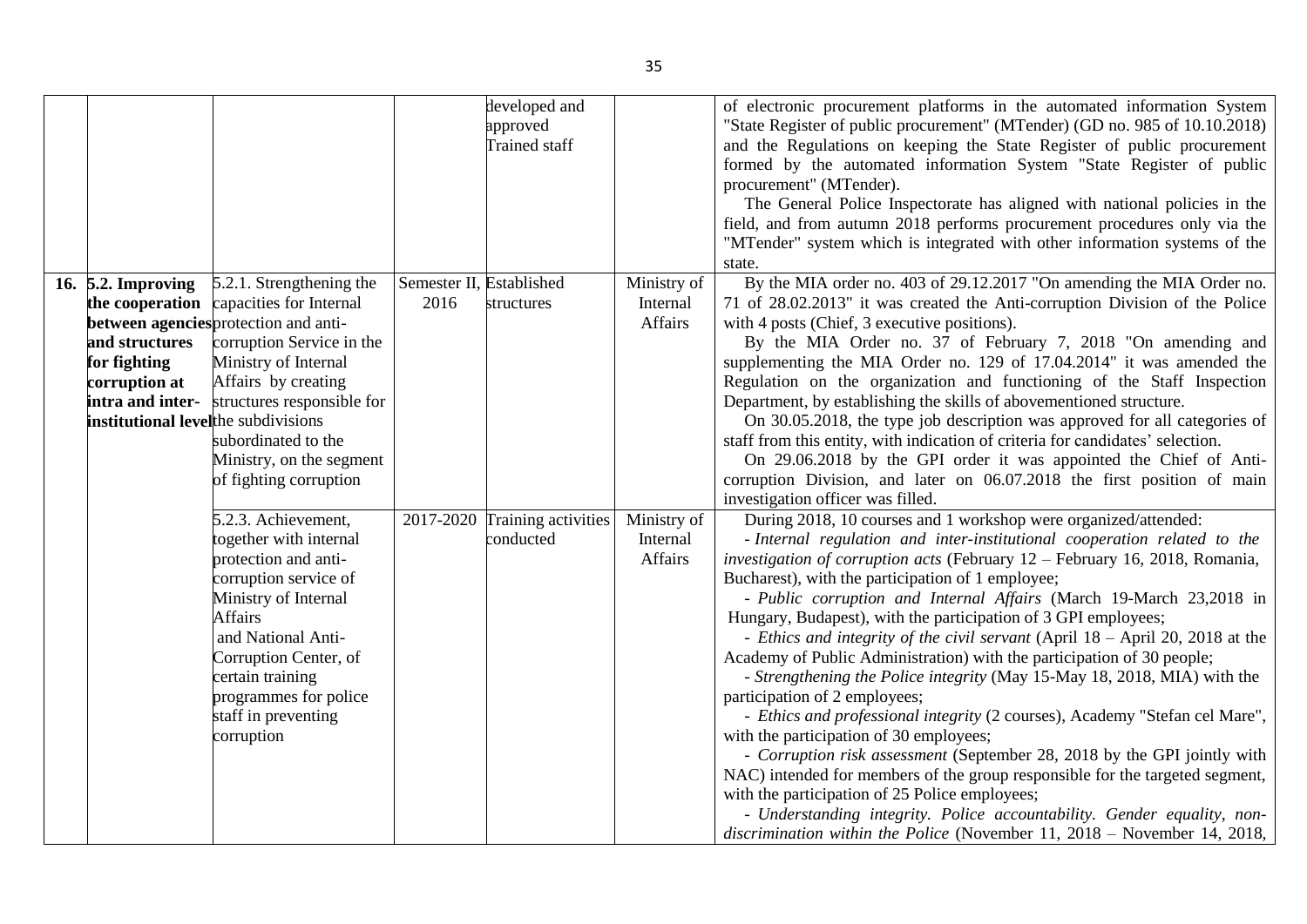|                                                                                                                                                                                                 |           |                                                                                                      |                                    | MIA supported by DCAF (The Geneva Center for the Democratic Control of<br>Armed Forces), with the participation of 10 employees;<br>- Finland and Lithuania management practices on modern investigations of<br>corruption and money laundering, gathering of operational information,<br>identifying the criminal goods. International cooperation in combating crime<br>(November 6, 2018 – November 8, 2018, November 28, 2018 – November 30,<br>2018), organized within the Twinning Project with the participation of 2<br>employees of the Anti-corruption Division;<br>- Workshop on corruption risk assessment (September 25, 2018 -<br>September 26, 2018, organized at the request of Internal Protection and Anti-<br>corruption Service (IPAS) of MIA by the Council of Europe), with the<br>participation of 1 employee.<br>Alternatively, in accordance with the GPI Decree no.34/3-344 of<br>17.08.2018, in the period September 11 -October 11, 2018 the employees of<br>Staff Inspection Department of GPI have trained 2840 employees from the<br>police inspectorates in anti-corruption field: Preventing and combating<br>corruption, Police officer ethics and integrity.<br>However, 2 trainers from the National Patrol Inspectorate were also trained<br>in the anti-corruption field.<br>During the reporting period IPAS conducted 29 trainings with the |
|-------------------------------------------------------------------------------------------------------------------------------------------------------------------------------------------------|-----------|------------------------------------------------------------------------------------------------------|------------------------------------|-------------------------------------------------------------------------------------------------------------------------------------------------------------------------------------------------------------------------------------------------------------------------------------------------------------------------------------------------------------------------------------------------------------------------------------------------------------------------------------------------------------------------------------------------------------------------------------------------------------------------------------------------------------------------------------------------------------------------------------------------------------------------------------------------------------------------------------------------------------------------------------------------------------------------------------------------------------------------------------------------------------------------------------------------------------------------------------------------------------------------------------------------------------------------------------------------------------------------------------------------------------------------------------------------------------------------------------------------------------------------------------|
| 5.2.4. Establishment and<br>development of the<br>verification system of<br>complaints against the<br>Police staff on acts of<br>discrimination and ill-<br>treatment in the Police<br>activity | 2017-2020 | Training<br>sessions held<br><b>Standard</b><br>operating<br>procedures<br>developed and<br>approved | Ministry of<br>Internal<br>Affairs | participation of 1125 GPI employees.<br>During 2018 the following training sessions were organized:<br>- 3 training courses (17-18 July, 19-20 July, 29-30 November)<br>"Strengthening the capacities of the Police to reduce ill-treatment, abuse and<br>discrimination of persons under police custody", organized by the General<br>Police Inspectorate under the Partnership Agreement signed in 2016 with the<br>Institute for Human Rights in Moldova. 75 people who work in preventive<br>detention and escort services in the north, center and south region were trained<br>during these courses;<br>- 2 courses in ethics and integrity of the civil servant, in which 50 Police<br>employees were trained;<br>- 4 courses entitled "Criminal investigation activity", with the participation<br>of 104 employees;<br>- 3 courses, with the participation of 73 employees in the field of legal<br>protection of human rights/national minorities and fighting the discrimination<br>phenomenon;<br>- TOT training type in combating hate crime in which 18 people involved<br>in providing training and retraining of police officers from the Ministry of                                                                                                                                                                                                               |